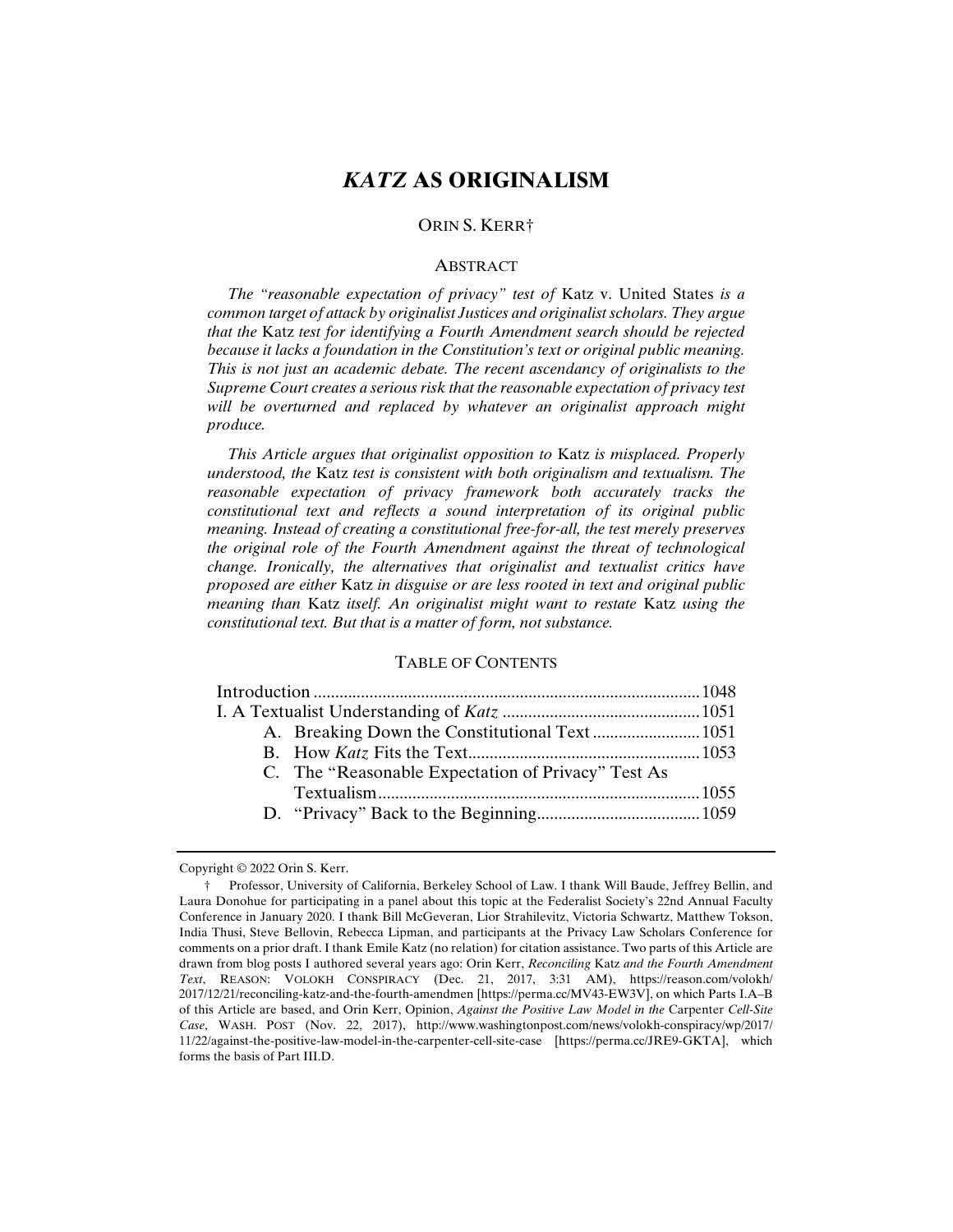|                                                       | E. The Weak Textualism of Justice Black's Dissent1062                      |  |
|-------------------------------------------------------|----------------------------------------------------------------------------|--|
|                                                       |                                                                            |  |
|                                                       | A. The Disputes That Inspired the Fourth Amendment                         |  |
|                                                       |                                                                            |  |
|                                                       | B. The Drafting and Ratification History of the Fourth                     |  |
|                                                       | Amendment Does Not Answer What Is A Search of                              |  |
|                                                       |                                                                            |  |
|                                                       | C. The Common Law Does Not Provide the Needed                              |  |
|                                                       |                                                                            |  |
|                                                       | D. Katz and the Fourth Amendment's Original Public                         |  |
|                                                       |                                                                            |  |
| III. Responses to Proposed Textualist and Originalist |                                                                            |  |
|                                                       |                                                                            |  |
|                                                       | A. Justice Scalia's Alternatives in <i>Jones</i> and <i>Jardines</i> .1085 |  |
|                                                       |                                                                            |  |
|                                                       | C. Professor Bellin's Fourth Amendment Textualism 1094                     |  |
|                                                       | D. Professors Baude and Stern's Positive Law Model1097                     |  |
|                                                       |                                                                            |  |

#### **INTRODUCTION**

In *Katz v. United States*,<sup>1</sup> the Supreme Court famously introduced the "reasonable expectation of privacy" test for what is a Fourth Amendment search.<sup>2</sup> A search occurs, the *Katz* test says, when government action violates a subjective expectation of privacy "that society is prepared to recognize as 'reasonable.'"3 Over fifty years later, the *Katz* expectation of privacy test has come under widespread attack.4 No one likes *Katz*, it seems. Everyone wants to replace it with

 <sup>1.</sup> Katz v. United States, 389 U.S. 347 (1967).

 <sup>2.</sup> *See id.* at 360–61 (Harlan, J., concurring). The test was later adopted by a majority of the Court. *See, e.g.*, Smith v. Maryland, 442 U.S. 735, 740 (1979) (citing cases).

 <sup>3.</sup> *Katz*, 389 U.S. at 361 (Harlan, J., concurring).

 <sup>4.</sup> *See, e.g.*, John F. Stinneford, *The "Not a Search" Game*, 38 HARV. J.L. & PUB. POL'Y 17, 18–21 (2015) (describing the Supreme Court's cases holding various surveillance practices to be nonsearches as a "game" that the Justices play to wrongly label reasonable searches as nonsearches); Silas J. Wasserstrom & Louis Michael Seidman, *The Fourth Amendment as Constitutional Theory*, 77 GEO. L.J. 19, 28–29 (1988); Gerald G. Ashdown, *The Fourth Amendment and the "Legitimate Expectation of Privacy"*, 34 VAND.L. REV. 1289, 1312–15 (1981).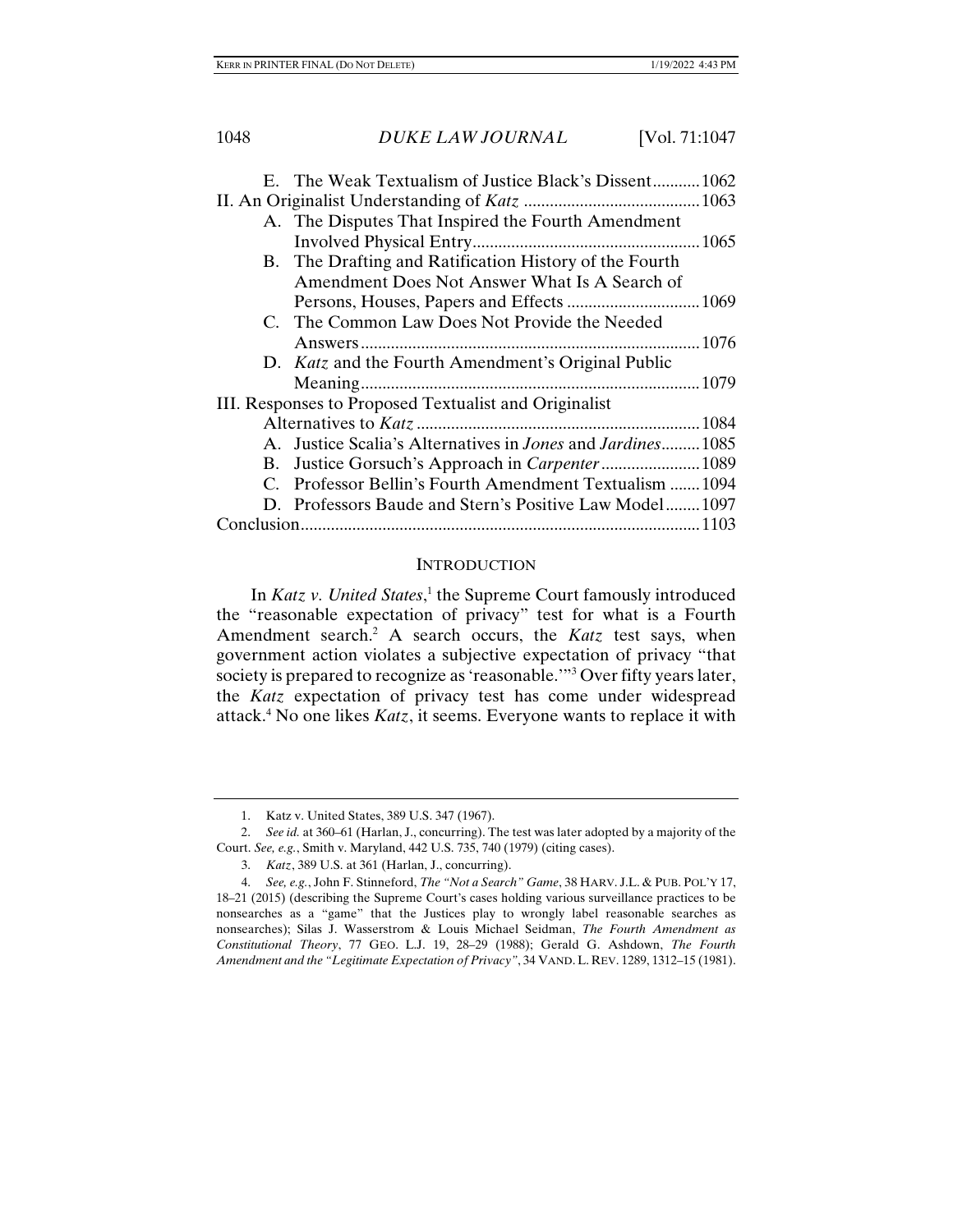something else, even if no one agrees on what its replacement should  $be.<sup>5</sup>$ 

The most important attacks on *Katz* in recent years have come from originalists and textualists.<sup>6</sup> According to these critics, the reasonable expectation of privacy test has no basis in the text or original understanding of the Fourth Amendment.<sup>7</sup> The test is just judicial policymaking, made up by the Warren Court, that empowers judges to do as they please regardless of what the Constitution actually says.8 This objection has led to recent calls to reject and replace *Katz* from originalist Supreme Court Justices,<sup>9</sup> originalist lower-court judges,<sup>10</sup> and originalist scholars<sup>11</sup> alike. No more made-up law, the argument runs. It's finally time for some *serious* constitutional interpretation. And with the ascendancy of originalists on the Supreme Court, $12$  it is possible that the Supreme Court may soon consider whether to overturn and replace *Katz* with an expressly originalist test.

 9. On the current Supreme Court, Justice Thomas and Justice Gorsuch have expressed this view. *See, e.g.*, Carpenter v. United States, 138 S. Ct. 2206, 2236 (2018) (Thomas, J., dissenting) ("The *Katz* test has no basis in the text or history of the Fourth Amendment. And, it invites courts to make judgments about policy, not law. Until we confront the problems with this test, *Katz* will continue to distort Fourth Amendment jurisprudence."); *see id.* at 2264–67 (Gorsuch, J., dissenting) (agreeing with Justice Thomas).

 10. *See, e.g.*, Morgan v. Fairfield County, 903 F.3d 553, 567–75 (6th Cir. 2018) (Thapar, J., concurring in part and dissenting in part); Thompson v. State, 824 S.E.2d 62, 65 n.9 (Ga. Ct. App. 2019) (Dillard, C.J.) ("[T]he Supreme Court of the United States has 'not set forth a single metric or exhaustive list of considerations to resolve the circumstances in which a person can be said to have a reasonable expectation of privacy . . . ."" (quoting Byrd v. United States, 138 S. Ct. 1518, 1527 (2018))).

 11. *See, e.g.*, William Baude & James Y. Stern, *The Positive Law Model of the Fourth Amendment*, 129 HARV.L. REV. 1821, 1823 (2016); Jeffrey Bellin, *Fourth Amendment Textualism*, 118 MICH. L. REV. 233, 254 (2019). These articles are discussed at length in Part III.

 12. There are now three avowed originalists on the Supreme Court: Justice Clarence Thomas, Justice Neil Gorsuch, and Justice Amy Coney Barrett. Several other Justices are influenced by originalism to varying degrees. *Cf. The Nomination of Elena Kagan To Be an Associate Justice of the Supreme Court of the United States: Hearing Before the Comm. on the Judiciary*, 111th Cong. 62 (2010) (statement of Elena Kagan) ("Either way we apply what they say, what they meant to do. So in that sense, we are all originalists.").

 <sup>5.</sup> *See infra* Part III.

 <sup>6.</sup> Although the meaning of the terms "originalist" and "textualist" are contested, for my purposes I intend broad and pluralist definitions of the terms.

 <sup>7.</sup> *See infra* Part III.

 <sup>8.</sup> An early and still influential originalist critique was provided by Justice Scalia. *See* Minnesota v. Carter, 525 U.S. 83, 97 (1998) (Scalia, J., concurring in the judgment) (describing the "reasonable expectation of privacy" test as "self-indulgent" and claiming that "it has no plausible foundation in the text of the Fourth Amendment").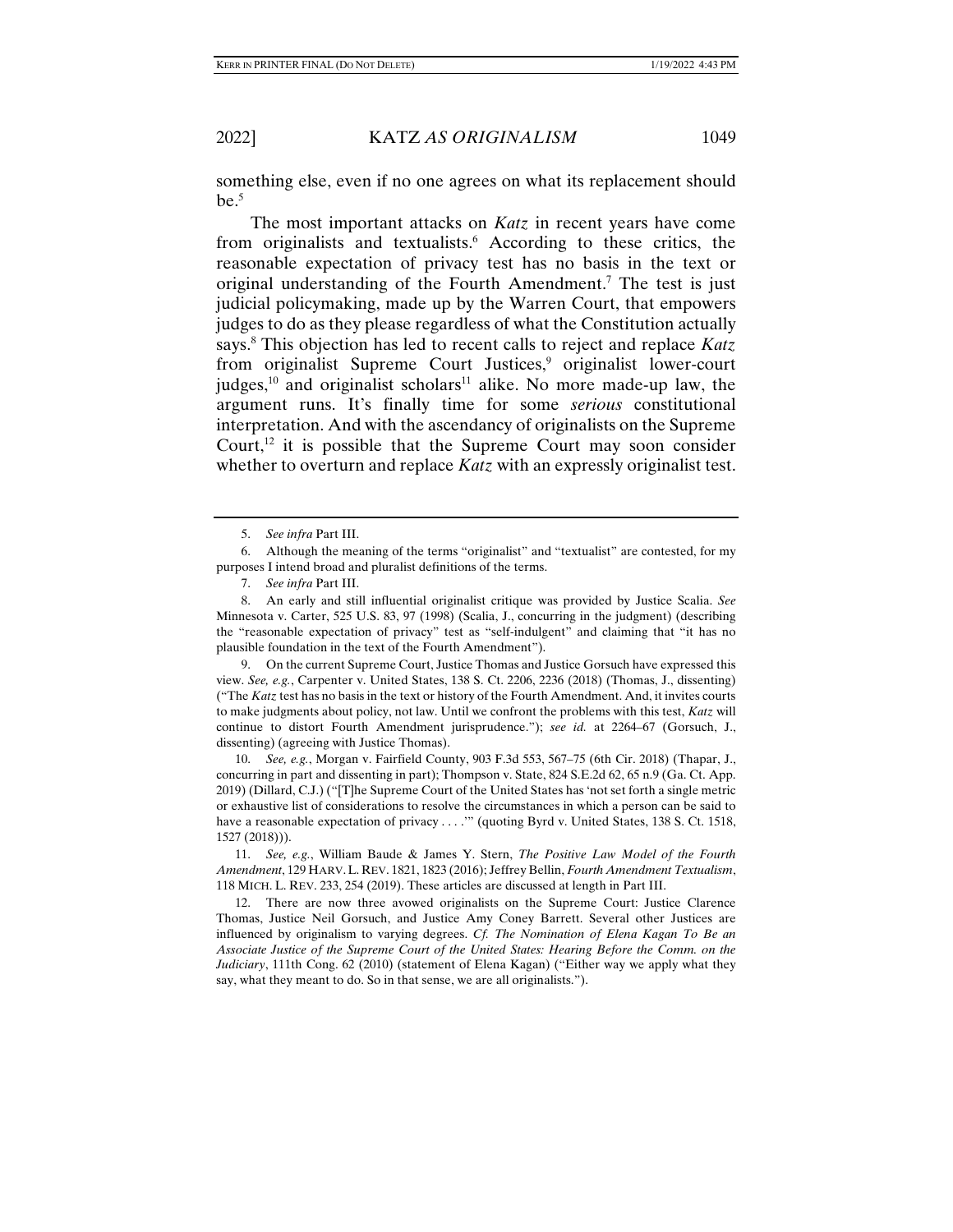This Article argues that textualist and originalist critiques of *Katz* are misguided. Properly understood, *Katz*'s reasonable expectation of privacy test is perfectly consistent with textualism and originalism. Granted, at first blush the test doesn't *sound* rooted in text or history. But first appearances can be deceiving. The reasonable expectation of privacy test is readily reconciled with a close textual reading of the Fourth Amendment. Further, the test offers a persuasive interpretation of the Fourth Amendment's original public meaning. Viewed as a whole, *Katz* provides a sound textualist and originalist basis for interpreting what is a "search" of "persons, houses, papers, and effects."13

This argument has two important corollaries. First, *Katz* is not the free-for-all that many judges and scholars assume. Many originalists hear the phrase "reasonable expectation of privacy" and imagine it calls for judges to just make things up. But it doesn't. The best way to understand *Katz* is as a means of identifying modern equivalents to the physical-entry invasions that occurred in 1791.14 A modern-day equivalent of a physical invasion into persons, houses, papers, or effects violates a "reasonable expectation of privacy," and is therefore a Fourth Amendment search. Identifying what counts as equivalent inevitably requires judgment. Judgment implies discretion. But *Katz*'s primary role is simply to ensure technology-neutrality in the Fourth Amendment's coverage of what is a search. Instead of being an inkblot, the *Katz* test ensures that the original Fourth Amendment does not become outdated as a result of technological change.

The second corollary is that efforts to reject *Katz* and find a textual or originalist alternative generally end up recreating it. Granted, the alternatives use different language. There is nothing magic about the term-of-art "reasonable expectation of privacy." Courts could profitably root search doctrine more explicitly in the text and history. But this is primarily a question of form, not substance. No matter what formal test is used, or how the doctrine is expressed, judges seeking a textualist or originalist alternative to *Katz* will encounter the same task of identifying modern equivalents to traditional physical entries into private spaces that *Katz* prompts. They will tend to use the same concepts, with the same limits, regardless of what label they use.

 <sup>13.</sup> U.S. CONST. amend. IV.

 <sup>14.</sup> *See infra* Part I.A.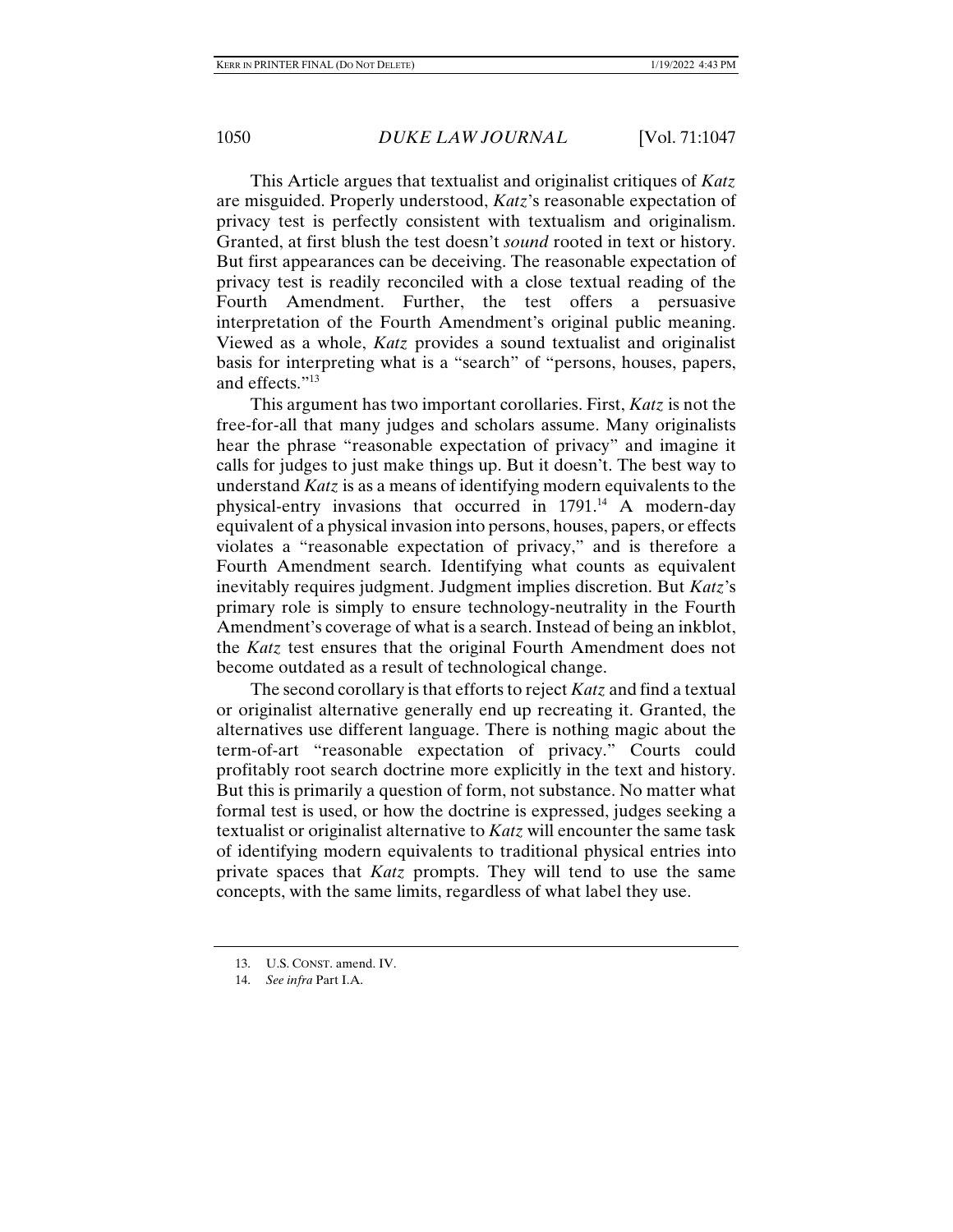This Article proceeds in three parts. Part I explains how the *Katz* reasonable expectation of privacy test is easily reconciled with the text of the Fourth Amendment. Part II explains how *Katz* is consistent with the Fourth Amendment's original public meaning. Part III explores and responds to prominent originalist and textualist alternatives offered by both judges and scholars.

#### I. A TEXTUALIST UNDERSTANDING OF *KATZ*

My first claim is that the *Katz* reasonable expectation of privacy test is consistent with the text of the Fourth Amendment. This Part breaks down the constitutional text and shows how the *Katz* framework matches it. From a textualist perspective, *Katz* asks all the right textualist questions. Although *Katz* is sometimes dismissed as a doctrine unrooted from text, that is only a matter of form. Understood in context, the substance of *Katz* neatly tracks a textualist approach to constitutional interpretation.

This Part has five sections. It starts by studying the constitutional text and identifies the four questions the text raises. It turns next to the *Katz* test and shows how it aligns nicely with the text. Third, it explains the erroneous premises of the textualist objections to *Katz*. It then shows the long historical pedigree of using privacy as a guide to the Fourth Amendment search test. It concludes by explaining the weakness in Justice Hugo Black's textualist *Katz* dissent.

#### *A. Breaking Down the Constitutional Text*

We start, of course, with the text:

The right of the people to be secure in their persons, houses, papers, and effects, against unreasonable searches and seizures, shall not be violated, and no Warrants shall issue, but upon probable cause, supported by Oath or affirmation, and particularly describing the place to be searched, and the persons or things to be seized.<sup>15</sup>

The single sentence of the Fourth Amendment divides into two parts. The second part, the warrant clause, is narrowly about search warrants and need not concern us here. To understand when a search triggers the Fourth Amendment, it's the first part that matters: the right

 <sup>15.</sup> U.S. CONST. amend. IV.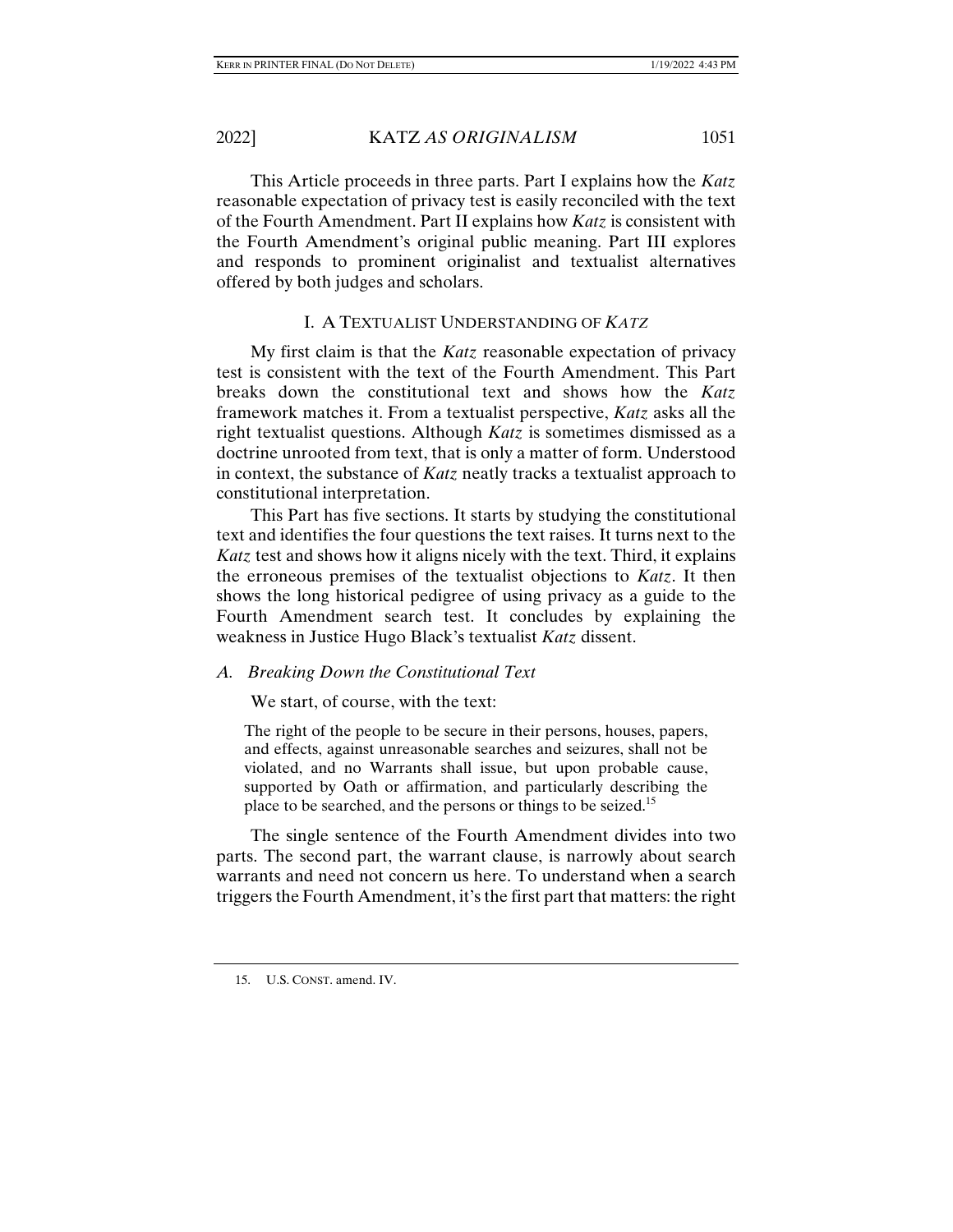of the people "against unreasonable searches and seizures" of "their persons, houses, papers, and effects."16

From a textualist perspective, the search inquiry breaks into four questions:

*(1) Is the item to be protected a person, house, paper, or effect?* The Fourth Amendment only extends protections to "persons, houses, papers, and effects." We need to know if the government action involves one of those four enumerated items.

*(2) If so, was the protected item searched or seized?* The Fourth Amendment only limits "searches" or "seizures" of persons, houses, papers, and effects. We need to know if the protected item was subjected to a search or seizure.

*(3) If so, was the item that was searched or seized "their" person, house, paper, or effect?* The constitutional text says the people have a Fourth Amendment right in "their" persons, houses, papers, and effects. We need to know when such a thing is theirs, as compared to someone else's.

*(4) If so, was the search or seizure "unreasonable"?* The Fourth Amendment only prohibits unreasonable searches and seizures, so we need to know when searches or seizures are reasonable and when they are unreasonable.

At first blush, the *Katz* test might seem unrelated to the textual questions above. The formal doctrine is often stated as a two-step test announced in Justice John Marshall Harlan's *Katz* concurrence: Did the person "exhibit] an actual (subjective) expectation of privacy"?<sup>17</sup> Second, if so, was "the expectation . . . one that society is prepared to recognize as 'reasonable'"?18 That sure *sounds* unmoored from the text. The language of the Fourth Amendment doesn't mention "privacy," or any role of "expectations" about it. And who is "society," and why should its view of what is reasonable matter? We have legislatures to consider societal views. And judges seeking to know what "society" thinks presumably will just channel their own opinions. At first blush, the *Katz* test sounds entirely nontextual.

 <sup>16.</sup> *Id.*

 <sup>17.</sup> Katz v. United States, 389 U.S. 347, 361 (1967) (Harlan, J., concurring).

 <sup>18.</sup> *Id.*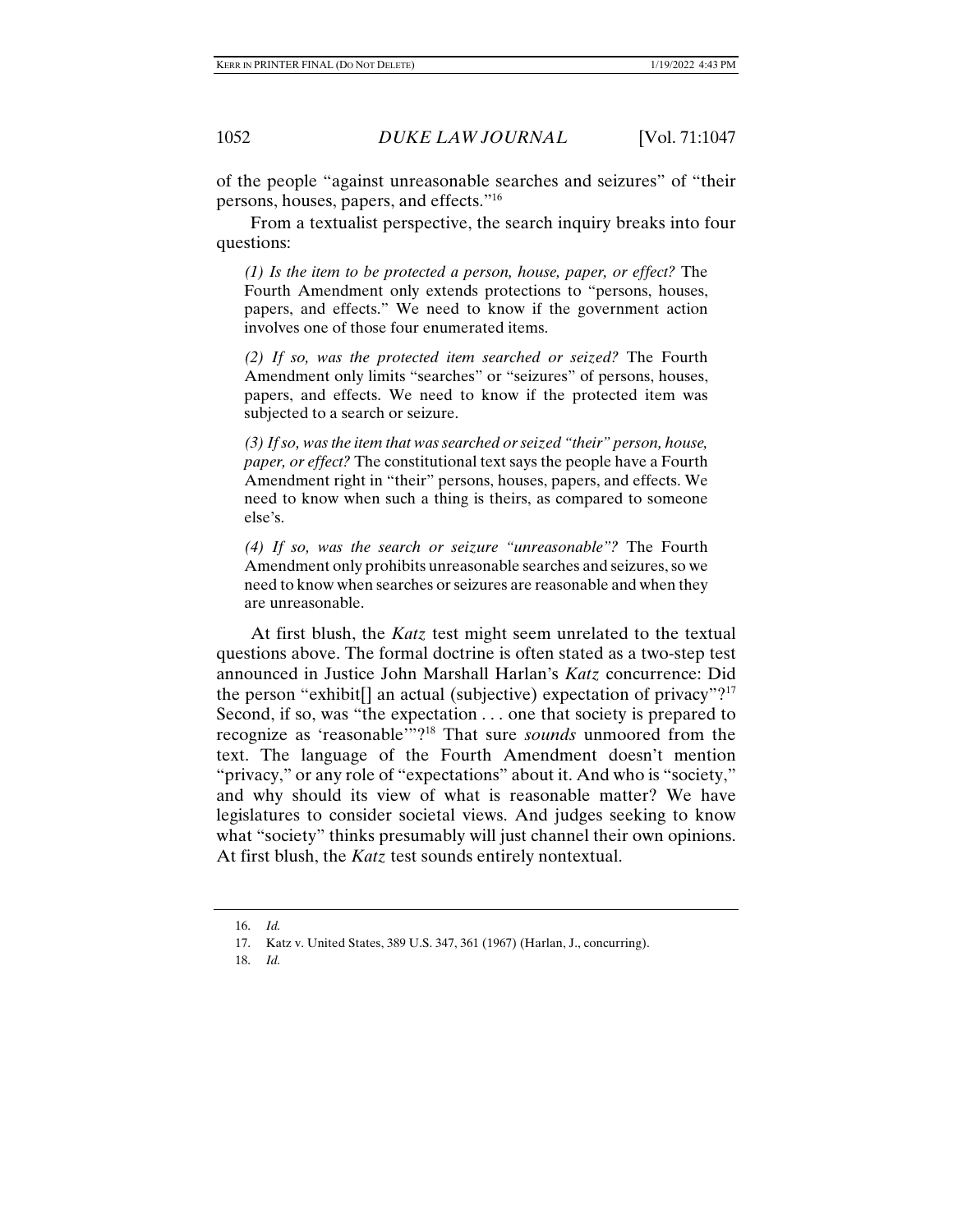This view is common.<sup>19</sup> But it is also wrong, because it misunderstands the *Katz* test. It misunderstands where the test comes from and what it is doing. And most importantly, for our purposes, it misunderstands how the question in *Katz*, and the answer that its test provides, neatly fits within the text of the Fourth Amendment. Properly understood, the *Katz* test aims to answer what is a Fourth Amendment search of a person, house, paper, or effect.<sup>20</sup>

## *B. How* Katz *Fits the Text*

We can appreciate how *Katz* fits the text of the Fourth Amendment by starting with the case's facts. The FBI taped a microphone to the top of a public phone booth that Charles Katz used to place illegal bets.21 When Katz went into the phone booth, closed the door, and paid for the call, the FBI turned on the microphone and recorded his side of the call.<sup>22</sup> In a famously cryptic opinion by Justice Potter Stewart, the Court ruled that listening in on Katz's call was a search that violated his Fourth Amendment rights.<sup>23</sup> But it was Justice Harlan's concurrence, not the majority opinion, that had the primary impact on Fourth Amendment doctrine through the introduction of the "reasonable expectation of privacy" test.<sup>24</sup> Harlan's approach was later adopted by the Court,<sup>25</sup> so a close reading of Harlan's concurrence is useful.

Justice Harlan began by summarizing his view of the three holdings found in the majority's opinion:

I join the opinion of the Court, which I read to hold only (a) that an enclosed telephone booth is an area where, like a home, *Weeks v. United States*, 232 U.S. 383, and unlike a field, *Hester v. United States*, 265 U.S. 57, a person has a constitutionally protected reasonable expectation of privacy; (b) that electronic as well as physical intrusion

 <sup>19.</sup> Indeed, it is almost universal in the originalist and textualist criticisms of *Katz*. *See supra* notes 8–11 and accompanying text.

 <sup>20.</sup> My discussion puts aside what is a "seizure" and focuses only on what is a "search."

 <sup>21.</sup> *See Katz*, 389 U.S. at 348.

 <sup>22.</sup> *See id.* at 348–49.

 <sup>23.</sup> *See id.* at 353 ("The Government's activities in electronically listening to and recording the petitioner's words violated the privacy upon which he justifiably relied while using the telephone booth and thus constituted a 'search and seizure' within the meaning of the Fourth Amendment.").

 <sup>24.</sup> *See id.* at 360–61 (Harlan, J., concurring).

 <sup>25.</sup> *See supra* note 2 and accompanying text.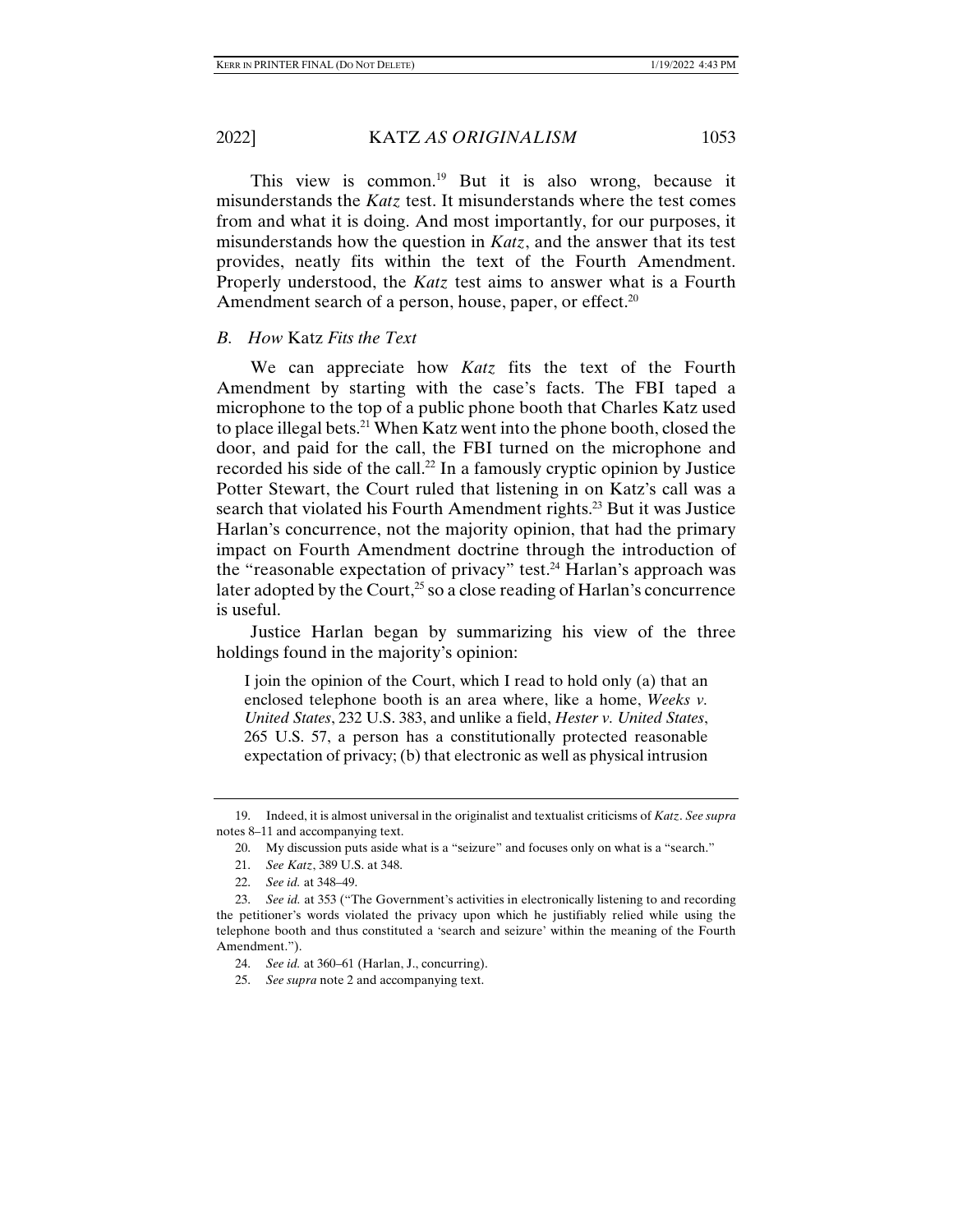into a place that is in this sense private may constitute a violation of the Fourth Amendment; and (c) that the invasion of a constitutionally protected area by federal authorities is, as the Court has long held, presumptively unreasonable in the absence of a search warrant.<sup>26</sup>

Note that these holdings match up nicely with the four textual questions. The first holding, that an enclosed telephone booth is an area protected by the Fourth Amendment, is in textual terms saying that an enclosed telephone booth was one of the places the Fourth Amendment protected—a temporary virtual "house," or, possibly, an "effect."27 The Fourth Amendment protected homes (that is, "houses"), and yet it did not protect fields (that were neither "persons, houses, papers, [or] effects"). The first holding of *Katz* answers Question 1 of the text. It holds that a public phone booth falls among the "houses, persons, papers, [or] effects" that the Fourth Amendment protects.

The second holding, that electronic as well as physical intrusion can violate the Fourth Amendment, was in textual terms saying that an electronic intrusion can be a "search" of the Fourth Amendment "house" of the phone booth. It was answering Question 2—whether the house was searched or seized. Before *Katz*, it was uncertain whether interception of electronic signals could effectuate a "search."<sup>28</sup> It isn't entirely clear in which way the search in *Katz* was "electronic," as the facts simply involved a microphone taped atop a phone booth. The microphone recorded sound, and the sound traveled through the wire back to the FBI listening station. But the second holding of *Katz* was that a search of a phone booth could occur without physical intrusion.<sup>29</sup>

The third holding of *Katz*, that a warrant was required, was in textual terms just as Justice Harlan recognized: it was Question 4,

 <sup>26.</sup> *Katz*, 389 U.S. at 360–61 (Harlan, J., concurring).

 <sup>27.</sup> I do not have a particular view of whether listening in on private calls made in the phone booth is better understood as a search of a virtual house or of an effect. *Cf.* Bellin, *supra* note 11, at 265 n.213 (considering whether a phone booth is a house or an effect). For the sake of simplicity, however, for the rest of the Article, I will refer to it as a virtual house.

 <sup>28.</sup> *See* Silverman v. United States, 365 U.S. 505, 511–12 (1961) (stating that physical entry was a search, but the open question was whether surveillance without physical entry was a search).

 <sup>29.</sup> *See Katz*, 389 U.S. at 360–61 (Harlan, J., concurring) ("[E]lectronic as well as physical intrusion into a place that is in this sense private may constitute a violation of the Fourth Amendment . . . .").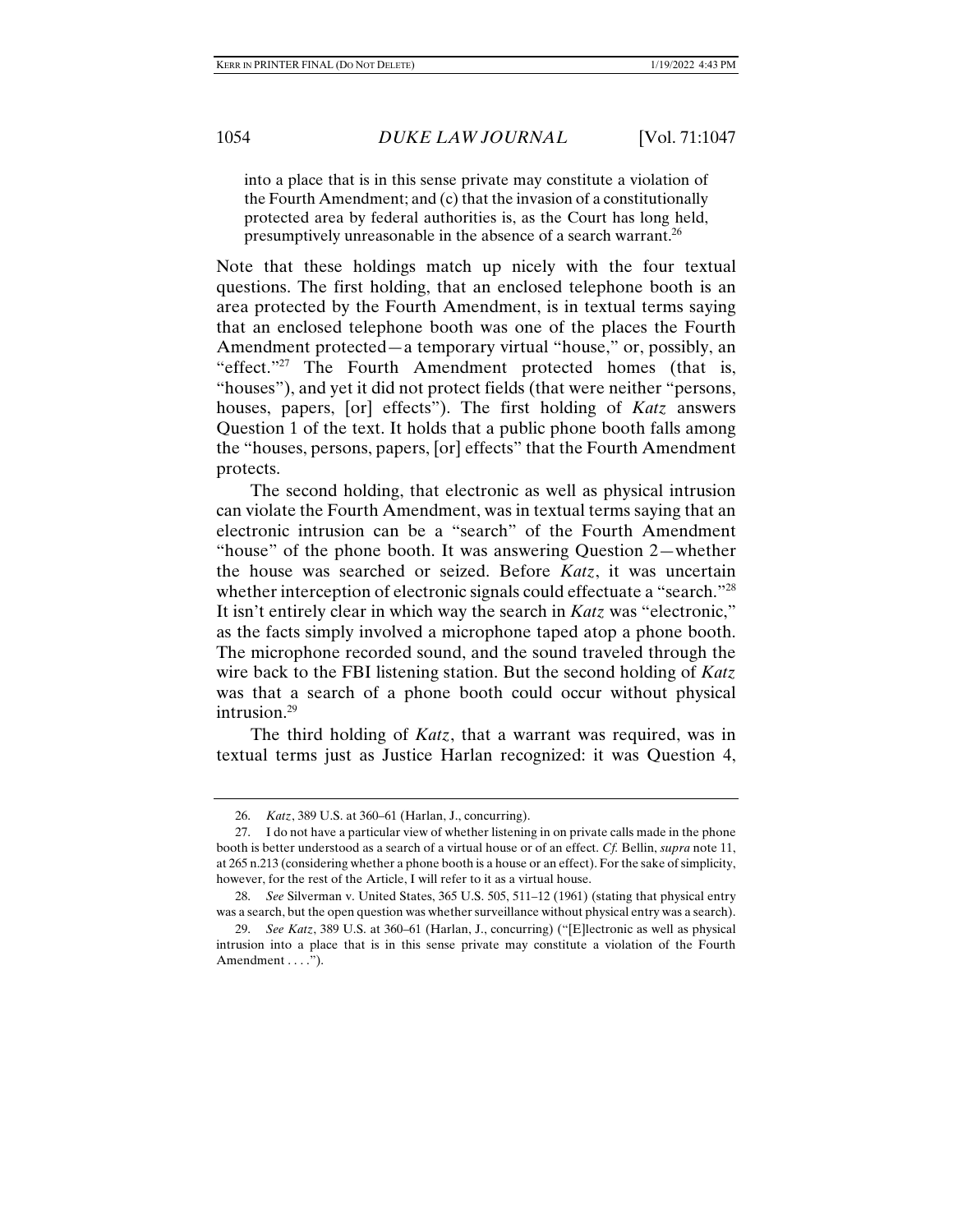which asks whether a search or seizure is unreasonable without a warrant. *Katz* held that the installation and use of the recording device was a search that was only reasonable with a warrant or some other exception to the warrant requirement.<sup>30</sup>

The only step explicitly missing in Justice Harlan's summary of *Katz* was the Question 3 inquiry into whether the search that occurred was of Mr. Katz's protected space or someone else's protected space. But that was made clear in what Justice Harlan called the "critical"<sup>31</sup> point of the majority opinion: it was "a person in a telephone booth" who "may rely upon the protection of the Fourth Amendment."<sup>32</sup> As Justice Stewart wrote for the majority:

One who occupies it, shuts the door behind him, and pays the toll that permits him to place a call is surely entitled to assume that the words he utters into the mouthpiece will not be broadcast to the world.<sup>33</sup>

This answers Question 3. The phone booth became the constitutionally protected space of the person who occupied the phone booth and paid the toll during the period of the call.

The upshot of all of this is that we can easily understand *Katz* using the constitutional text. In textual terms, *Katz* held that the phone booth was acting as a "house" that the Constitution protects (Question 1); that listening in from a microphone taped to the top of the phone booth was a "search" of that house (Question 2); that when callers occupy the booth and pay the toll, the phone booth becomes "their" house (Question 3); and that the search of their house was "unreasonable" without a warrant (Question 4). Every point nicely matches the text of the Fourth Amendment.

# *C. The "Reasonable Expectation of Privacy" Test As Textualism*

But wait, you may be thinking, there is nothing in the text of the Fourth Amendment about reasonable expectations of privacy.<sup>34</sup> True. But the *concept* that the reasonable expectation of privacy test captures is certainly there. *Katz* required the Court to deal with a problem of changing technology: How should the Fourth Amendment apply to

 <sup>30.</sup> *See id.* at 357 (majority opinion).

 <sup>31.</sup> *Id.* at 360 (Harlan, J., concurring).

 <sup>32.</sup> *Id.* at 352 (majority opinion).

 <sup>33.</sup> *Id.*

 <sup>34.</sup> As noted earlier, this is the near-universal textualist objection to *Katz*. *See supra* notes 8–11 and accompanying text.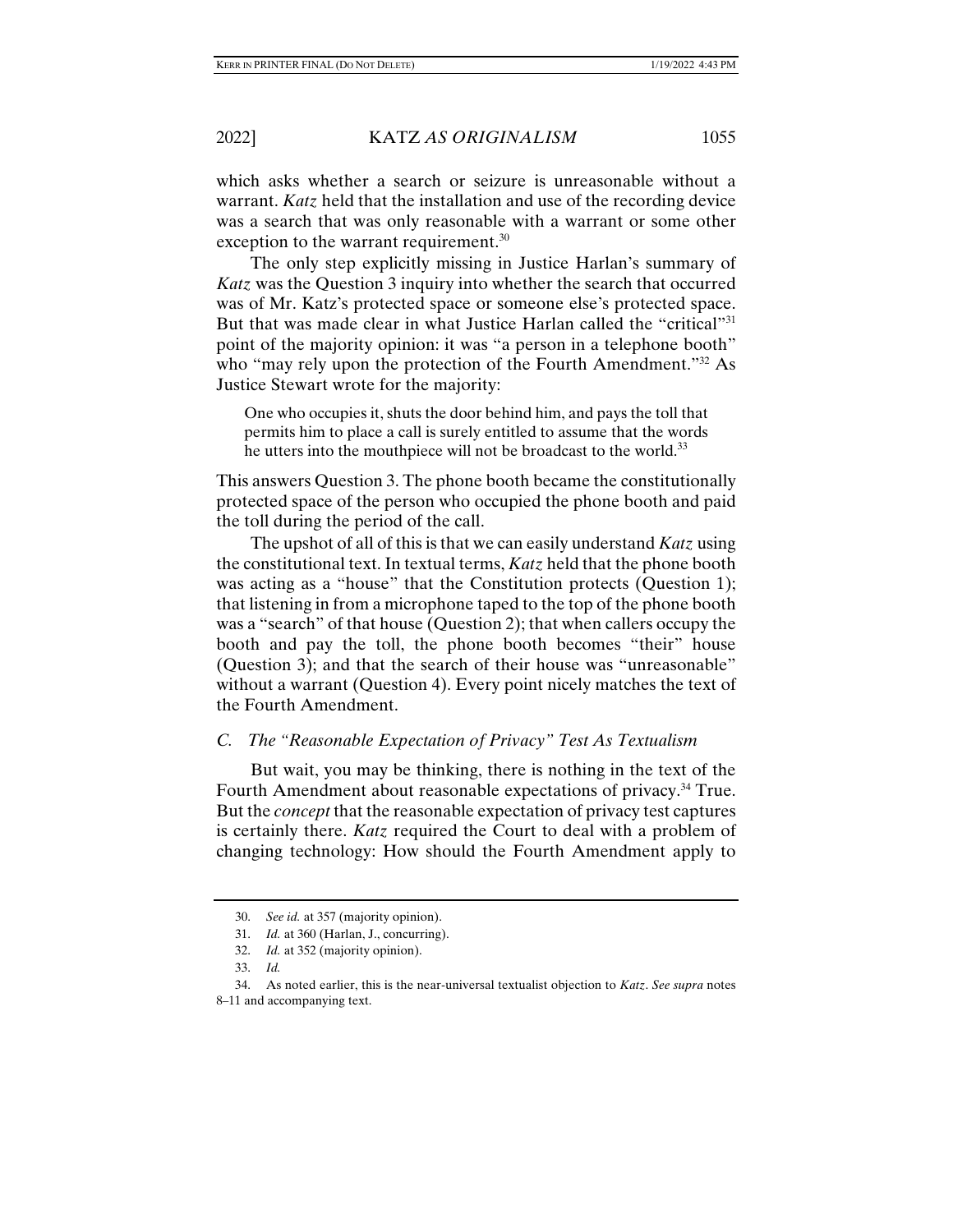new surveillance technologies and new surveillance methods that invaded privacy in new ways? The notion of a government act that violates a reasonable expectation of privacy can be helpfully understood as a way to ensure that the limit on "search[ing]... persons, houses, papers, and effects" retains its vitality as technology changes. Government conduct would amount to a search of a person, house, paper, or effect when it invades a reasonable expectation of privacy.35

It may at first seem nontextual to rely on a vague phrase like "reasonable expectation of privacy" to identify what counts as "searches" of "persons, houses, papers, [or] effects." But I don't think it is, and some context is helpful to understand why. Courts before *Katz* did not provide a particular test for what constituted a search.<sup>36</sup> The early cases on the meaning of "searches" used an uncertain mix of privacy concepts and analogies to property without ever stating a particular test for what made something a search.<sup>37</sup> Indeed, the first effort to articulate what counts as a search was Justice Harlan's effort in *Katz*. And that articulation did not express a new test. Harlan introduced it in his *Katz* concurrence as a summary of pre-*Katz* precedents, "the rule that has emerged from prior decisions."38

Contrary to widespread belief, Harlan's test was not designed to make vague notions of privacy the core of the Fourth Amendment. It is true that the test he expressed included the word "privacy." But Harlan had something specific in mind. The puzzle in *Katz* was which kinds of spaces could receive Fourth Amendment protection from searches. Precedents had established that homes, taxicabs, and rented

 <sup>35.</sup> At least so long as the person, house, paper, or effect has been covered up from outside observation, thus manifesting a subjective expectation of privacy. As I have explained elsewhere, the subjective expectation of privacy test merely reflects the simple idea that a protected space had to be covered to be protected. That is, if a protected space such as a home or a car was open to the public, so anyone could see inside, the government did not conduct a search triggering the Fourth Amendment by merely looking at it to see what was exposed. *See* Orin S. Kerr, Katz *Has Only One Step: The Irrelevance of Subjective Expectations*, 82 U. CHI. L. REV. 113, 124–27 (2015).

 <sup>36.</sup> *See* Orin S. Kerr, *The Curious History of Fourth Amendment Searches*, 2012 SUP. CT. REV. 67, 68–69 [hereinafter Kerr, *Curious History*].

 <sup>37.</sup> *See id.* at 69, 77–85.

 <sup>38.</sup> *See Katz*, 389 U.S. at 361 (Harlan, J., concurring).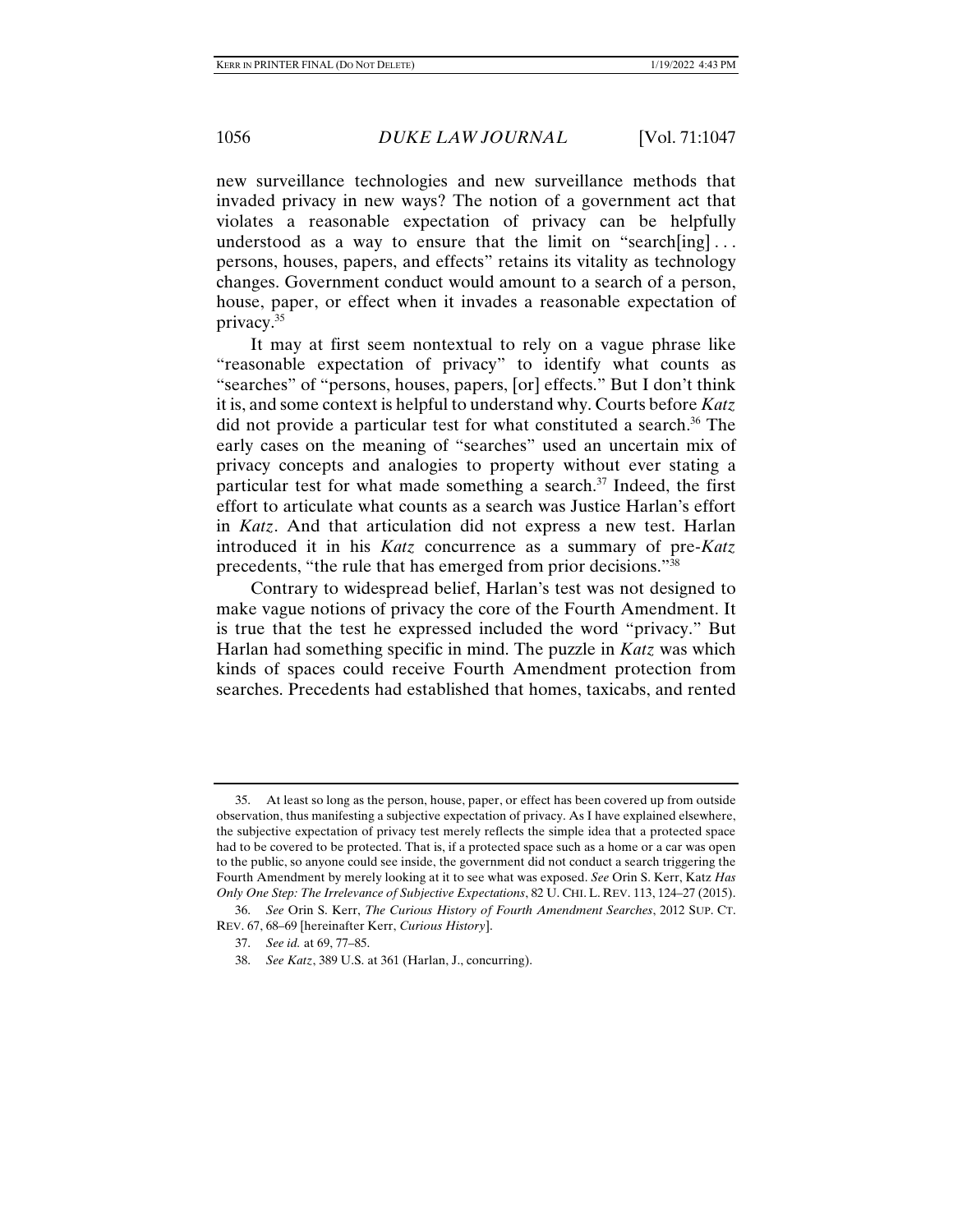hotel rooms could, while open fields could not.<sup>39</sup> The specific question in *Katz*, as articulated by Harlan at the beginning of his concurrence, was how to treat a phone call placed inside a public phone booth with glass walls and a door.<sup>40</sup> Was that more like a rented hotel room (protectable) or an open field (not protectable)? $41$ 

From this perspective, the idea of expectations that "society is prepared to recognize as reasonable" is not a free-floating or circular standard but rather a more specific idea rooted in Fourth Amendment history.<sup>42</sup> Some places were treated like the home and others were not. Some surveillance was a functional equivalent to physical entry, and some was not. What's the line? It wasn't the common law of property, a standard that the Court had never embraced and instead had rather

It is true that Supreme Court decisions on what violates a reasonable expectation of privacy provide a useful guide to what violates a reasonable expectation of privacy. But that's because the phrase is a legal term of art, not because the test is circular. As with any legal term of art, a good starting point for understanding when it applies is when it has been applied before. For example, to know what violates the Due Process Clause, you might begin with cases on what the Supreme Court has said violates the Due Process Clause. That does not mean that due process is circular. Rather, it merely reflects the fact that understanding a legal concept often begins with reading cases that apply it.

I should add, on the claimed circularity of the *Katz* test, that Professors Matthew Kugler and Lior Strahilevitz contend based on an empirical study that Supreme Court Fourth Amendment decisions do not actually impact what most people expect to be private. *See* Matthew B. Kugler & Lior Jacob Strahilevitz, *The Myth of Fourth Amendment Circularity*, 84 U. CHI. L. REV. 1747 (2017). This seems right, as far as it goes, in that normal people are likely to be blissfully unaware of Supreme Court doctrine. But I disagree with Kugler and Strahilevitz's assumption that *Katz* calls for an empirical inquiry into what privacy people expect.

 <sup>39.</sup> *See id.* at 352 (majority opinion) (observing the precedent on taxicabs); *see id.* at 359 (Douglas, J., concurring) (observing the precedent on hotel rooms); *see id.* at 361 (Harlan, J., concurring) (observing the precedent on homes and open fields).

 <sup>40.</sup> *See id.* at 361 (Harlan, J., concurring); *see also id.* at 352 (majority opinion) (describing the phone booth).

 <sup>41.</sup> *See id.* at 360–61 (Harlan, J., concurring).

 <sup>42.</sup> The common claim that *Katz* is circular reflects a basic misunderstanding of Fourth Amendment doctrine. The apparent thinking is that a person would reasonably expect privacy when the Supreme Court has said there is privacy, so the test for what the Fourth Amendment covers is what the Supreme Court has said the Fourth Amendment covers. The most glaring flaw in this argument is that *Katz* does not ask what privacy a reasonable person would expect. How *Katz* applies cannot be answered by a poll about expectations. The Fourth Amendment protects against invasions into protected spaces, not against surprises. *See* United States v. Jacobsen, 466 U.S. 109, 122 (1984) ("The concept of an interest in privacy that society is prepared to recognize as reasonable is, by its very nature, critically different from the mere expectation, however well justified, that certain facts will not come to the attention of the authorities.").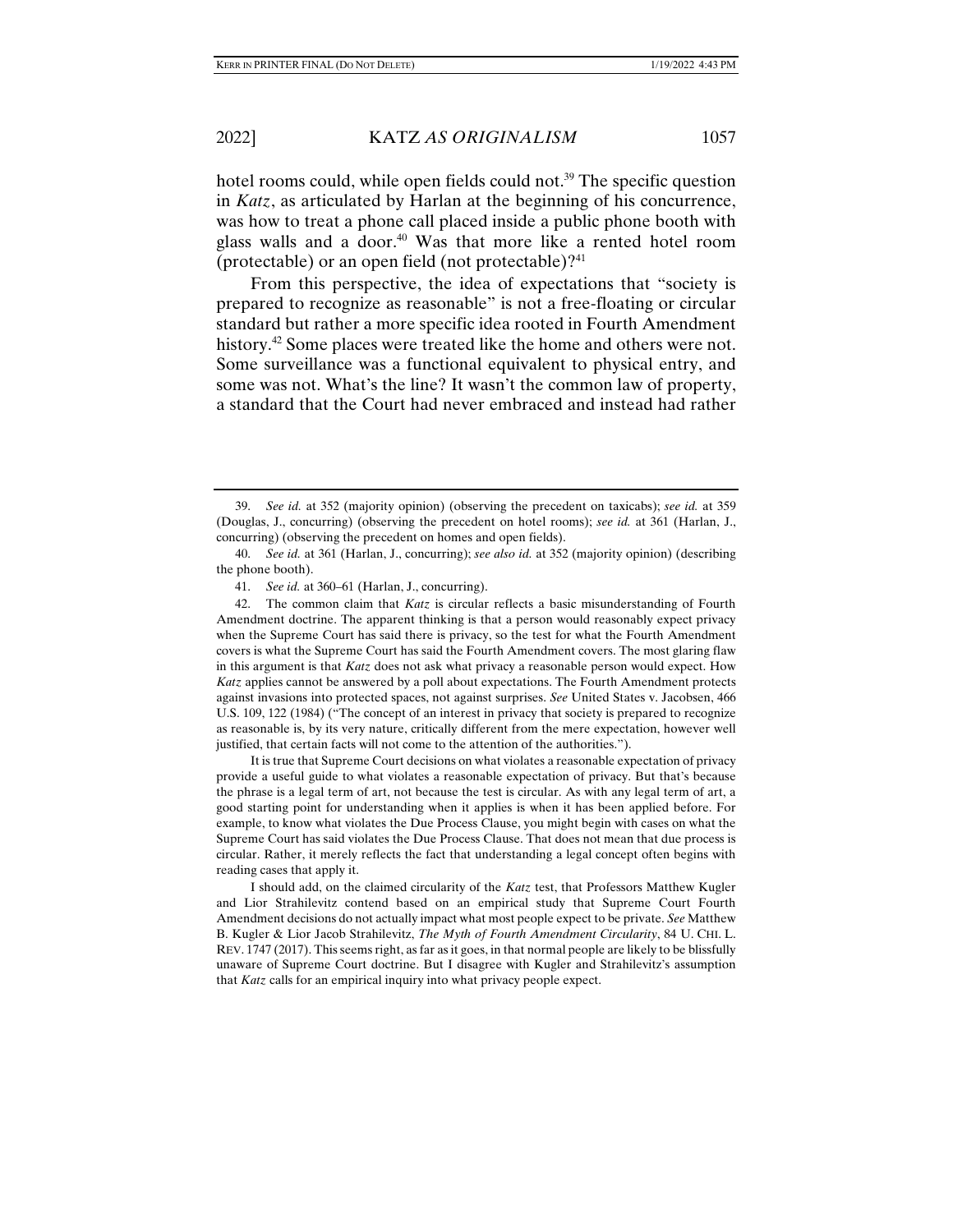harshly dismissed.<sup>43</sup> Rather, it was an idea that some places were broadly understood by people as home-like, and some monitoring was the functional equivalent of a physical entry. That explained *Katz*. When a person entered the booth, shut the door, and paid for their call, the booth became understood as *their booth* for the duration of the call.44 Taping a microphone to the top of the booth and listening in revealed information much like physical intrusion would have. It was therefore covered by the Fourth Amendment.

Justice Harlan's formulation can be readily articulated using the Fourth Amendment text. The reasonable expectation of privacy test asks if the government's action amounts to a search of the individual's person, houses, papers, or effects. Identifying what "society is prepared to recognize" asks what counts as a modern-day technological equivalent of a search-by-entry into a person's property. In *Katz*, the public phone booth was the caller's "home" during the call because it became, in Harlan's words, "a temporarily private place."45 The caller did not obtain title to the phone booth in fee simple. He did not sign a rental agreement. But the booth was a space that temporarily became *his*.

It's true that the reasonable expectation of privacy test calls for an inquiry into current social practices and values. But that simply reflects the fact that, as technology and social practices change, the societal meaning of a place or monitoring practice can change. Determining the modern technological equivalent of a physical entry into a protected space requires a judgment about equivalence based on current realities. In 1960s America, a phone booth was a private place. Phone calls from inside a public phone booth were the equivalent of private conversations inside a home.46 As a result, *Katz* stressed, to exclude bugging a phone booth from the constitutional protection against

 <sup>43.</sup> *See, e.g.*, Silverman v. United States, 365 U.S. 505, 511 (1961) (citing cases to support that "[i]nherent Fourth Amendment rights are not inevitably measurable in terms of ancient niceties of tort or real property law").

 <sup>44.</sup> *See Katz*, 389 U.S. at 352 ("One who occupies [a phone booth], shuts the door behind him, and pays the toll that permits him to place a call is surely entitled to assume that the words he utters into the mouthpiece will not be broadcast to the world.").

 <sup>45.</sup> *Id.* at 361 (Harlan, J., concurring).

 <sup>46.</sup> SAMUEL DASH, RICHARD F. SCHWARTZ & ROBERT E. KNOWLTON, THE EAVESDROPPERS 3 (1959) (discussing public fears of wiretapping telephones, including in phone booths).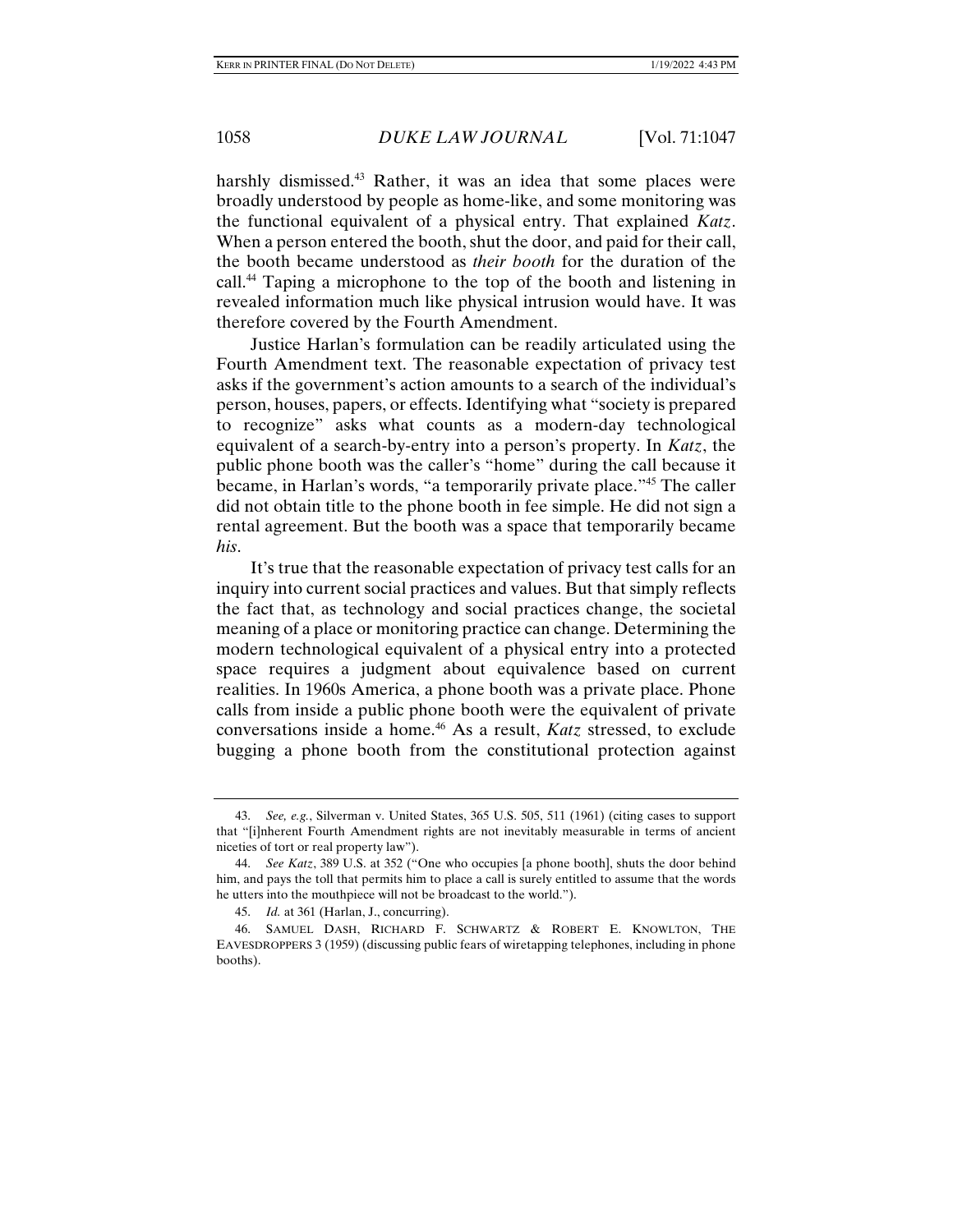unreasonable searches of a person's house or effect would "ignore the vital role that the public telephone has come to play in private communication."47

# *D. "Privacy" Back to the Beginning*

But still there is that word: privacy. For some textualists and originalists, invoking a Warren Court precedent that inserted *privacy* into constitutional rights jurisprudence may be like waving a red flag in front of a bull. It can bring to mind *Roe v. Wade*, 48 where the Court announced a new right to abortion in the name of "a right of personal privacy" that the Court said had "roots" elsewhere in the Constitution.49 Indeed, *Katz* was one of the cases *Roe* cited as demonstrating "a right of personal privacy, or a guarantee of certain areas or zones of privacy" from prior caselaw.50 *Roe* is anathema to most self-identified originalists and textualists.51 With a lineage like that, perhaps *Katz* should also be suspect?

Not so. The idea of relying on privacy to describe the scope of Fourth Amendment protection was no Warren Court innovation. Justice Harlan's use of that word had a venerable historical pedigree in Fourth Amendment law. From the beginning, courts had referred to and interpreted the ban on unreasonable searches and seizures using privacy principles.

A useful starting point is *Jones v. Gibson*, 52 a New Hampshire case from 1818. The plaintiff sued a customs inspector for searching his stagecoach and seizing his goods without a warrant.<sup>53</sup> According to the plaintiff, the search violated the terms of a 1799 federal statute, echoing the Fourth Amendment, that prohibited warrantless searches of a "ship, vessel, dwelling house, store, building or other place."54 In construing the statute, the court considered what kind of searches would violate privacy:

 <sup>47.</sup> *Katz*, 389 U.S. at 352.

 <sup>48.</sup> Roe v. Wade, 410 U.S. 113 (1973).

 <sup>49.</sup> *Id.* at 152.

 <sup>50.</sup> *Id.*

 <sup>51.</sup> *See generally* Mary Ziegler, *Originalism Talk: A Legal History*, 2014 BYU L. REV. 869 (discussing conservative originalism and the backlash to *Roe*).

 <sup>52.</sup> Jones v. Gibson, 1 N.H. 266 (1818).

 <sup>53.</sup> *Id.* at 266.

 <sup>54.</sup> *Id.* at 272.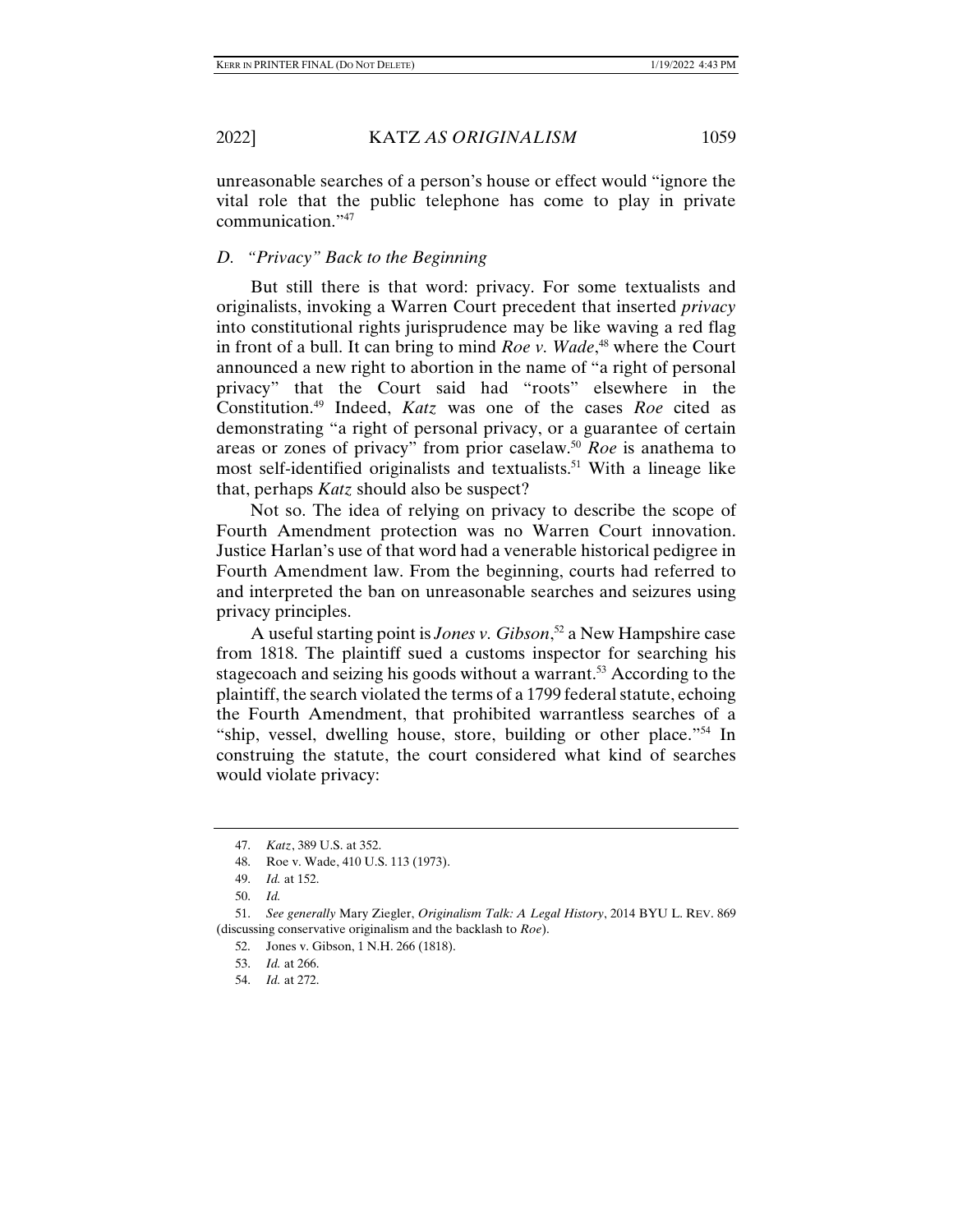This prohibition of entering certain places, for the purpose of searching for and seizing goods without a magistrate's warrant, was clearly intended to guard individuals against improper intrusion into their buildings, where they had the exclusive right of possession *and privacy* . . . and the words, "other place" mean other place, where the occupant has this exclusive right of possession *and privacy*. 55

No warrant was needed to search a stage coach, as "[a] stage coach is not such a place."56

Other courts in the nineteenth century shared the association between privacy and search and seizure protections. Consider the Missouri Supreme Court's 1880 ruling in *Ex parte Brown*, 57 which held that the state constitution's search and seizure provision—essentially identical to the federal Fourth Amendment—forbade a broad subpoena to compel Western Union to divulge telegram messages.<sup>58</sup> The subpoena violated the constitutional prohibition on searches and seizures, the court held, "by subjecting to exposure the private affairs of persons . . . to the prying curiosity of idle gossips, or the malice of malignant mischief-makers."59 The court also lauded the dissent below, $60$  in which the presiding judge had interpreted the constitutional rule as protecting a "right of privacy with respect to one's personal affairs"61 that required good cause before "the privacy of [a person's] accounts" could be "ruthlessly sacrificed."62

The U.S. Supreme Court followed suit in 1886, issuing what is arguably its first major decision interpreting the Fourth Amendment, *Boyd v. United States*. <sup>63</sup> *Boyd* held that the Fourth Amendment prohibited an order to compel a person to hand over their own papers—in that case, an invoice for items Boyd had recently

 <sup>55.</sup> *Id.* (emphasis added).

 <sup>56.</sup> *Id.*

 <sup>57.</sup> *Ex parte* Brown, 72 Mo. 83 (1880).

 <sup>58.</sup> *Id.* at 94–95.

 <sup>59.</sup> *Id.* at 95.

 <sup>60.</sup> *Id.* at 97 ("In the dissenting opinion of Judge Lewis, of the court of appeals, in *Ex parte Brown*, the question on which he differed from his associates . . . is discussed with great ability and clearness.").

 <sup>61.</sup> *Ex parte* Brown, 7 Mo. App. 484, 495 (1879) (Lewis, J., dissenting), *aff'd*, 72 Mo. 83 (1880).

 <sup>62.</sup> *Id.* at 496.

 <sup>63.</sup> Boyd v. United States, 116 U.S. 616 (1886).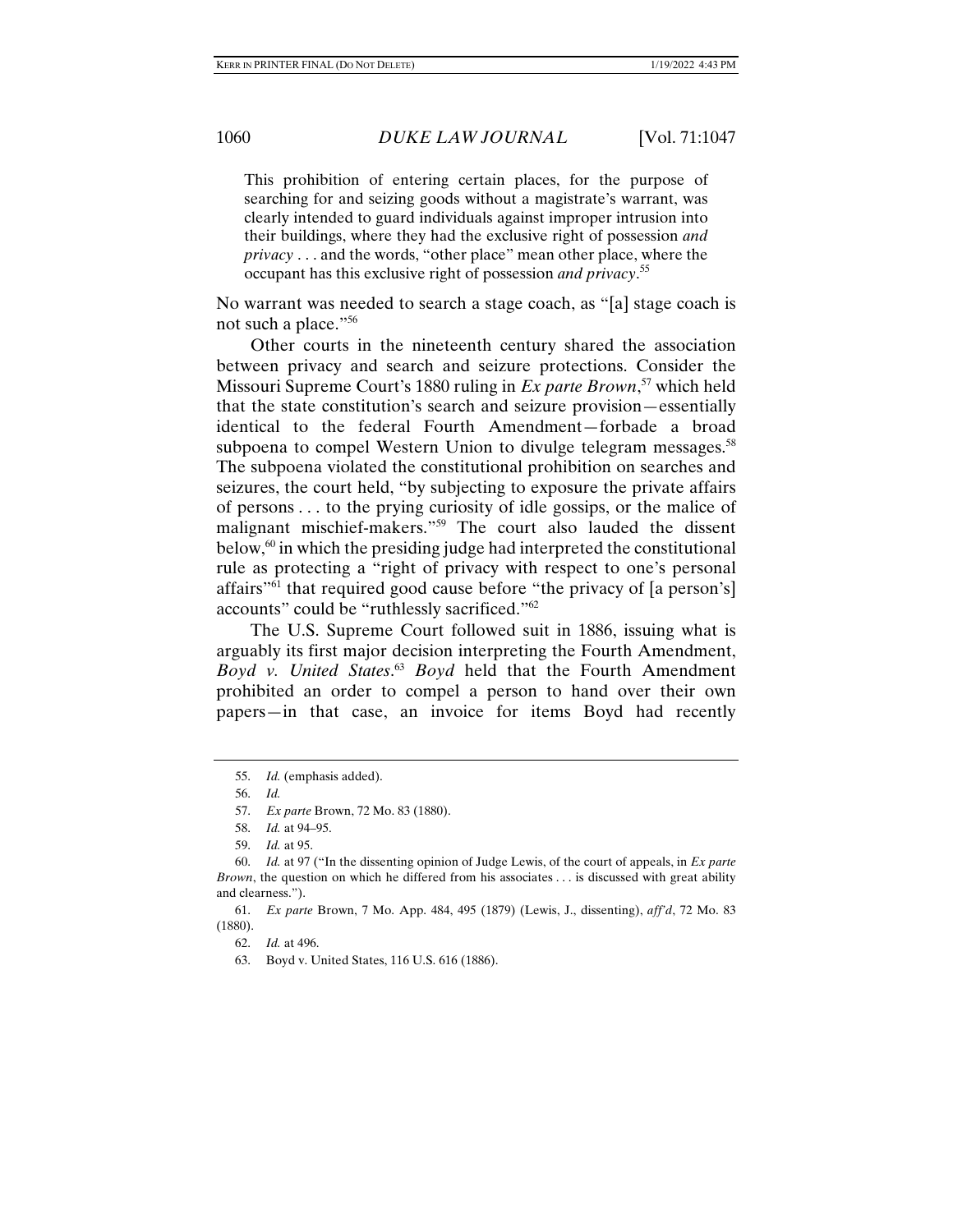imported.<sup>64</sup> The Fourth Amendment must "be liberally construed," the Court reasoned, as "[a] close and literal construction deprives [it] of half [its] efficacy, and leads to gradual depreciation of the right."<sup>65</sup> According to the Supreme Court in *Boyd*, the Fourth Amendment "appl[ies] to all invasions on the part of the government and its employés [sic] of the sanctity of a man's home and the privacies of life."66 As far back as *Boyd* in 1886, the Court saw the Fourth Amendment's scope as about privacy.

The privacy focus continued into the twentieth century in the years before the Warren Court. In 1918, the Court rejected a search claim involving government access to exhibits left behind in prior litigation, in part on privacy grounds: the government's acts were distinguishable from entry into a home, the Court reasoned, because only the latter involved "an invasion of the defendant's privacy, a taking from his immediate and personal possession."67 In 1932, the Court declared that the Fourth Amendment must be "construed liberally to safeguard the right of privacy."68 The Court similarly described the Fourth Amendment as protecting a "right of privacy" in 1946,<sup>69</sup> 1947,<sup>70</sup> 1948,<sup>71</sup> and 1950.<sup>72</sup>

This history teaches a helpful lesson. Justice Harlan's use of the term "privacy" to describe Fourth Amendment protections in *Katz* was nothing new. It did not begin with the Warren Court in the 1960s. It had nothing to do with *Roe* or abortion rights. The Supreme Court had been using "privacy" to describe Fourth Amendment coverage since its first major Fourth Amendment ruling in 1886. Other courts had

 71. Johnson v. United States, 333 U.S. 10, 14 (1948) ("When the right of privacy must reasonably yield to the right of search is, as a rule, to be decided by a judicial officer, not by a policeman or government enforcement agent.").

 72. United States v. Rabinowitz, 339 U.S. 56, 66 (1950) ("It is a sufficient precaution that law officers must justify their conduct before courts which have always been, and must be, jealous of the individual's right of privacy within the broad sweep of the Fourth Amendment.").

 <sup>64.</sup> *Id.* at 622.

 <sup>65.</sup> *Id.* at 635.

 <sup>66.</sup> *Id.* at 630.

 <sup>67.</sup> Perlman v. United States, 247 U.S. 7, 14 (1918).

 <sup>68.</sup> United States v. Lefkowitz, 285 U.S. 452, 464 (1932).

 <sup>69.</sup> Davis v. United States, 328 U.S. 582, 593 (1946) ("The right of privacy, of course, remains.").

 <sup>70.</sup> Harris v. United States, 331 U.S. 145, 150 (1947) ("This Court has consistently asserted that the rights of privacy and personal security protected by the Fourth Amendment ' . . . are to be regarded as of the very essence of constitutional liberty.'" (alteration in original) (quoting Gouled v. United States, 255 U.S. 298, 304 (1921))).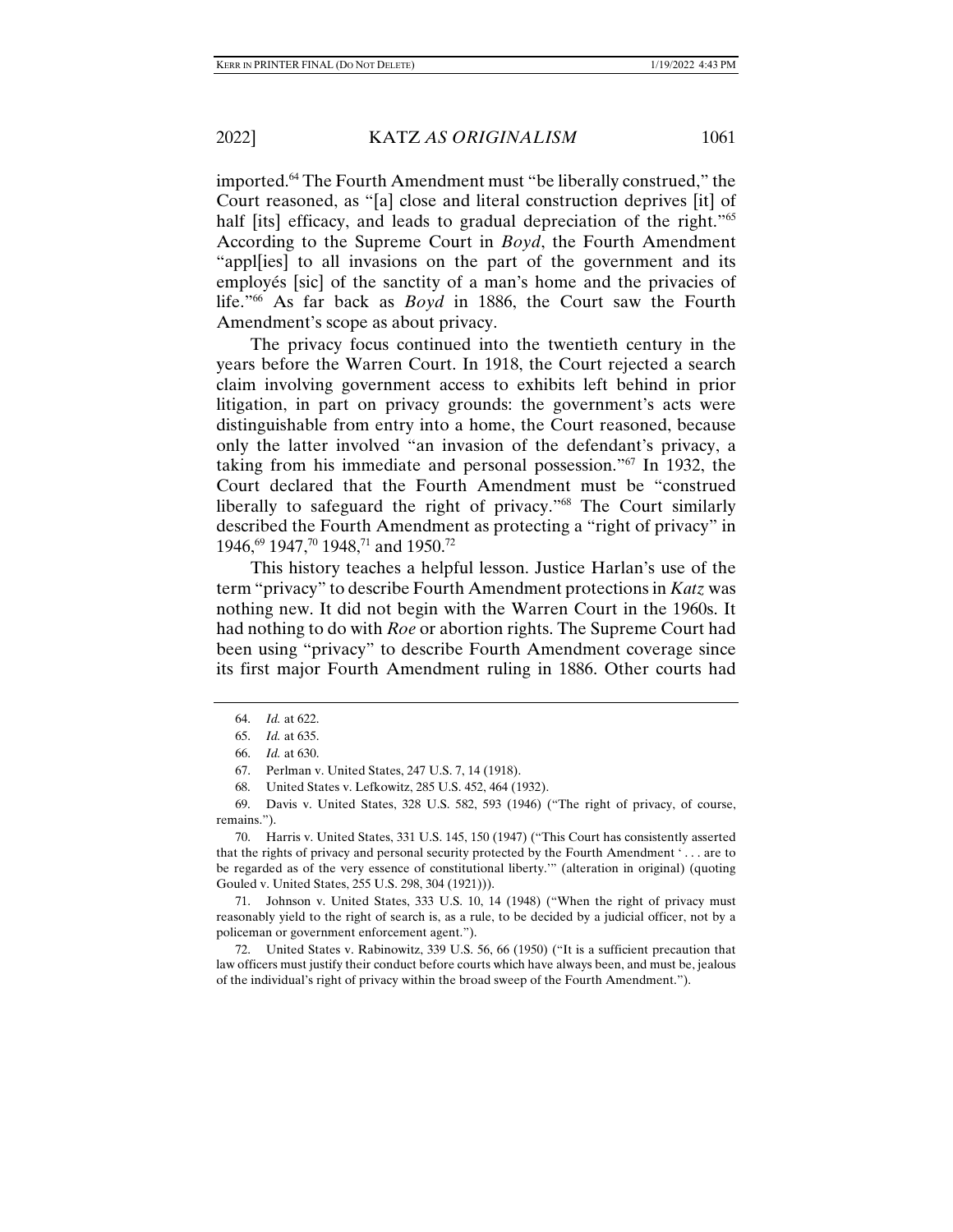used the same word in similar ways decades before that. We can of course want further explanation of why "privacy" is an illuminating or appropriate word for an originalist to adopt—an explanation offered in Part II below. But for now, we should simply recognize that there was nothing novel about employing the word "privacy" in *Katz*. It has been used to describe the scope of Fourth Amendment protection for about as long as courts have been interpreting the Fourth Amendment.

# *E. The Weak Textualism of Justice Black's Dissent*

One last textualist objection remains—Justice Hugo Black's *Katz*  dissent.73 In Black's view, the majority's holding could not be justified by the Fourth Amendment's text and was therefore wrong.<sup>74</sup> But it is Black who was wrong. His textualist method was fine, but his application of that method was strangely narrow. Black ignored the most obvious textual grounding for *Katz*. He dissented by rejecting only a narrow argument in its favor.

Recall that the question in *Katz* was whether government agents committed a Fourth Amendment "search" when they taped a microphone to the top of a public phone booth to listen to Katz's voice inside during calls. According to Black, this was not a Fourth Amendment search because the Fourth Amendment gave rights in tangible things, and the conversation was intangible:

The first clause protects "persons, houses, papers, and effects, against unreasonable searches and seizures . . . ." These words connote the idea of tangible things with size, form, and weight, things capable of being searched, seized, or both. The second clause of the Amendment still further establishes its Framers' purpose to limit its protection to tangible things by providing that no warrants shall issue but those "particularly describing the place to be searched, and the persons or

*Id.* at 373.

 <sup>73.</sup> *See* Katz v. United States, 389 U.S. 347, 364 (1967) (Black, J., dissenting).

 <sup>74.</sup> Justice Black memorably wrote:

Since I see no way in which the words of the Fourth Amendment can be construed to apply to eavesdropping, that closes the matter for me. In interpreting the Bill of Rights, I willingly go as far as a liberal construction of the language takes me, but I simply cannot in good conscience give a meaning to words which they have never before been thought to have and which they certainly do not have in common ordinary usage. I will not distort the words of the Amendment in order to "keep the Constitution up to date" or "to bring it into harmony with the times." It was never meant that this Court have such power, which in effect would make us a continuously functioning constitutional convention.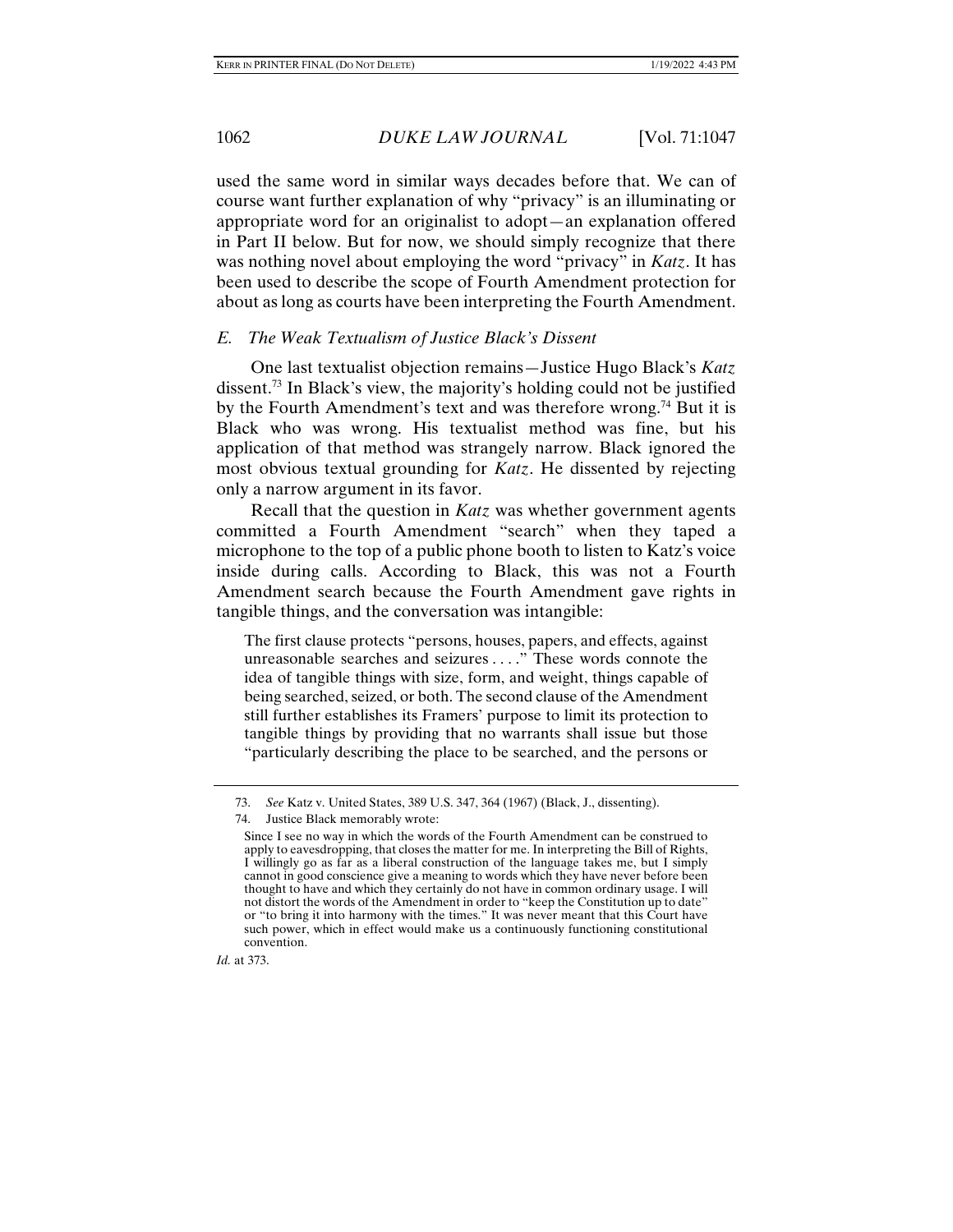things to be seized." A conversation overheard by eavesdropping, whether by plain snooping or wiretapping, is not tangible and, under the normally accepted meanings of the words, can neither be searched nor seized.75

Black's error was his assumption that the only person, house, paper, or effect that could be searched or seized was the conversation itself.76 He ignored the more obvious textual basis for the majority's decision. Even if the Fourth Amendment text is read to require that the item searched be tangible—an uncertain claim, but accept it for the sake of argument—that was easily satisfied in *Katz*. The item searched was the very tangible phone booth, not the intangible conversation. The government's use of a microphone to acquire the noises inside the phone booth was a "search" of the tangible enclosure. The conversations overheard were the fruits of the search, not the place searched. Even on its own terms, Justice Black's objection is surprisingly weak.

# II. AN ORIGINALIST UNDERSTANDING OF *KATZ*

The first part of this Article focused on the constitutional text. We now turn from textualism to originalism. Even if *Katz* can be reconciled with the constitutional text, can it be reconciled with the original understanding of the Fourth Amendment? Contemporary academic originalism comes in many flavors.77 The most widely adopted originalist method today is "original public meaning" originalism,78 which asks, what would an informed observer at the time of the text's enactment believe the text meant?79 This Part addresses whether *Katz* is consistent with original public meaning originalism.

 <sup>75.</sup> *Id.* at 365.

 <sup>76.</sup> *Id.*

 <sup>77.</sup> Although public meaning originalism is the dominant form of originalist constitutional theory, the originalist family also includes original intentions originalism, original methods originalism, and original law originalism. *See* Lawrence B. Solum, *Originalism Versus Living Constitutionalism: The Conceptual Structure of the Great Debate*, 113 NW. U. L. REV. 1243, 1251, 1253–54 (2019).

 <sup>78.</sup> *See id.* at 1251.

 <sup>79.</sup> *See, e.g.*, Lawrence B. Solum, *What Is Originalism? The Evolution of Contemporary Originalist Theory*, *in* THE CHALLENGE OF ORIGINALISM: THEORIES OF CONSTITUTIONAL INTERPRETATION 12, 22–24, 33 (Grant Huscroft & Bradley W. Miller eds., 2011) (framing the originalist inquiry).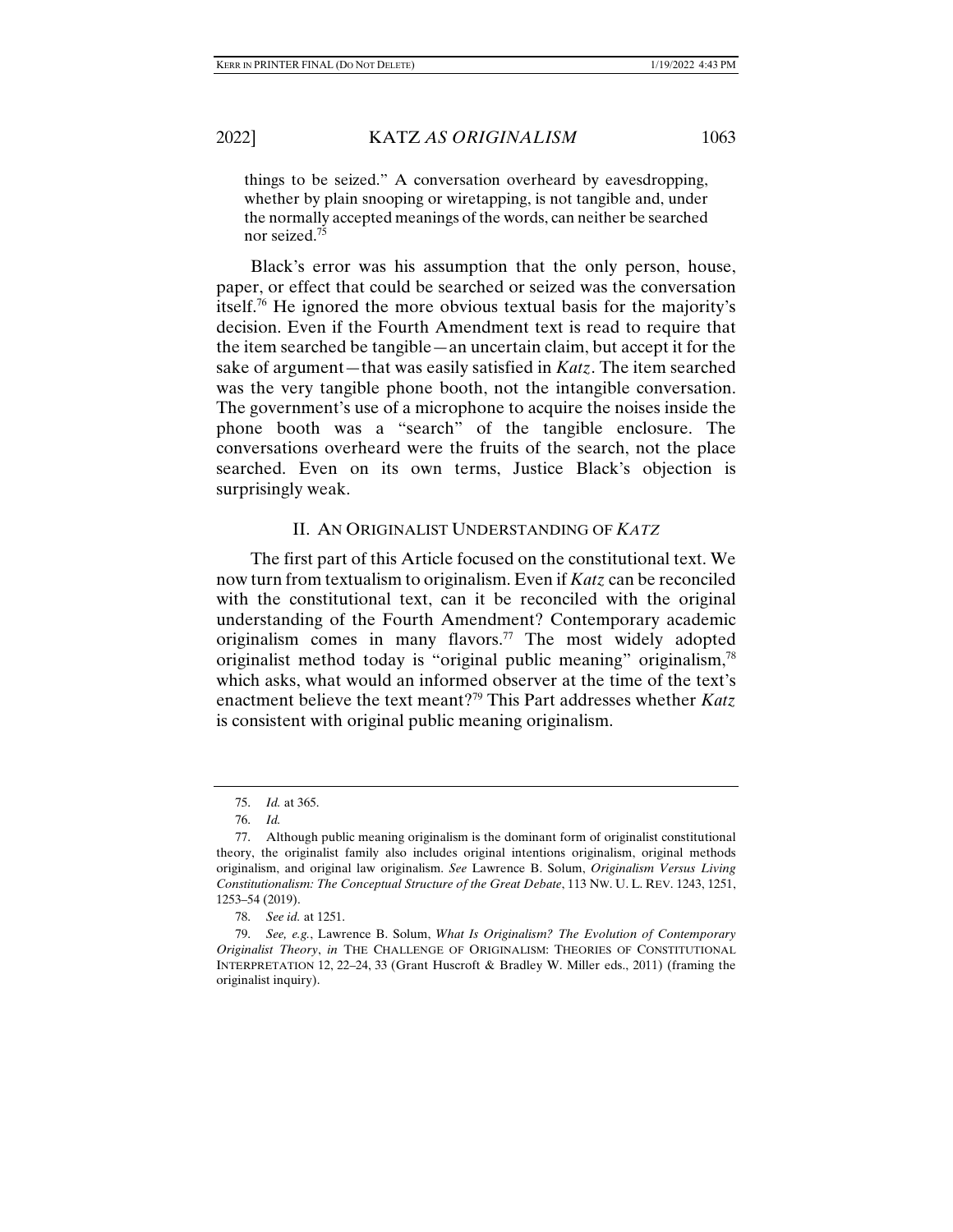The answer is yes. At the time of the Fourth Amendment's enactment, the text would have been understood as embodying the famous cases and arguments that inspired its enactment, especially *Entick v. Carrington*, <sup>80</sup> *Wilkes v. Wood*, 81 and the *Writs of Assistance*  case.<sup>82</sup> All of those disputes involved physical entry into the home. They did not address the meaning of "searches" of "persons, houses, papers, and effects." Instead, they focused on the legality of warrants that could permit physical entries. That focus was reflected in the search and seizure restrictions in state constitutions and the federal Fourth Amendment. Nor did the common law of search and seizure at the time of the Fourth Amendment's adoption address what was a search. Although the word "search" had several contemporary meanings, the primacy of disputes such as *Entick* and *Wilkes* would have made those cases the focus of contemporary public understanding.

Sourcing the meaning of the Fourth Amendment in representative cases gives originalists a few options. One option might be to limit the search doctrine to the facts that the cases involved, namely physical entry. But another option would be to root the search doctrine in a more timeless principle. Because technology can readily alter the scope of constitutional protection, one option would be to interpret the Fourth Amendment search doctrine to ensure its protection as technology advances. This would require interpreting the search doctrine to encompass *both* physical intrusion *and* its technologically created equivalents. The result would, as Justice Scalia put it in *Kyllo v. United States*, 83 "assure[] preservation of that degree of privacy against government that existed when the Fourth Amendment was adopted."84

And this is what *Katz* does. The best reading of *Katz* is that it provides an equivalence test. *Katz* covers physical intrusion, but it does more: it identifies conduct as a "search" of "persons, houses, papers,

 <sup>80.</sup> *See* Entick v. Carrington (1765) 95 Eng. Rep. 807, 817; 19 Howell's State Trials 1029, 1063 (KB).

 <sup>81.</sup> *See* Wilkes v. Wood (1763) 98 Eng. Rep. 489, 498 (KB).

<sup>82</sup>*. See generally* MAURICE HENRY SMITH, THE WRITS OF ASSISTANCE CASE (1978) (recounting the *Writs of Assistance* case, which challenged the authorization of customs officials to invade private property in search of smuggled goods).

 <sup>83.</sup> Kyllo v. United States, 533 U.S. 27 (2001).

 <sup>84.</sup> *Id.* at 34.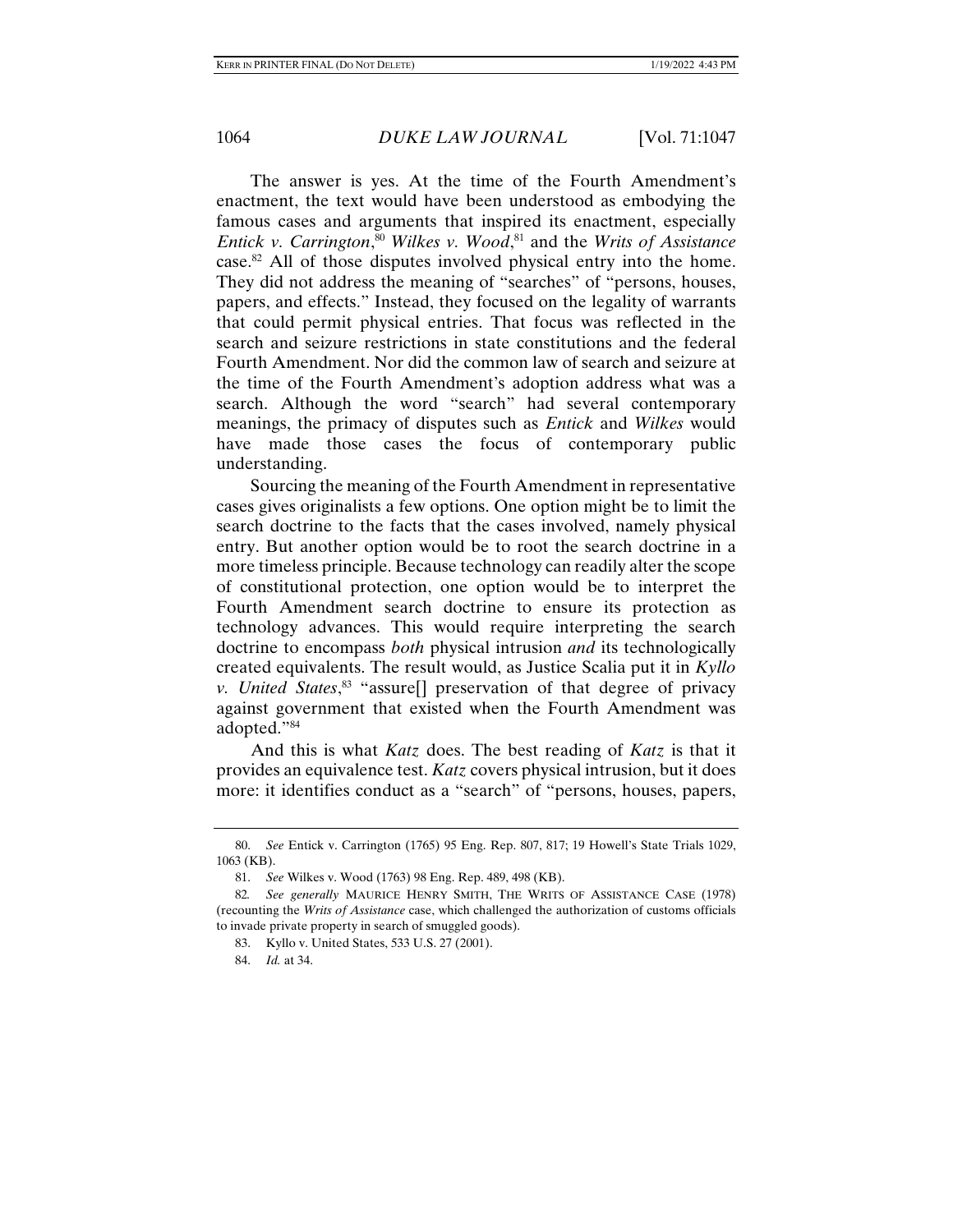and effects" when it amounts to the modern-day technological equivalent of physical entry at the time of the founding. Identifying those equivalents requires judgment, and judgment implies discretion. But an originalist can and should adopt *Katz* as a way to retain the original protections of the Fourth Amendment in a world of technological change.<sup>85</sup>

This Part makes that argument in four steps. First, it explores the historical disputes that inspired the passage of the Fourth Amendment. Second, it shows how the drafting and enactment of state constitutional equivalents and later the Fourth Amendment itself shed no useful light on what is a search beyond those famous disputes. Third, it shows that the same is true of the common law. Last, this Part puts the pieces together, showing how the modern *Katz* doctrine is consistent with originalism as a construction of the Fourth Amendment's original public meaning in light of technological change.

# *A. The Disputes That Inspired the Fourth Amendment Involved Physical Entry*

The first place to look for framing-era understandings of the Fourth Amendment "search" doctrine is the major disputes that inspired the Fourth Amendment's passage. We know that the Fourth Amendment was a response to a series of prominent legal disputes in the mid-eighteenth century, both in England and in the Colonies, primarily consisting of *Entick v. Carrington*, <sup>86</sup> *Wilkes v. Wood*, 87 and the *Writs of Assistance* case.<sup>88</sup> Those disputes inspired search and seizure amendments in several state constitutions and then, later, in the federal Constitution. We can look to those disputes to get an idea of what contemporary observers would have understood the search and seizure provisions to mean.

Two lessons emerge. First, the cases that inspired the Fourth Amendment did not address what was a search of persons, houses, papers, or effects. Instead, the disputes were exclusively about the

 <sup>85.</sup> To use the interpretation/construction distinction favored by originalist scholars such as Randy Barnett and Lawrence Solum, *Katz* is a persuasive construction of the Fourth Amendment's original public meaning. *See, e.g.*, Randy E. Barnett, *Interpretation and Construction*, 34 HARV. J.L. & PUB. POL'Y 65, 68–72 (2011); Lawrence B. Solum, *Originalism and Constitutional Construction*, 82 FORDHAM L. REV. 453, 457 (2013).

 <sup>86.</sup> Entick v. Carrington (1765) 95 Eng. Rep. 807, 817; 19 Howell's State Trials 1029, 1063 (KB).

 <sup>87.</sup> Wilkes v. Wood (1763) 98 Eng. Rep. 489, 490 (KB).

<sup>88</sup>*. See generally* SMITH, *supra* note 82 (recounting the *Writs of Assistance* case).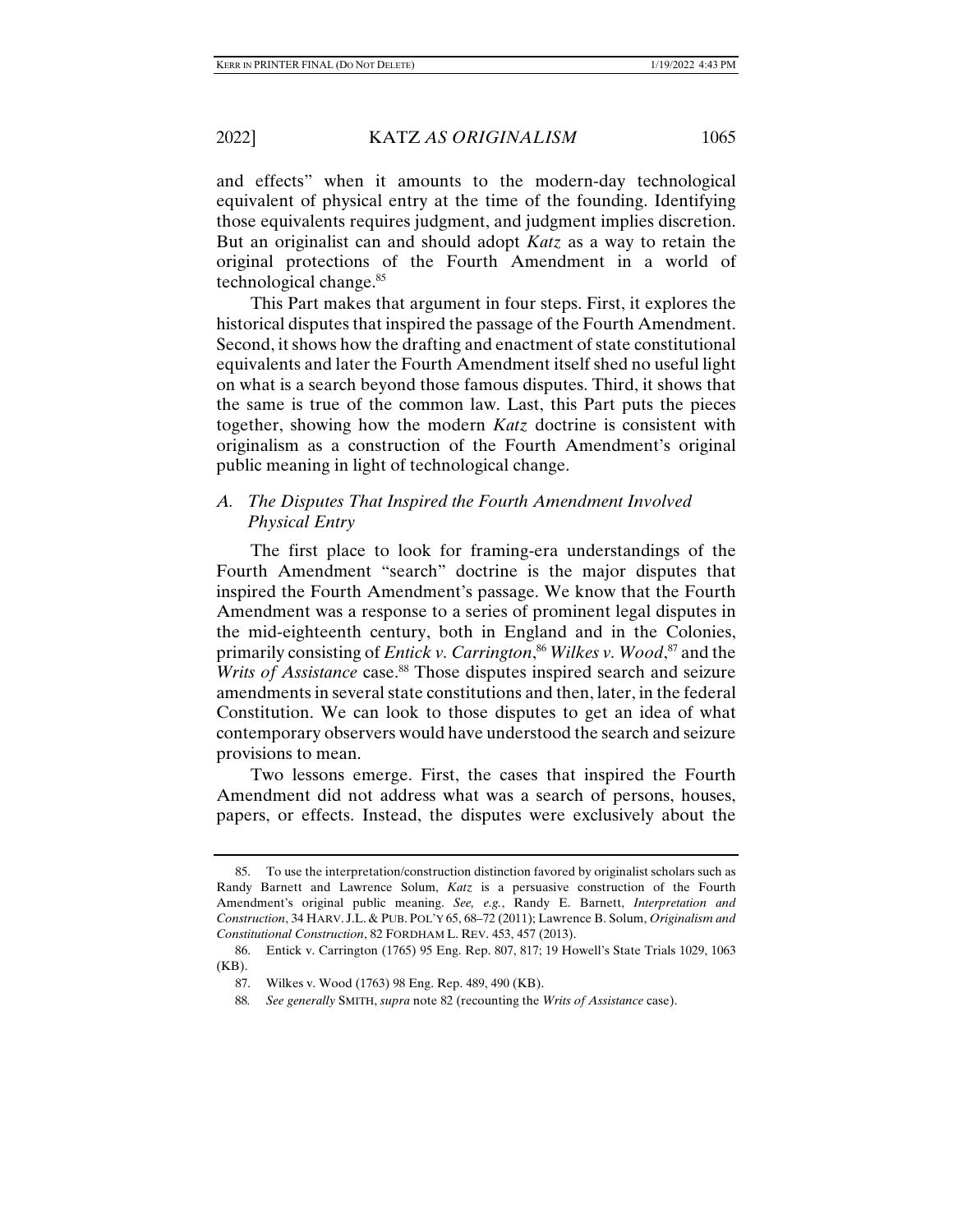lawful scope of search warrants—that is, court orders that allowed officers to go places and remove items. Second, the disputes all arose in the context of physical entries into enclosed spaces. Officers entered homes and offices, rifled through a suspect's property, and removed possible evidence. The cases suggest that contemporary observers would have thought of physical entry into physical spaces as the problem that the Fourth Amendment addressed. There apparently was no consideration of whether a broader principle was in play—or, if so, what it might be.

Start with *Entick v. Carrington*. The King's officials obtained a warrant "to make strict and diligent search for John Entick," and then, upon finding him, "to seize and apprehend, and to bring [him], together with his books and papers, in safe custody before [the Earl of Halifax, one of the King's principal secretaries of state] to be examined concerning the premises, and further dealt with according to law."89 The agents "entered the plaintiff's dwelling-house . . . to search for and seize the plaintiff and his books and papers in order to bring him and them before the earl of Halifax, according to the warrant."90 Over four hours, the officers "broke open the doors to the rooms, the locks, iron bars, etc. thereto affixed, and broke open the boxes, chests, drawers, etc. of the plaintiff in his house, and broke the locks thereto affixed, and searched and examined all the rooms, etc., in his dwelling-house, and all the boxes, etc. so broke open, and read over, pried into and examined all the private papers, books, etc."<sup>91</sup>

Lord Camden condemned the general warrant used to justify the entry and removal of property: "To search, seize, and carry away all the papers of the subject upon the first warrant: that such a right should have existed from the time whereof the memory of man runneth not to the contrary, and never yet have found a place in any book of law; is incredible."92 The general warrant in *Entick* allowed "the lock and doors of every room, box, or trunk" to be "broken open," the court noted.93 Imposing limits on warrants was needed so that "the secret

 <sup>89.</sup> *Entick*, 19 Howell's State Trials at 1029, 1031, 1034.

 <sup>90.</sup> *Id.* at 1031.

 <sup>91.</sup> *Id.* at 1030.

 <sup>92.</sup> *See id.* at 1068.

 <sup>93.</sup> *Id.* at 1063–64.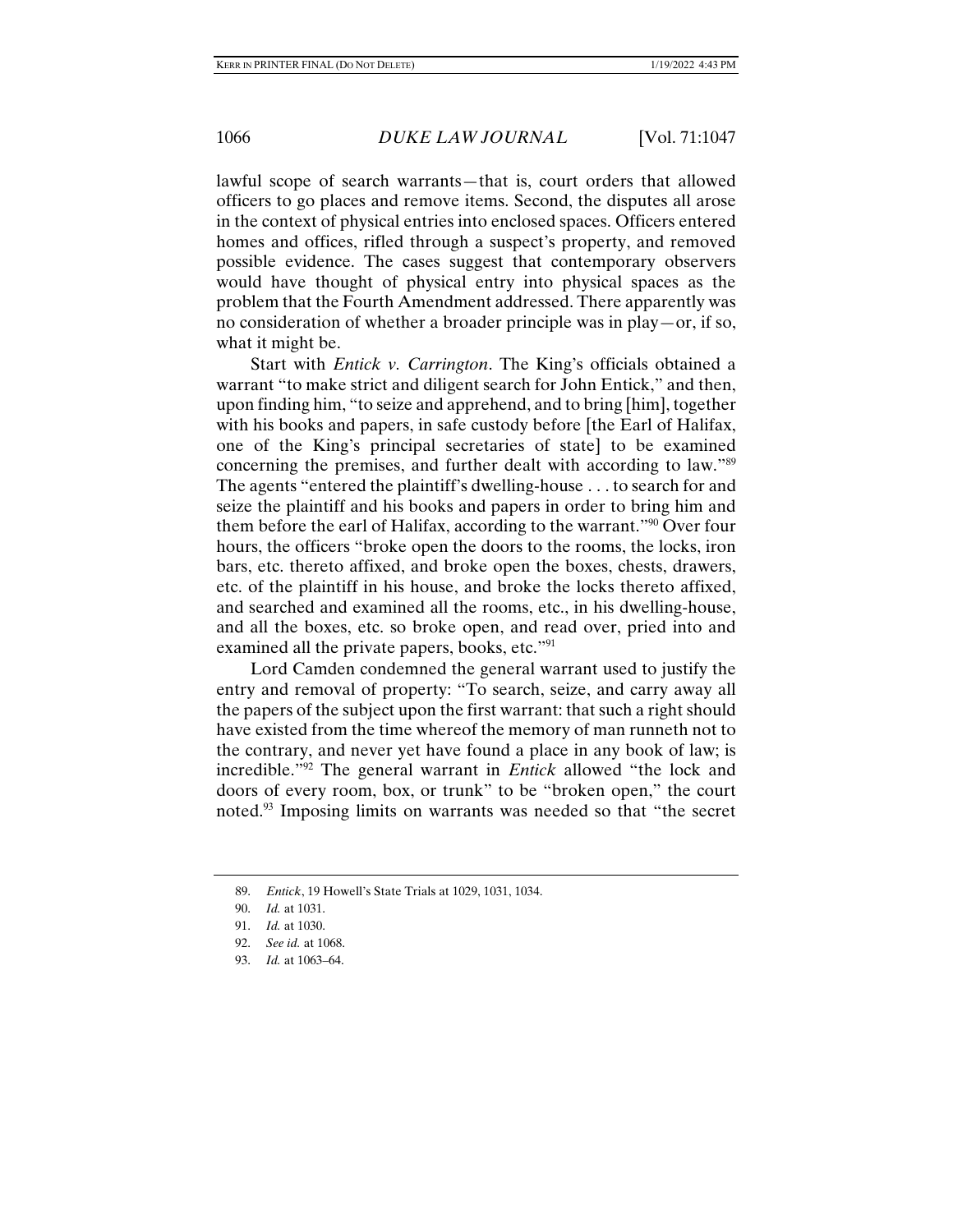cabinets and bureaus of every subject in this kingdom" would not be "thrown open to the search and inspection of a messenger."<sup>94</sup>

*Entick* has often been considered the leading inspiration for the Fourth Amendment.<sup>95</sup> But note how it refers to searches and seizures. It addresses them only in the context of the facts of that case, involving direct physical entry: breaking open locks and then rifling through what was inside and taking property there. *Entick* gives no guidance on whether acts beyond physical entry might have triggered the same concerns or been considered as part of the same problem.<sup>96</sup> The dispute was only about the justification needed to break open locks and enter physical spaces.

*Wilkes v. Wood*, an antecedent to *Entick* decided by the same judge two years earlier, provides no additional guidance about the understanding of searches. Messengers entered Wilkes's house with a general warrant.<sup>97</sup> Wilkes sued the messengers for "entering [his] house, breaking his locks, and seizing his papers."98 The messengers "claimed a right, under precedents, to force persons houses, break open [writing desks], seize their papers, &c. upon a general warrant, where no inventory is made of the things thus taken away, and where no offenders names are specified in the warrant.  $\mathbb{R}^{99}$  In their view, the messengers had "a discretionary power . . . to search wherever their suspicions may chance to fall."<sup>100</sup>

The court disagreed: "If such a power is truly invested in a Secretary of State, and he can delegate this power, it certainly may affect the person and property of every man in this kingdom, and is

 <sup>94.</sup> *Id.* at 1063.

 <sup>95.</sup> The Supreme Court set the tone for its treatment of *Entick* in 1886:

As every American statesmen, during our revolutionary and formative period as a nation, was undoubtedly familiar with this monument of English freedom, and considered it as the true and ultimate expression of constitutional law, it may be confidently asserted that its propositions were in the minds of those who framed the Fourth Amendment to the Constitution, and were considered as sufficiently explanatory of what was meant by unreasonable searches and seizures.

Boyd v. United States, 116 U.S. 616, 626–27 (1886).

 <sup>96.</sup> *See* Kerr, *Curious History*, *supra* note 36, at 72–73 (observing that while *Entick* does discuss the law of trespass, that does not imply that a legal trespass would be understood as constituting a search; it seems more likely that *Entick* discussed the technical law of trespass because the cause of action in *Entick* happened to be trespass).

 <sup>97.</sup> Wilkes v. Wood (1763) 98 Eng. Rep. 489, 490 (KB).

 <sup>98.</sup> *Id.* at 489.

 <sup>99.</sup> *Id.* at 498.

 <sup>100.</sup> *Id.*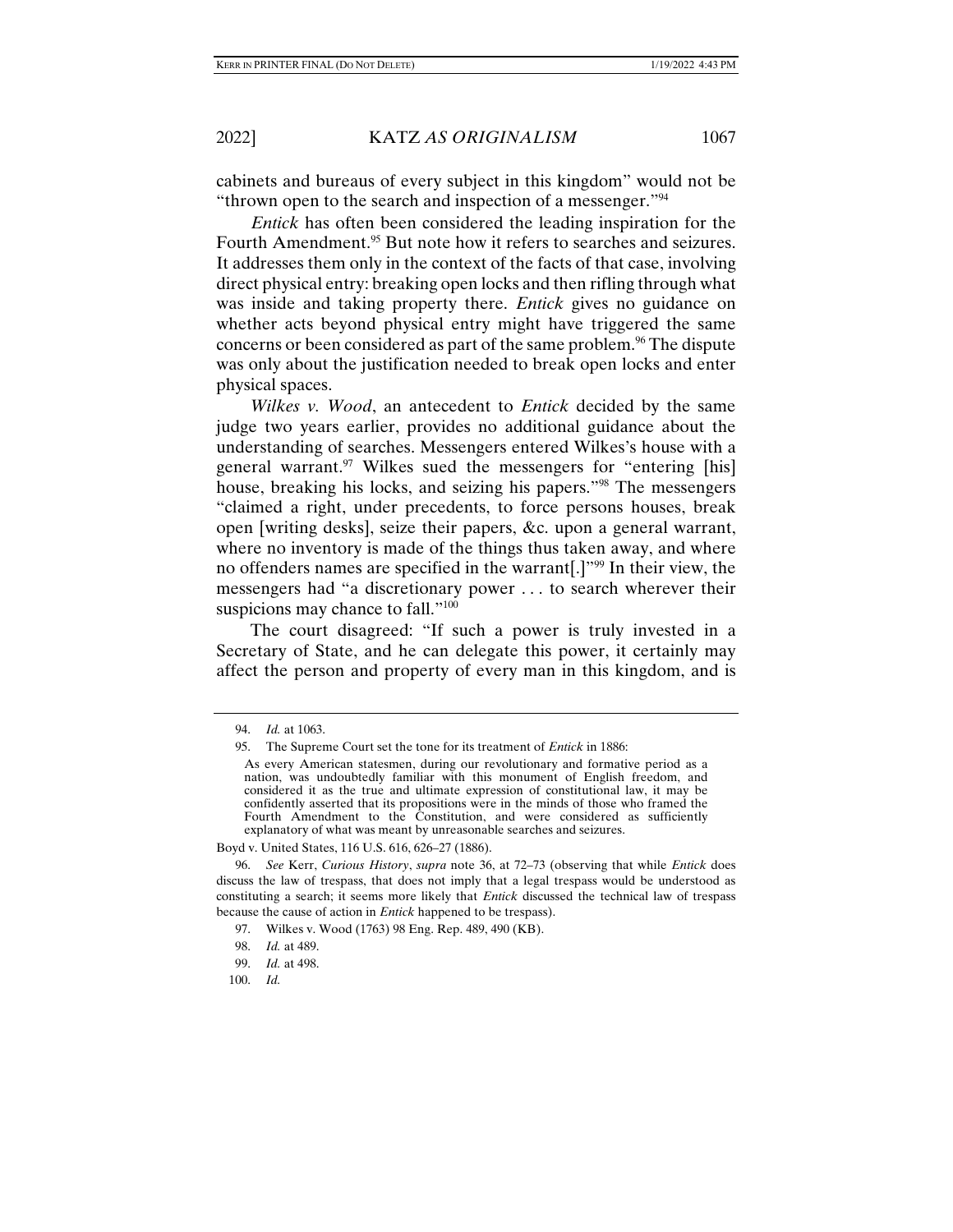totally subversive of the liberty of the subject."101 Like *Entick*, *Wood* sheds no particular light on what a search of persons, houses, papers, or effects might mean. Both cases focus on the limits of warrants to physically enter a home. But the report of the opinion gives no sign of how broadly the court's concerns go, if it all, beyond physical entry.

The third major inspiration for the Fourth Amendment, the *Writs of Assistance* case, is notable for its nearly singular focus on physical entry into the home. The case was argued by James Otis in 1761 to try to stop the practice of general warrants in the colonies.102 Although the court rejected the argument and held the writs of assistance lawful, Otis's arguments against the legality of the writs were influential and understood to have helped inspire the adoption of search and seizure protections in state constitutions and later the federal Constitution.103 Notably, Otis's attack on the writs of assistance focused on how they enabled government officials to invade homes. According to the notes that John Adams took of Otis's arguments, Otis argued to the court that the writ was "against the fundamental Principles of Law.—The Priviledge of House."104 As Otis explained weeks later, in a summary of his arguments:

[O]ne of the most essential branches of English liberty is the freedom of one's house. A man's house is his castle; and whilst he is quiet, he is as well guarded as a prince in his castle. This writ, if it should be declared legal, would totally annihilate this privilege. Custom-house

 <sup>101.</sup> *Id.* 

 <sup>102.</sup> *See generally* SMITH, *supra* note 82 (describing how the *Writs* case challenged the authorization of customs officials to invade private property). For a more accessible summary, *see also* Thomas Clancy, *The Framers' Intent: John Adams, His Era, and the Fourth Amendment*, 86 IND. L.J. 979, 992–1006 (2011) (explaining how the *Writs* case may have been the most influential on Adams's views).

 <sup>103.</sup> The Supreme Court recalled that:

The historic occasion of that denunciation, in 1761 at Boston, has been characterized as "perhaps the most prominent event which inaugurated the resistance of the colonies to the oppressions of the mother country. 'Then and there,' said John Adams, 'then and there was the first scene of the first act of opposition to the arbitrary claims of Great Britain. Then and there the child Independence was born.'

Payton v. New York, 445 U.S. 573, 583 n.21 (1980) (citing Boyd v. United States, 116 U.S. 616, 625 (1886)).

 <sup>104.</sup> JOSIAH QUINCY, JR., REPORTS OF CASES ARGUED AND ADJUDGED IN THE SUPERIOR COURT OF JUDICATURE OF THE PROVINCE OF MASSACHUSETTS BAY, BETWEEN 1761 AND 1772, at 471 (1865).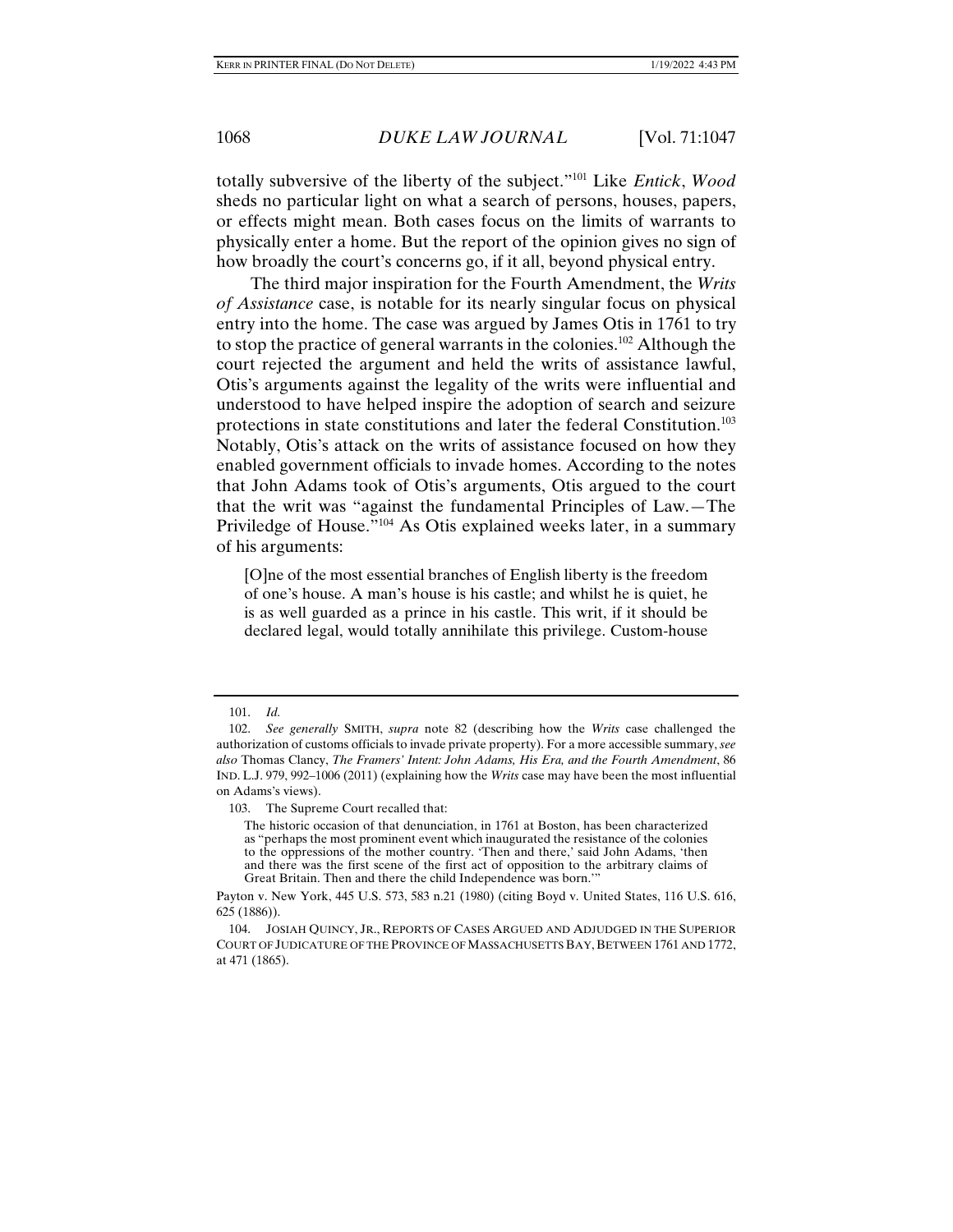officers may enter our houses, when they please; we are commanded to permit their entry. $105$ 

Otis also expanded on his claims in the *Boston Gazette* through an article that was unsigned but nonetheless attributed to him:106

[E]very housholder in this province, will necessarily become *less secure* than he was before this writ had any existence among us; for by it*, a custom house officer* or ANY OTHER PERSON *has a power given him, with the assistance of a peace officer*, to ENTER FORCEABLY *into a* DWELLING HOUSE, *and rifle every part of it where he shall* PLEASE *to suspect uncustomed goods are lodgd*!— Will any man put so great a value on his freehold, after such a power commences as he did before?—every man in this province, will be liable to be insulted, by a *petty officer*, and threat[e]ned to have his house *ransack'd* . . . .107

In *Entick*, *Wilkes*, and the *Writs of Assistance* case, the evil to be addressed was the unlimited power of a government official to physically enter a home and rifle through what was inside. Whether other government wrongs outside the home might be similarly troublesome was not addressed. Of course, the fact that the events that inspired the Fourth Amendment all involved physical invasion of homes does not mean that the Fourth Amendment's scope should be limited to physical invasion of homes. The text extends to persons, papers, and effects, as well.108 But the disputes that inspired the Fourth Amendment might aid in interpretation by telling us the kind of problems that the public would have understood the Fourth Amendment to address. Unfortunately, none offer any guidance to what counts as a search beyond the obvious facts of physical entry into a home.

*B. The Drafting and Ratification History of the Fourth Amendment Does Not Answer What Is A Search of Persons, Houses, Papers and Effects* 

Of course, the Fourth Amendment did not merely enact *Entick*, *Wilkes*, and Otis's argument in the *Writs of Assistance* case. The Fourth

 <sup>105. 2</sup> CHARLES FRANCIS ADAMS, THE WORKS OF JOHN ADAMS, SECOND PRESIDENT OF THE UNITED STATES 524 (Boston, Charles C. Little and James Brown 1850).

 <sup>106.</sup> Clancy, *supra* note 102, at 993.

 <sup>107.</sup> QUINCY, JR., *supra* note 104, at 489 (cleaned up).

 <sup>108.</sup> The relationship among these terms is discussed later in notes 137–141 and accompanying text.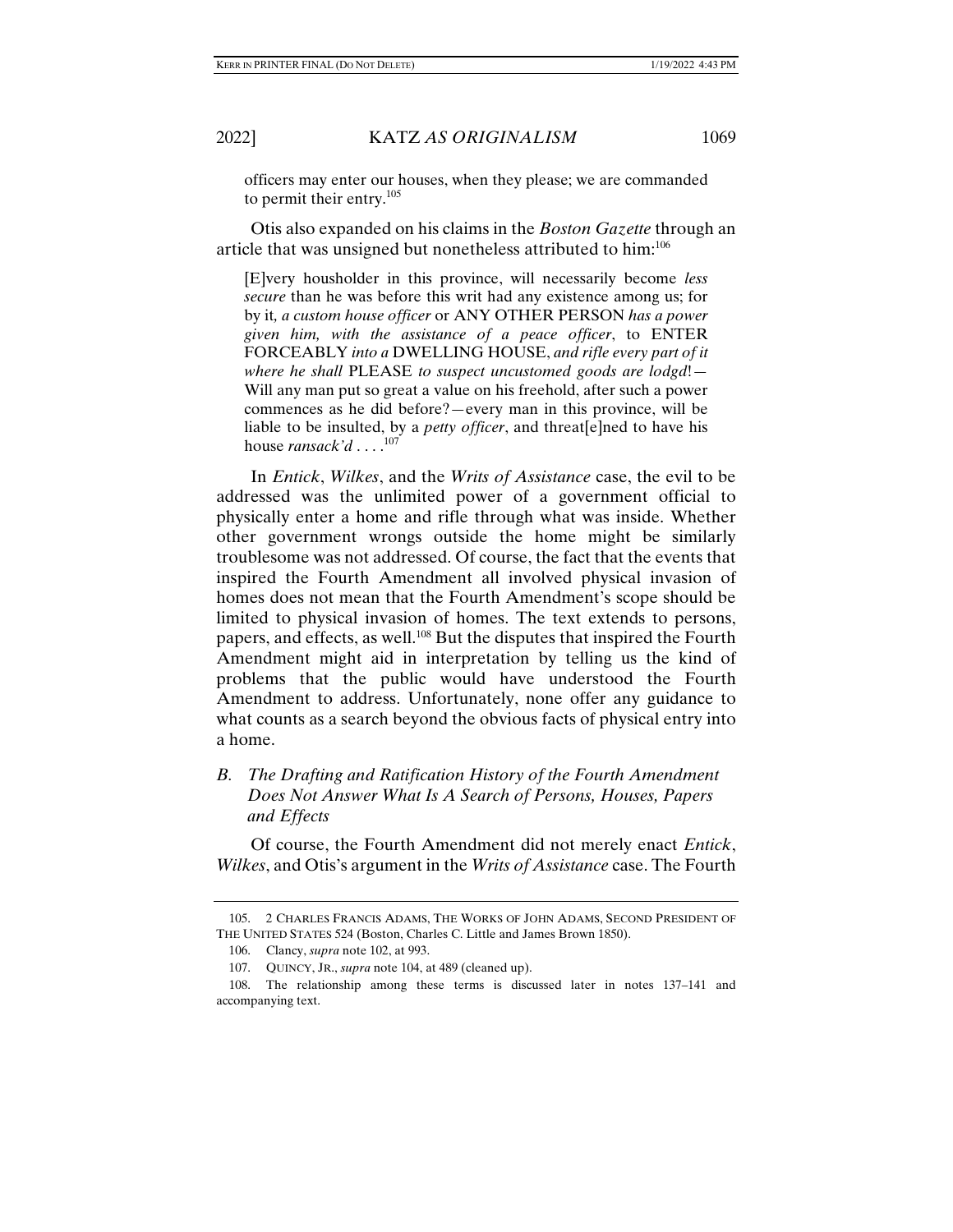Amendment has its own text. A reasonable observer at the time of the Fourth Amendment's ratification in 1791 would have read that text to draw meaning from its words. That brings us to the drafting and ratification of the Fourth Amendment. What would a reasonable observer in 1791 have believed the limit on "searches" of "persons, houses, papers, and effects" to be? What if any principle beyond physical entry into particular spaces would count?

The drafting and ratification history unfortunately sheds no particular light on this question. The materials are too sparse, and the particular words are too general, to have a clear meaning beyond the basic concerns from *Entick*, *Wilkes*, and Otis's argument in the *Writs of Assistance* case. We can see this by starting with the state constitutions that served as models for the Fourth Amendment, then consider the Fourth Amendment's drafting history, and conclude with contemporary dictionary definitions of the key terms.

The federal Fourth Amendment was inspired by state constitutions that had enacted prohibitions relating to general warrants such as those condemned in *Entick* and *Wilkes*. The first such provision appeared in 1776 in the form of Virginia's Declaration of Rights, drafted by George Mason.109 It adopted a search and seizure provision focused narrowly on prohibiting general warrants:

That general warrants, whereby any officer or messenger may be commanded to search suspected places without evidence of a fact committed, or to seize any person or persons not named, or whose offense is not particularly described and supported by evidence, are grievous and oppressive and ought not to be granted. $110$ 

The language here seems closely tied to *Entick*, *Wilkes*, and Otis's argument in the *Writs of Assistance* case. General warrants are prohibited.

Pennsylvania's 1776 constitution elaborated on the concept by adding a prefatory clause. It stated:

That the people have a right to hold themselves, their houses, papers, and possessions free from search and seizure, and therefore warrants without oaths or affirmations first made, affording a sufficient

 <sup>109.</sup> NELSON B.LASSON,THE HISTORY AND DEVELOPMENT OF THE FOURTH AMENDMENT TO THE UNITED STATES CONSTITUTION 79 (1937).

 <sup>110.</sup> VA. DECLARATION OF RIGHTS of 1776, art. X.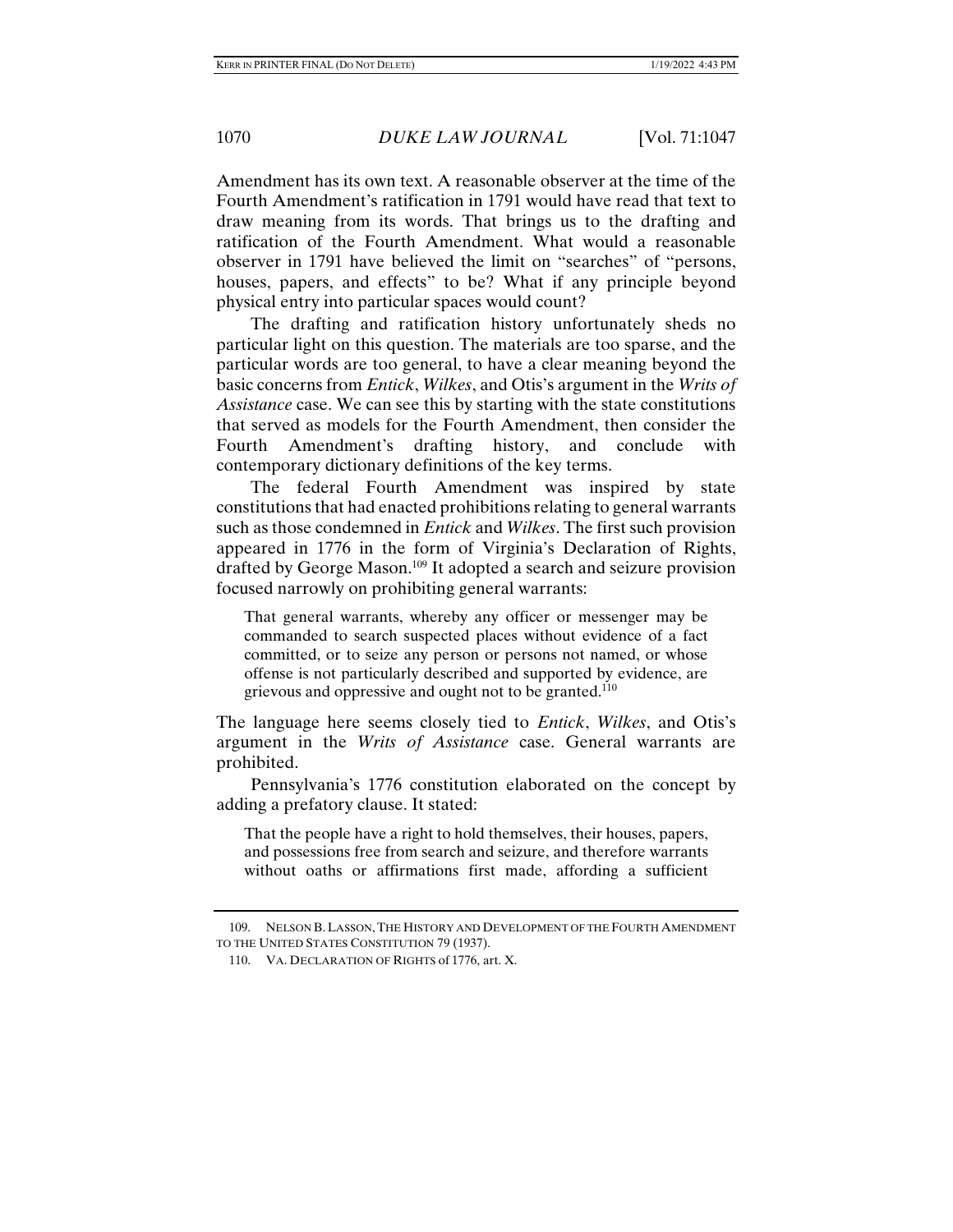foundation for them, and whereby any officer or messenger may be commanded or required to search suspected places, or to seize any person or persons, his or their property, not particularly described, are contrary to that right, and ought not to be granted.<sup>111</sup>

Unlike Virginia's effort, the Pennsylvania text identifies what the prohibition on general warrants would address—specifically, "a right" of "the people" to "hold themselves, their houses, papers, and possessions free from search and seizure."112 Most of the language that ended up in the Fourth Amendment can be found here. But the primary focus on general warrants remained.

Massachusetts added a search and seizure provision in its 1780 constitution that echoed the Pennsylvanian language by stating a general right against searches and seizures—here, for the first time, described as a right against "unreasonable" searches and seizures—and describing what it covered, a subject's "person," "houses," "papers," and "all his possessions."<sup>113</sup> Drafted by John Adams, $114$  the full text stated:

Every subject has a right to be secure from all unreasonable searches, and seizures, of his person, his houses, his papers, and all his possessions. All warrants, therefore, are contrary to this right, if the cause or foundation of them be not previously supported by oath or affirmation; and if the order in the warrant to a civil officer, to make search in suspected places, or to arrest one or more suspected persons, or to seize their property, be not accompanied with a special designation of the persons or objects of search, arrest, or seizure: and no warrant ought to be issued but in cases, and with the formalities prescribed by the laws.<sup>115</sup>

The Massachusetts language seems largely equivalent to—if less concise than—the Fourth Amendment that was ratified a decade or so later.

Let's turn to that federal effort. The direct inspiration for the Fourth Amendment were the debates over the ratification of the U.S. Constitution. The ratification debates led to calls for the enactment of

 <sup>111.</sup> PENN. CONST. OF 1776, art. X.

 <sup>112.</sup> *Id.* 

 <sup>113.</sup> MASS. CONST. art. XIV.

 <sup>114.</sup> Clancy, *supra* note 102, at 980–81.

 <sup>115.</sup> MASS. CONST. art. XIV.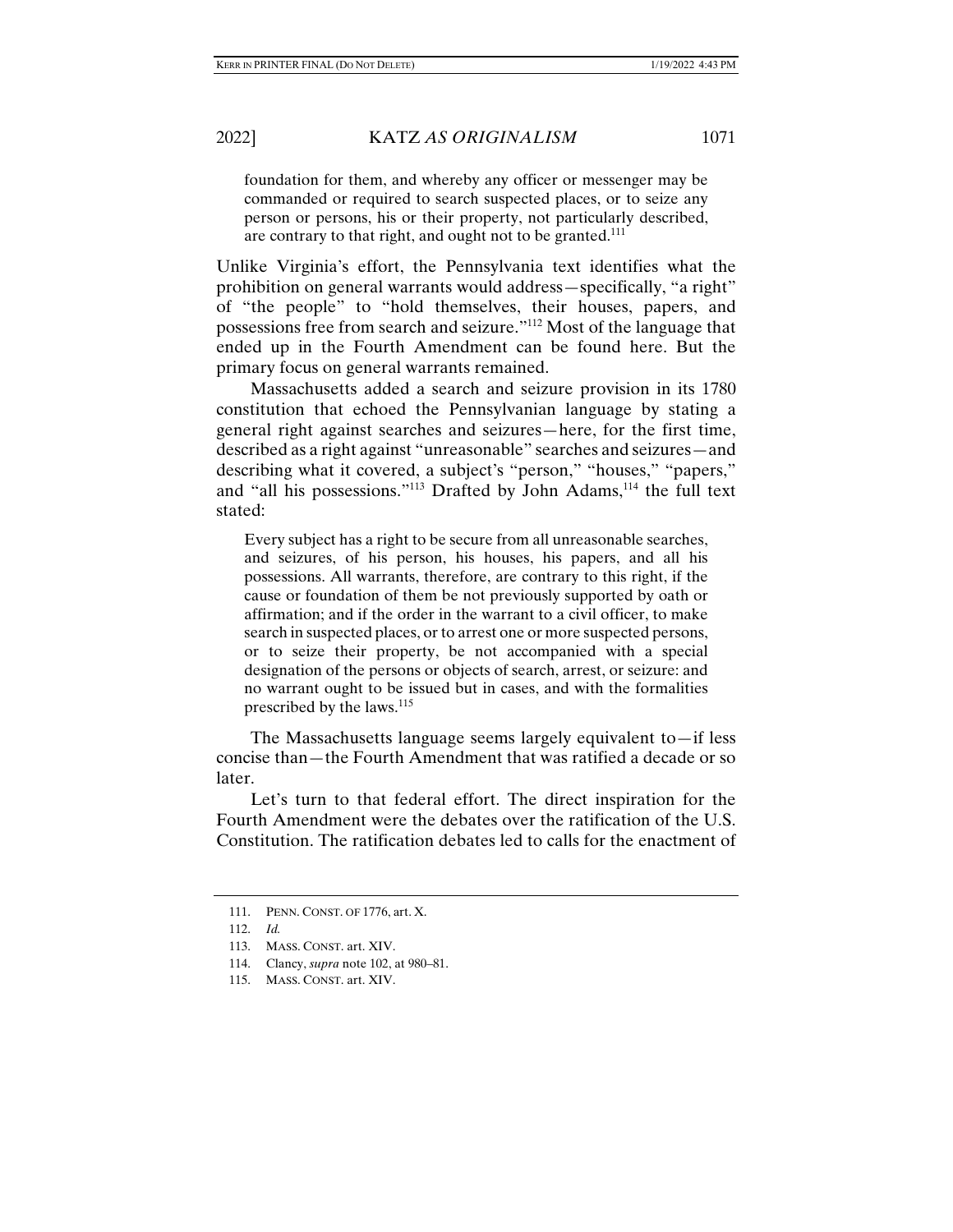a bill of rights resembling those in state constitutions.116 During Virginia's 1788 convention to vote on the ratification of the Constitution, for example, Patrick Henry spoke against ratification in part on the ground that the Constitution contained no protections against unreasonable searches and seizures.117 Henry's concerns largely mirrored Otis's arguments from the *Writs of Assistance* case in being specifically about protecting the home.<sup>118</sup>

In response to objections such as Henry's, the Virginia convention that ratified the U.S. Constitution recommended in 1788 that Congress should consider enacting a bill of rights.<sup>119</sup> Virginia's proposed language for a search and seizure provision echoed the 1780 Massachusetts text, stating that "every freeman has a right to be secure from all unreasonable searches and seizures of his person, his papers, and property."120 New York's ratifying convention endorsed that language, declaring that "every Freeman has a right to be secure from all unreasonable searches and seizures of his person his papers or his property."121

This brings us, finally, to the federal Fourth Amendment. James Madison drafted and introduced the language that would become the Fourth Amendment.<sup>122</sup> The version he submitted to the House of Representatives for consideration in 1789 read as follows:

The rights of the people to be secured in their persons, their houses, their papers, and their other property, from all unreasonable searches and seizures, shall not be violated by warrants issued without

 <sup>116.</sup> *See* PAULINE MAIER, RATIFICATION:THE PEOPLE DEBATE THE CONSTITUTION, 1787– 1788, at 459–64 (2010).

 <sup>117.</sup> *See* Patrick Henry, *Debates, the Virginia Convention (June 16, 1788)*, *in* 10 THE DOCUMENTARY HISTORY OF THE RATIFICATION OF THE CONSTITUTION 1301 (John P. Kaminski & Gaspare J. Saladino eds., State Historical Society of Wisconsin, 1993).

 <sup>118.</sup> Henry argued: "Suppose an exciseman will demand leave to enter your cellar or house, by virtue of his office; perhaps he may call on the militia to enable him to go. If Congress be informed of it, will they give you redress?" *Id.* Protections were needed to prevent the exciseman from "go[ing] into your cellars and rooms, and search[ing], ransack[ing] and measur[ing], every thing you eat, drink and wear." *Id.* at 1331.

 <sup>119. 3</sup> THE DEBATES IN THE SEVERAL STATE CONVENTIONS ON THE ADOPTION OF THE FEDERAL CONSTITUTION 657 (Jonathan Elliot ed., 2d ed., Philadelphia, J.B. Lippincott & Co. 1888) (1836).

 <sup>120.</sup> *Id.* at 658.

 <sup>121. 23</sup> THE DOCUMENTARY HISTORY OF THE RATIFICATION OF THE CONSTITUTION 2328 (John P. Kaminski et al. eds., 2009).

 <sup>122.</sup> *See* LASSON, *supra* note 109, at 100 & n.77.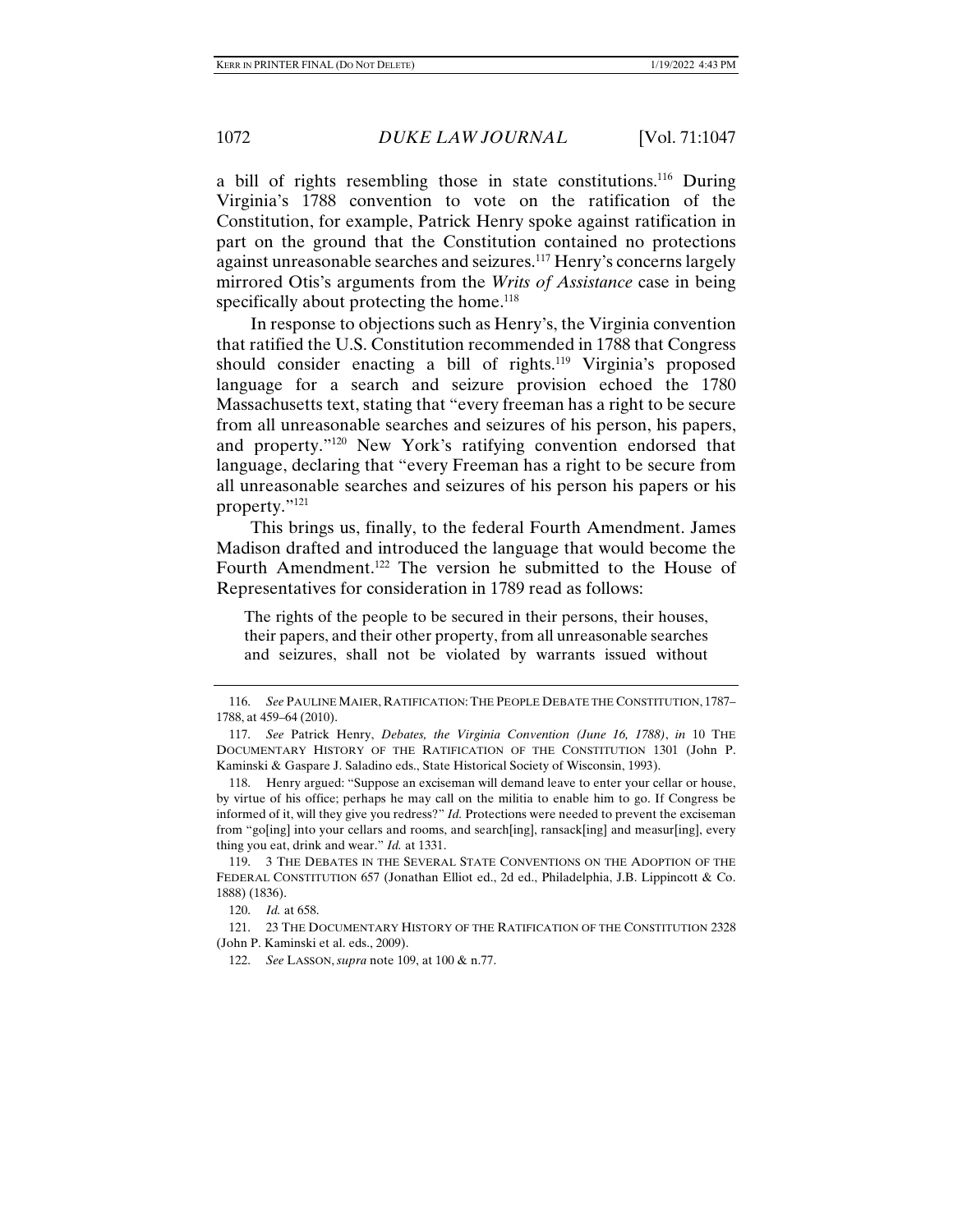probable cause, supported by oath or affirmation, or not particularly describing the places to be searched, or the persons or things to be seized.<sup>123</sup>

Madison's 1789 proposal broke no new ground insofar as constitutional scope is concerned.124 The "right to be secure from all unreasonable searches" was from the 1780 Massachusetts constitution.125 The Massachusetts language had been recommended by the Virginia and New York ratifying conventions in 1788.126 Madison's initial draft also applied to "their persons, their houses, their papers, and their other property," which was functionally identical to the list of protected items in the Massachusetts constitution and the Virginia and New York recommendations.<sup>127</sup>

Madison's initial proposal underwent only very minor changes before being enacted. The Committee of Eleven, made up of representatives of each state, slightly altered the language.<sup>128</sup> Unfortunately, no explanations exist for why the changes were made.<sup>129</sup> But three changes stand out. First, and most significantly, the phrase "other property" was replaced with "effects." That is, the new language offered protection to the people in their persons, houses, papers, and "effects" instead of in their persons, houses, papers, and "their other property." Dictionaries of the era defined "effects" as "personal property, and particularly . . . goods or moveables."130 Second, the word "all" was removed so that the protection against "all unreasonable searches and seizures" became a protection against "unreasonable searches and seizures." This was presumably a nonsubstantive change, as the word "all" seems redundant. Finally, the

330 F.3d 194, 201 (4th Cir. 2003).

 <sup>123. 1</sup> ANNALS OF CONG. 452 (1789) (Joseph Gales ed., 1834).

 <sup>124.</sup> It did break new ground in the warrant clause, however, by stating expressly that warrants required probable cause. *See* LASSON, *supra* note 109, at 100.

 <sup>125.</sup> MASS. CONST. art. XIV.

 <sup>126.</sup> *See supra* notes 113–115, 120–121.

 <sup>127.</sup> *See supra* notes 119–122.

 <sup>128.</sup> Thomas Y. Davies, *Recovering the Original Fourth Amendment*, 98 MICH. L. REV. 547, 710 (1999).

 <sup>129.</sup> *See* Davies, *supra* note 128, at 710–12.

 <sup>130.</sup> Judge Luttig, in *Altman v. City of High Point*, cited the following dictionary sources: Dictionarium Britannicum (Nathan Baily ed., 1730) (defining "effects" as "the goods of a merchant, tradesman, & c"); Samuel Johnson, A Dictionary of the English Language (1755) (defining the plural of "effect" as "Goods; moveables"); 1 Noah Webster, First Edition of an American Dictionary of the English Language (1828) (defining "effect" as "[i]n the plural, effects are goods; moveables; personal estate").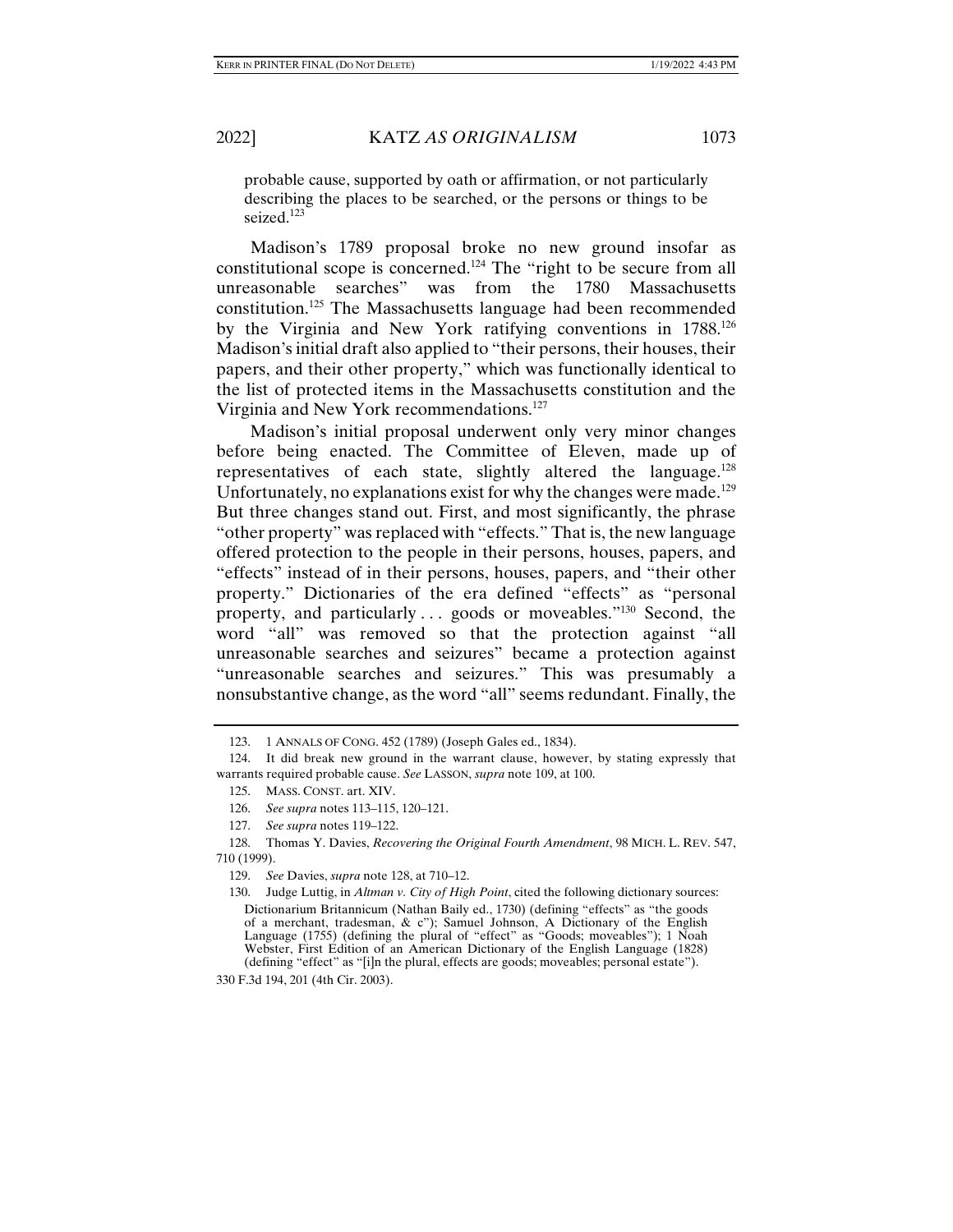right to be "secured" against unreasonable searches and seizures was rephrased as the right to be "secure" against unreasonable searches and seizures. Again, this presumably is just a stylistic change. The end result was the constitutional text ratified on December  $15, 1791$ ,<sup>131</sup> that we still have today.

Let's return to the key question: What would an informed member of the public conclude about the meaning of "searches" of "persons, houses, papers, and effects" in 1791? Very little in the way of specifics, I think. The text of the Fourth Amendment as a whole echoed existing state constitutions in prohibiting general warrants. The famous abuses involving general warrants were focused on physical invasion of homes. The occasional discussion of the language hewed closely to the animating fact patterns from *Entick*, *Wilkes*, and the *Writs of Assistance*  case. But there is nothing in the debates, history, or text of the Fourth Amendment that sheds light on any specific test for what a "search" of "persons, houses, papers, or effects" entails.

A physical intrusion into a house or person surely counted. But no one today disputes that. The important question is what short of physical intrusion counts. Is merely looking at a house a search? Looking extra closely? Using technology to see what the unaided eye could not see? Obtaining records about someone outside the home that reveals the amount of detail about someone that could be learned by home intrusion? These are the kinds of questions that matter. But the road to the Fourth Amendment's enactment seems to offer no particular answer.

Nor do the words alone seem to shed any particular light. Take the word "searches." The 1775 edition of Samuel Johnson's dictionary<sup>132</sup> offers four meanings for the noun "search":

- 1. Inquiry by looking into every suspected place.
- 2. Examination.
- 3. Inquiry; act of seeking: with of, for, or after.
- 4. Quest; pursuit $133$

 <sup>131.</sup> *See* Raffone v. Adams, 468 F.2d 860, 864 n.4 (2d Cir. 1972) (noting the date on which the Bill of Rights was ratified).

 <sup>132.</sup> SAMUEL JOHNSON, DICTIONARY OF THE ENGLISH LANGUAGE (4th ed. 1775).

 <sup>133.</sup> *Id.* (entry for "search; noun").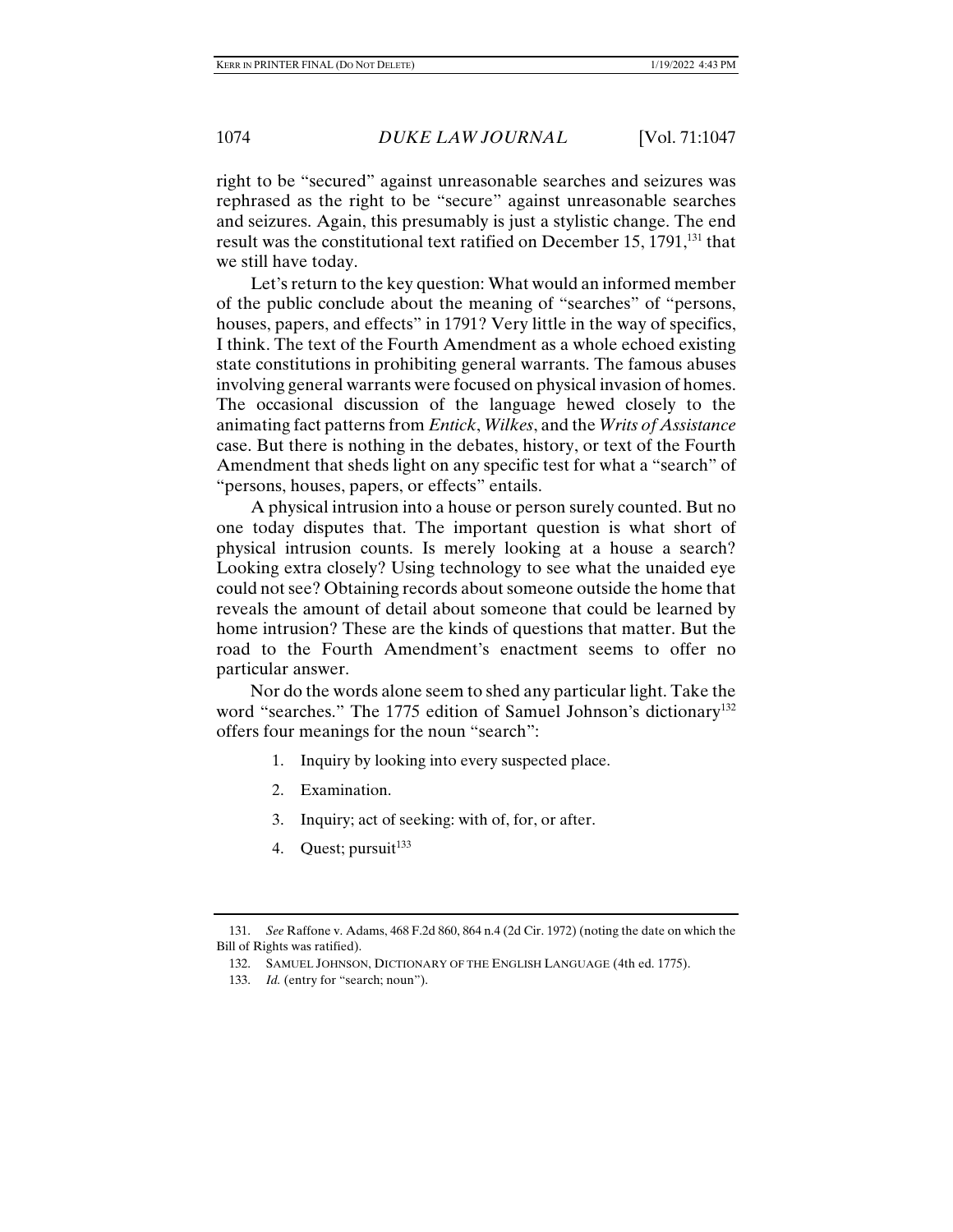These definitions encompass a range of possible meanings. The first definition ("Inquiry by looking into every suspected place") suggests a physical entry and brings to mind how the agents in *Entick* "broke open the doors to the rooms" of John Entick's house, "broke open the boxes, . . . and broke the locks thereto affixed, and searched and examined all the rooms."134 The second definition ("Examination") suggests some sort of close look that might reveal nonobvious facts about an item. The third definition ("Inquiry; act of seeking: with *of*, *for*, or *after*") suggests more of an effort to find, without requiring an act of entry or approach, but also seems limited to uses paired with of, for, or after that are absent in the constitutional text. Finally, the fourth definition ("Quest; pursuit") suggests more of a goal than a particular act.

In short, the word "search" in 1775 had the same range of meanings that it has today, from physically rifling through a place to any effort to find something.<sup>135</sup> The history suggests that physical entry was the paradigmatic example that the public would have understood by the language. That was the issue in the disputes in *Entick*, *Wilkes*, and the *Writs of Assistance* case that motivated the state amendments and then the federal Fourth Amendment. But neither the history nor the words seem to answer whether the public would have understood a broader concept to be appropriate as well.

It's true we have the changes made by the Committee of Eleven, but it seems to me that they shed no particular light. Consider how the Committee changed what items were protected by the Fourth Amendment, narrowing the coverage from "all property" to only "effects."136 That doesn't tell us much, as the list of protected items is an unclear mix of places that could be searched and things that could be seized. Textually, the Fourth Amendment applies to both searches and seizures of those items. In cases like *Entick*, for example, the government *searched* the house and then *seized* the papers inside it.137 Given that context, it would not have been clear what the enumeration of a protected item was supposed to mean. Was it a thing that could

 <sup>134.</sup> Entick v. Carrington (1765) 95 Eng. Rep. 807, 807; 19 Howell's State Trials 1029, 1030 (KB).

 <sup>135.</sup> *See* Kerr, *Curious History*, *supra* note 36, at 70 (noting the range of textual meanings of "search").

 <sup>136.</sup> *See supra* notes 129–130 and accompanying text.

 <sup>137.</sup> *See supra* notes 89–96 and accompanying text.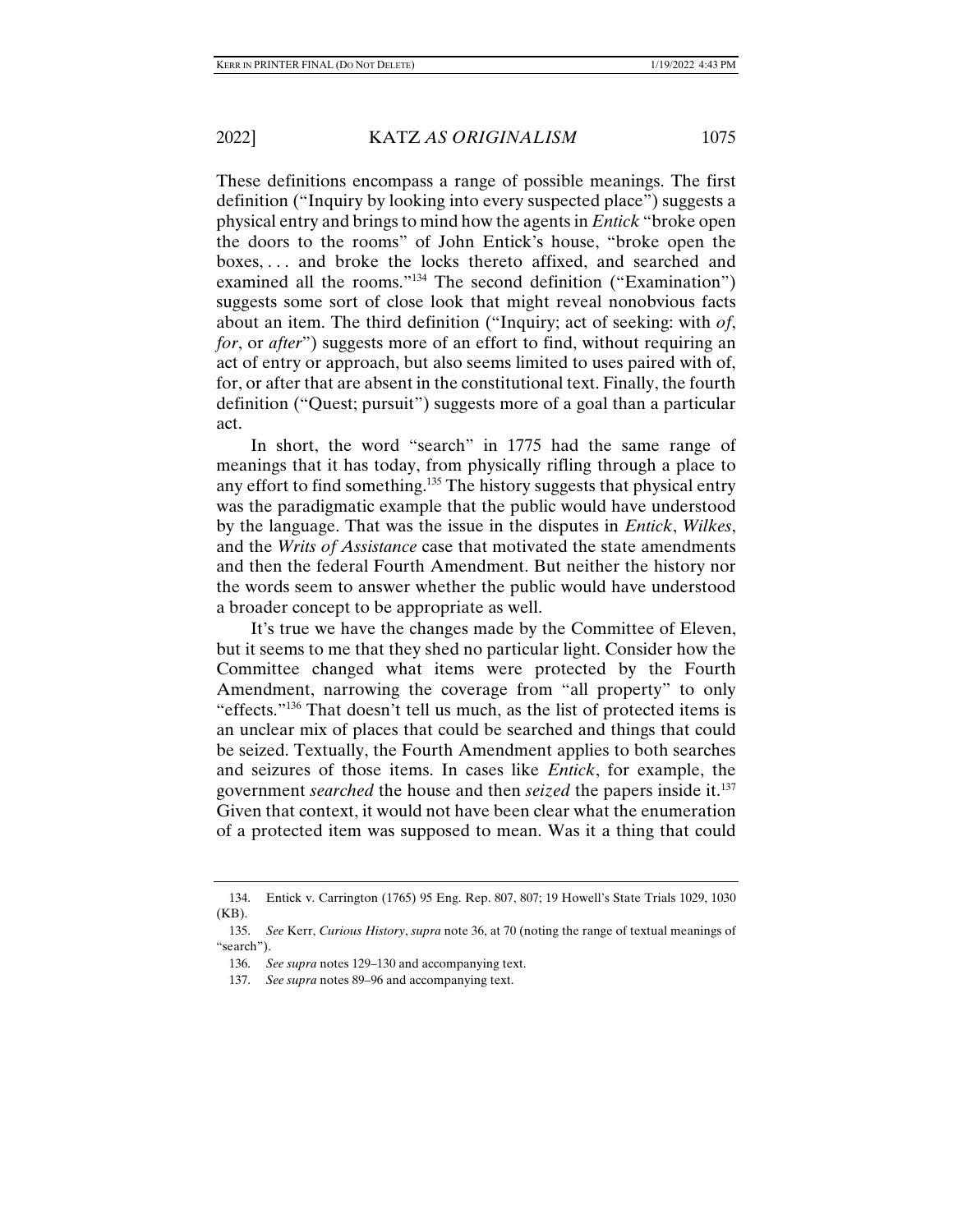not be unreasonably searched, or an item that could not be unreasonably seized, or both? Perhaps the change from "all property" to "effects" was meant to limit the Fourth Amendment's scope, as some have claimed.<sup>138</sup> Or perhaps it was merely a more specific description of what property could be seized. We can't know, and an informed member of the public in 1791 would not have known either. The text and history alone cannot furnish the answer.

## *C. The Common Law Does Not Provide the Needed Answers*

Another way to determine the original public meaning might be through a study of the common law of searches and seizures.139 The Supreme Court has reasoned that the Fourth Amendment incorporates some common law rules of search and seizure, especially those found in prominent common law treatises.140 Can common law rules shed light on what would have been understood as searches of persons, houses, papers, or effects? Unfortunately, the common law fails to provide those answers. The issue just didn't come up, primarily because the law at the time did not focus on what was a search or what items were protected by search rules.

We can appreciate the absence of law on this issue by reviewing the classic common law treatises often relied on by the Supreme Court to understand common law criminal procedure rules.<sup>141</sup> The treatises include extensive discussion of topics that today are covered by the Fourth Amendment. But when read today, the treatises seem oddly limited: the discussion of search and seizure rules generally start with a suspect's arrest instead of with an investigation.<sup>142</sup> That is, the rules

 <sup>138.</sup> *See, e.g.*, Davies, *supra* note 128, at 710–12.

 <sup>139.</sup> *See generally* WILLIAM J. CUDDIHY, THE FOURTH AMENDMENT: ORIGINS AND ORIGINAL MEANING 602–1791 (2009) (providing historical context of the Fourth Amendment and its meaning).

 <sup>140.</sup> *See, e.g.*, Wilson v. Arkansas, 514 U.S. 927, 932–33 (1995) (looking to a discussion of search and seizure law from "[s]everal prominent founding-era commentators" to help determine that the knock-and-announce rule was sufficiently engrained in the law of search and seizure to be considered part of the Fourth Amendment). It was not necessarily just "common law" in the sense of caselaw, as it combined case decisions with statutes over many years. *Id.* at 933. This is a striking lesson from reading the criminal procedure treatises below: the rules stated had a mix of origins, from cases to prior treatises to then-existing practices and other treatises. *See infra* notes 143–60.

 <sup>141.</sup> *See infra* notes 143–60.

 <sup>142.</sup> *See infra* notes 143–60.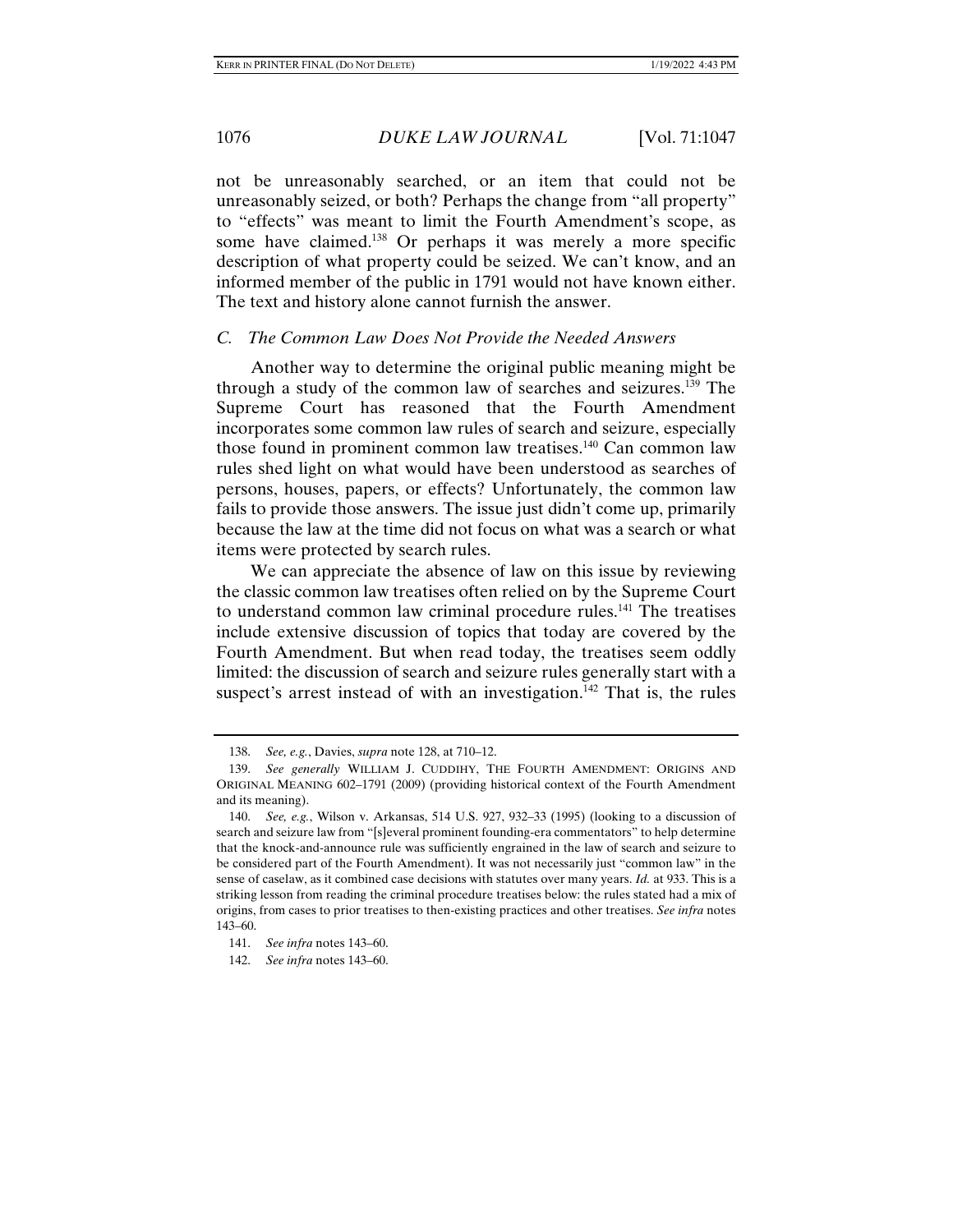begin when a suspect is brought into custody and the chain of events leading to the suspect's trial begins. The government's investigation leading up to the arrest—the part that we care most about today, especially for purposes of identifying "searches"—generally doesn't come up.

Consider one of the most prominent period treatises, William Hawkins's *Pleas of the Crown*.<sup>143</sup> Reading over Hawkins's treatise,<sup>144</sup> the materials on criminal procedure seem to modern eyes to be conspicuously missing the investigation stage. Hawkins goes into great detail on arrests, $145$  starting with arrests by private persons, $146$  then arrests by public officers.147 He then has a page and a half on the rules for breaking into houses to make arrests.<sup>148</sup> Next, he covers the rules for bail,<sup>149</sup> commitment to prison,<sup>150</sup> and liability for escaping prisons.<sup>151</sup> But there is almost no mention of what investigative techniques are allowed *before* the suspect's arrest.<sup>152</sup> This is of course what we care about most today. We want to know what the police can do without triggering the Fourth Amendment. But Hawkins says almost nothing about the law of search and seizure before arrests occurred.

The same is true of other period treatises. Blackstone's famous *Commentaries* begins its treatment of criminal procedure with a chapter on arrests, followed by a chapter on commitment and bail.<sup>153</sup> It then turns to the method of prosecution, indictments, and arraignments.<sup>154</sup> But there is no chapter, and no discussion, on what criminal procedure looked like *before* an arrest occurred. The law was focused on detaining suspects, interrogating them, and bringing them

151. *Id.* at 190–213.

 <sup>143. 2</sup> WILLIAM HAWKINS, A TREATISE OF THE PLEAS OF THE CROWN (6th ed. 1787).

 <sup>144.</sup> I am selecting the founding-era 6th edition published in 1787, although other editions around the same time are similar.

 <sup>145.</sup> *See* HAWKINS, *supra* note 143, at xiii ("The first thing to be done in order to the bringing a criminal to justice is to arrest him.").

 <sup>146.</sup> *Id.* at 115–28.

 <sup>147.</sup> *Id.* at 128–38.

 <sup>148.</sup> *Id.* at 138–39.

 <sup>149.</sup> *Id.* at 140–79.

 <sup>150.</sup> *Id.* at 179–88.

 <sup>152.</sup> The only exception is a very brief mention of the *Wilkes* cases. *See id.* at 131.

 <sup>153. 4</sup> WILLIAM BLACKSTONE, COMMENTARIES ON THE LAWS OF ENGLAND 286–97 (4th ed.

<sup>1770).</sup> The arrest chapter is Chapter 21, while the commitment and bail chapter is Chapter 22. *Id.* 154. *Id.* at 298–325.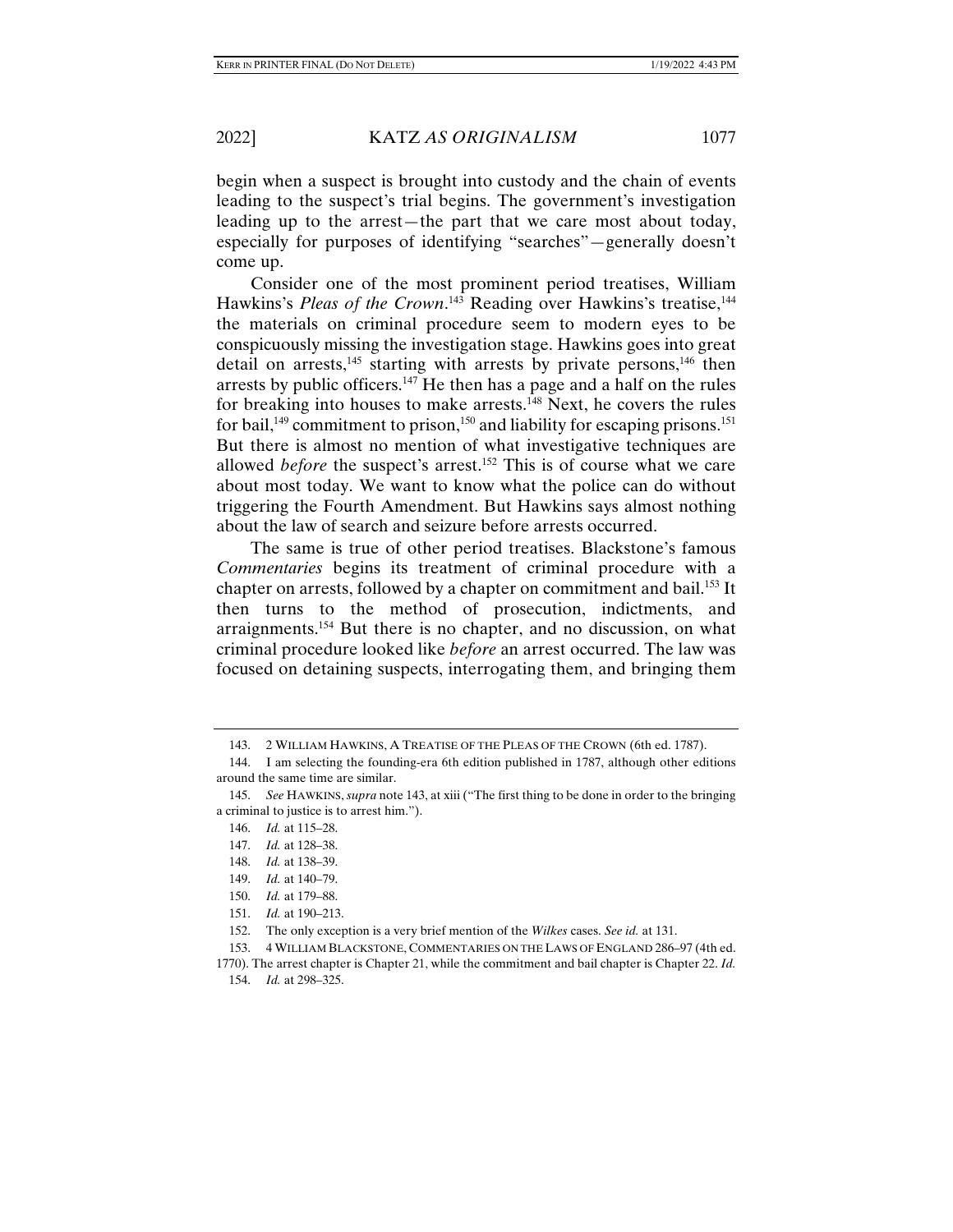to trial. There was no treatment of what investigative steps could be taken before the arrest.

The closest the treatises come to explaining the rules of investigation are the comparatively brief materials on search warrants. Consider the 1793 edition of the four-volume treatise by Richard Burn, *The Justice of the Peace, and the Parish Officer*. 155 Burn's treatise is organized alphabetically by subject. The arrest section is eleven pages long, and it details the rules for how arrests can be made, how much force can be used in making arrests, and what must happen after an arrest occurs.156 In contrast, the material on search warrants is less than three pages long.157 It summarizes what Hawkins and the influential English jurist Matthew Hale had written in their respective treatises about the form and execution of warrants, and it includes a sample search warrant form for stolen goods.<sup>158</sup> There is no discussion of what was considered a search.

There are two primary explanations for the absence of coverage on investigatory law that, if it existed, might shed light on what was understood as a search. First, modern-style law enforcement investigations did not exist—or at least were exceedingly rare—in 1791.<sup>159</sup> Today we have a vast law enforcement apparatus that investigates crimes and gathers evidence. Determining what counts as a "search" is essential in our world because it tells us what steps the police can take before triggering constitutional rules. The police are governed by the Fourth Amendment, and what the police can do is in turn governed significantly by what counts as a search.

That was not true in the common law era. At that time, the role of the state in investigating crimes was minimal. Grand juries existed, and a part-time constable might help a private party execute a warrant for stolen goods.<sup>160</sup> But the notion of a full-time police officer did not arise until the nineteenth century.<sup>161</sup> Investigations, if they occurred, were

 <sup>155.</sup> The 1793 edition is the 18th edition, edited by John Burn, the son of the original author. 1 RICHARD BURN, THE JUSTICE OF THE PEACE, AND PARISH OFFICER (18th ed. 1793).

 <sup>156.</sup> *Id.* at 102–12.

 <sup>157.</sup> *Id.* at vol. 4, 131–33.

 <sup>158.</sup> *See id.*

 <sup>159.</sup> *See* David A. Sklansky, *The Private Police*, 46 UCLA L. REV. 1165, 1202–08 (1999).

<sup>160.</sup> *See* Wesley MacNeil Oliver, *The Neglected History of Criminal Procedure, 1850–1940*, 62 RUTGERS L. REV. 447, 449–57 (2010).

 <sup>161.</sup> *See* Sklansky, *supra* note 159.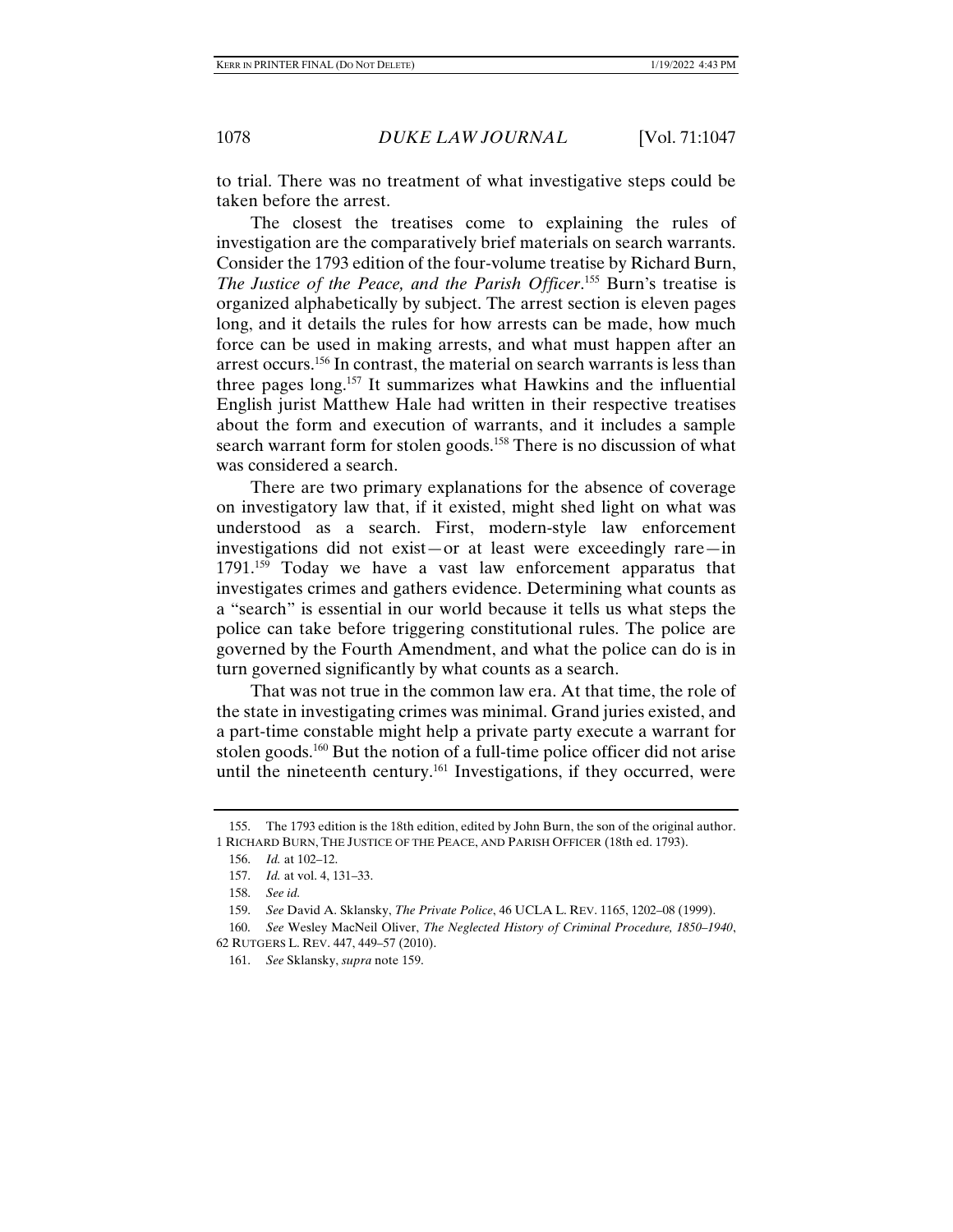often conducted by the victims.162 The idea of police professionally gathering evidence of a crime before making an arrest was foreign to the common law. Warrants could be obtained, but generally only to retrieve stolen goods.<sup>163</sup> And that means that today's critical question how much can the government watch and learn about a person without triggering legal oversight—rarely arose.

A second reason the meaning of "search" did not come up was the lack of remedies for searches. Today, a government search begets a remedy—or at least litigation over a remedy—that marks out precise lines of what counts as a search. A person who is searched unlawfully has a range of remedies to pursue. If the search does not lead to evidence, a civil suit can be filed under 42 U.S.C. § 1983 or *Bivens*. 164 If the search leads to evidence and charges, the person searched, now a defendant, can file a motion to suppress. In either context, a common threshold issue for litigation is whether a Fourth Amendment "search" occurred. This leads to many cases on what is a search, and the volume of cases leads to considerable clarity about what counts as one.

Such remedies were nonexistent in 1791 when the Fourth Amendment was ratified. There was no cause of action for unreasonable searches and seizures. The exclusionary rule was not yet established.<sup>165</sup> A subject of a search would need to bring a legal claim against the government agent using some other cause of action, such as a trespass, and the legality of the government's act could be litigated as a defense to liability.166 In that setting, what counted as a "search" had no legal significance.

# *D.* Katz *and the Fourth Amendment's Original Public Meaning*

What's the upshot of this history? The lesson, I think, is that a wellinformed member of the public at the time of the Fourth Amendment's adoption would have been aware that the language regulated physical

 <sup>162.</sup> *See* MacNeil Oliver, *supra* note 160.

 <sup>163.</sup> *See id.*

 <sup>164.</sup> *See generally* Bivens v. Six Unknown Fed. Narcotics Agents, 403 U.S. 388 (1971) (providing an implied right of action for constitutional claims against officers).

 <sup>165.</sup> The history on this question is somewhat complex, as there were hints of an exclusionary rule beforehand. *See generally* Roger Roots, *The Originalist Case for the Fourth Amendment Exclusionary Rule*, 45 GONZ. L. REV. 1 (2009) (arguing that the common law featured remedies akin to the modern exclusionary rule). However, the exclusionary rule was not expressly adopted by the Supreme Court until *Weeks v. United States*, 232 U.S. 383, 398 (1914).

 <sup>166.</sup> As the discussion in the next Part shows, this was how several of the major disputes that led to the adoption of the Fourth Amendment arose. *See infra* Part II.D.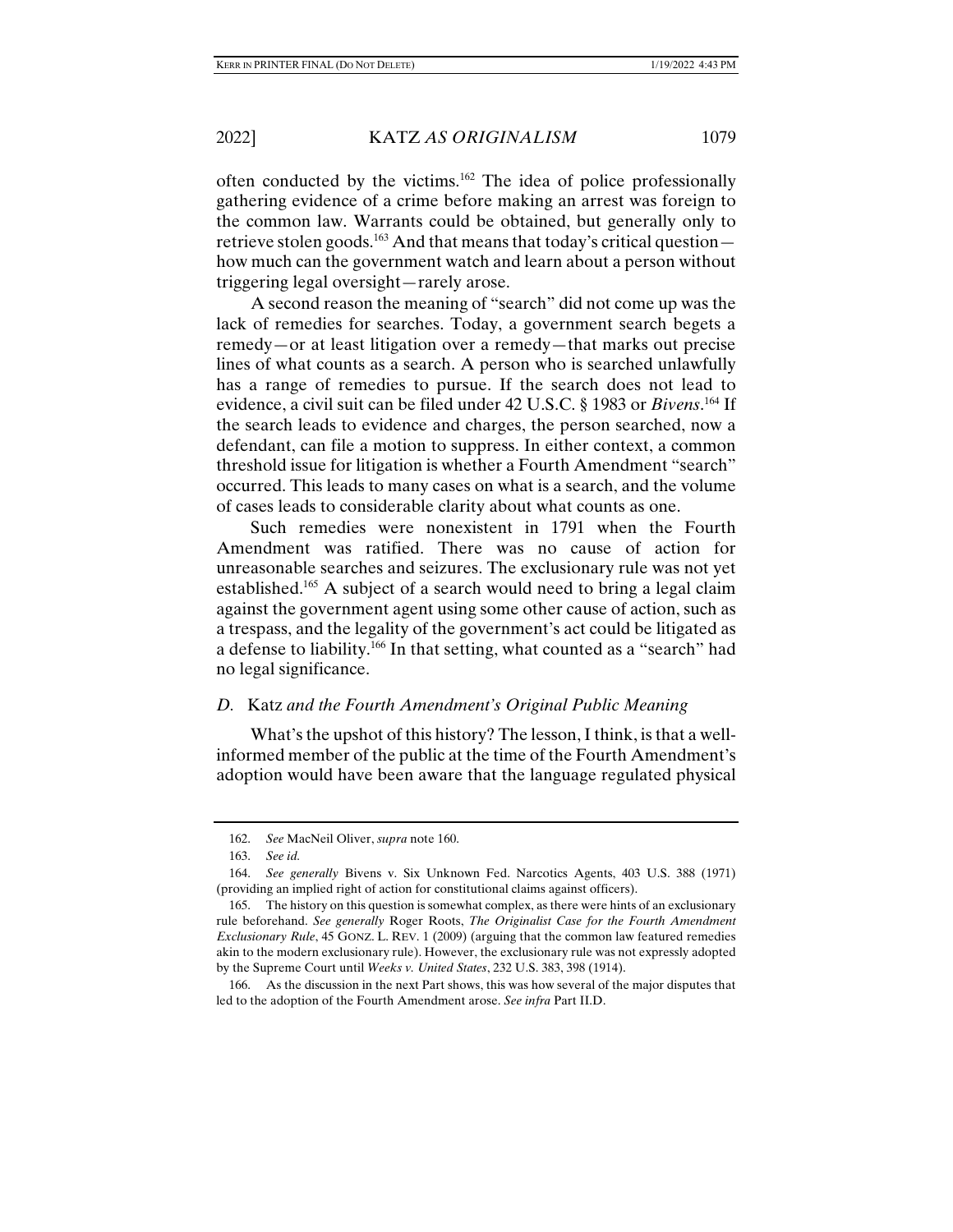entry into homes and other listed items such as "effects"—the facts of *Entick*, *Wilkes*, and the *Writs of Assistance* case—without having a sense of whether the language covered any broader principle or method beyond physical entry into those spaces. Whether a broader principle might be implicated by the Fourth Amendment's limit on "searches" of "persons, houses, papers, and effects," and, if so, what it might be, simply did not come up. Nothing in the text or history suggested the question, much less an answer.

Times have changed. In our modern world, the Fourth Amendment search doctrine requires a truly astonishing amount of line drawing. Modern policing involves hundreds of different law enforcement techniques that the government might use to gather evidence. In a typical case, the police might consider a dizzying array of techniques enabled by modern technology. They might follow a suspect using a drone;<sup>167</sup> try to see him more clearly by using binoculars; place a GPS device on his car;<sup>168</sup> get his cell-site records;<sup>169</sup> ask neighbors about him; monitor his mail; tap his phone; $170$  collect his credit card records; search his car; Google him; go undercover to obtain intimate information; $171$  and try many other methods. Any Fourth Amendment search doctrine must say which of these technologyenhanced techniques are searches under the Fourth Amendment.

What is an originalist to do? I offer a modest suggestion. Because the new fact patterns requiring answers generally involve new practices and new technologies, and technology can threaten to cut back on the amount of protection that a prior rule guarantees, an originalist seeking a rule that can stand the test of time—that will not threaten the meaning of the Fourth Amendment as technology changes—may seek an approach that aims to provide for technological neutrality. As Justice Scalia explained in *Kyllo v. United States*, the Fourth

 <sup>167.</sup> *Cf.* United States v. Knotts, 460 U.S. 276, 281 (1983) ("A person traveling in an automobile on public thoroughfares has no reasonable expectation of privacy in his movements from one place to another.").

 <sup>168.</sup> *See, e.g.*, United States v. Jones, 565 U.S. 400, 402, 412 (2012) (holding that secretly installing a GPS device on a suspect's car is a Fourth Amendment search).

 <sup>169.</sup> *See* Carpenter v. United States, 138 S. Ct. 2206, 2211, 2221 (2018) (holding that compelling at least seven days of cell-site records is a Fourth Amendment search).

 <sup>170.</sup> *See, e.g.*, Katz v. United States, 389 U.S. 347, 348 (1967).

 <sup>171.</sup> *See, e.g.*, Hoffa v. United States, 385 U.S. 293, 302, 311 (1966) (holding that such conduct is not an unreasonable search subject to Fourth Amendment protections).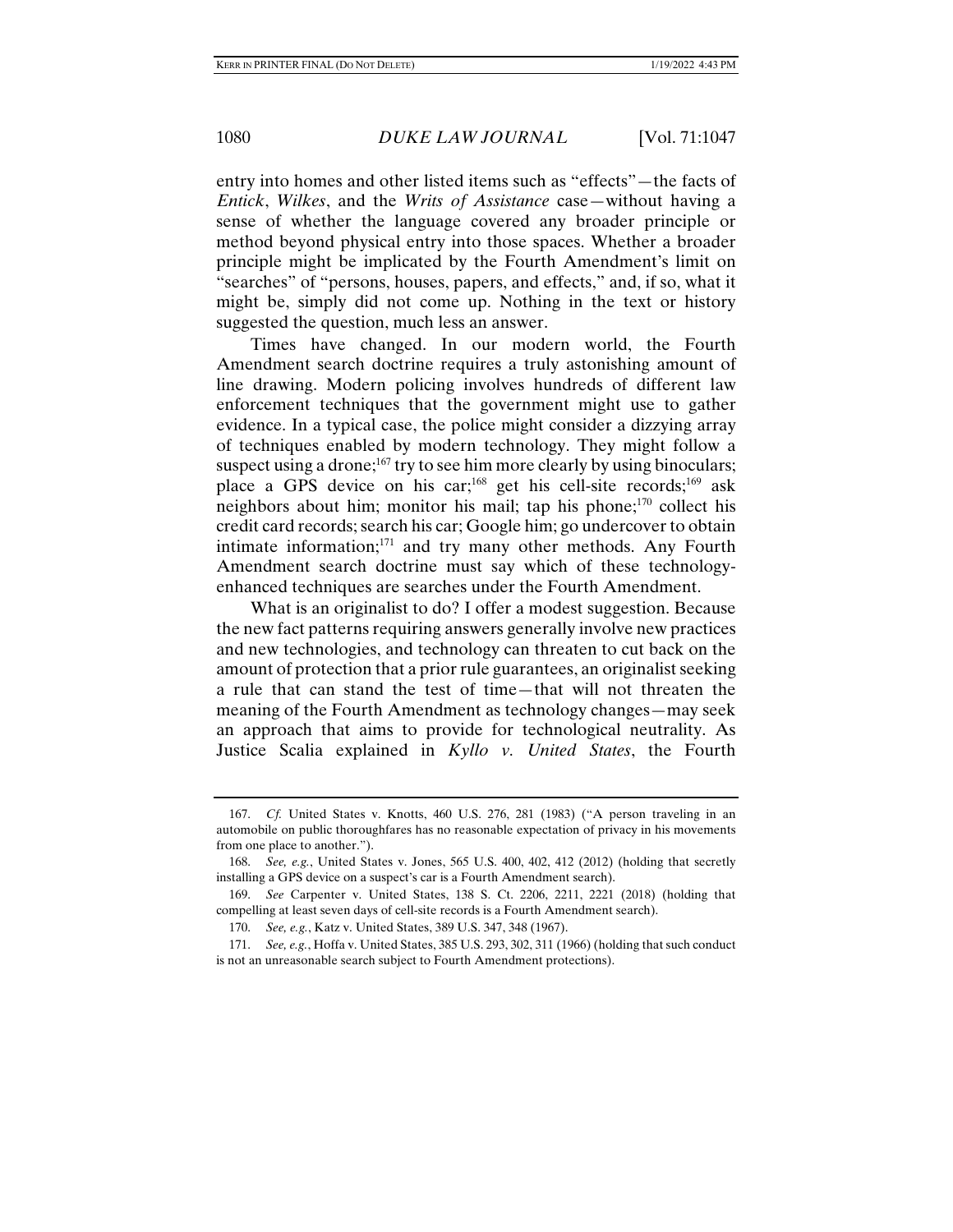Amendment should be interpreted to "assure[] preservation of that degree of privacy against government that existed when the Fourth Amendment was adopted."172

From this perspective, an originalist seeking to interpret the Fourth Amendment might seek a rule of equivalence: the Fourth Amendment should protect against the physical entry that was the focus of *Entick*, *Wilkes*, and the *Writs of Assistance* case as well as their modern-day technological equivalents. The question might be this: Given that society uses new technologies in new ways, what kinds of surveillance techniques are the current-day equivalents of physical entry into houses, persons, papers, and effects, that should be treated as searches to maintain the role of the Fourth Amendment as technology changes?

As Part I explained, that is precisely the test that *Katz* provides. Properly understood, the reasonable expectation of privacy test is not a free-floating test into what seems private.173 As a close reading of Justice Harlan's concurrence shows, *Katz* is about identifying which spaces are home-like, or like repositories of protected effects and papers, based on an understanding of how society uses different spaces and how information is stored.174 From this perspective, the *Katz* test offers a sound construction of the Fourth Amendment search test. *Katz* looks for an equivalent violation to physical entry: a place is protected by the Fourth Amendment when "society is prepared to recognize"<sup>175</sup> an expectation of privacy as "reasonable" because the judgment of what spaces are modern-day "persons, houses, papers, and effects"<sup>176</sup> is not simply a matter of property law.

And in a technological world, the judgment of what counts as a sufficient invasion of that thing to be called a "search" cannot readily be reduced to a simple rule. It requires an assessment of what rises to the modern equivalent of a home invasion or an analogous search of effects, or papers, or persons. That can change as society changes, which was the core issue in *Katz* itself. Recall that *Katz* involved placing a microphone on the top of a phone booth to listen to a suspect's conversations inside. The first issue in *Katz* was whether a

 <sup>172.</sup> Kyllo v. United States, 533 U.S. 27, 34 (2001).

 <sup>173.</sup> *See supra* Part I.B.

 <sup>174.</sup> *See supra* Part I.C.

 <sup>175.</sup> *Katz*, 389 U.S. at 361 (Harlan, J., concurring).

 <sup>176.</sup> U.S. CONST. amend. IV.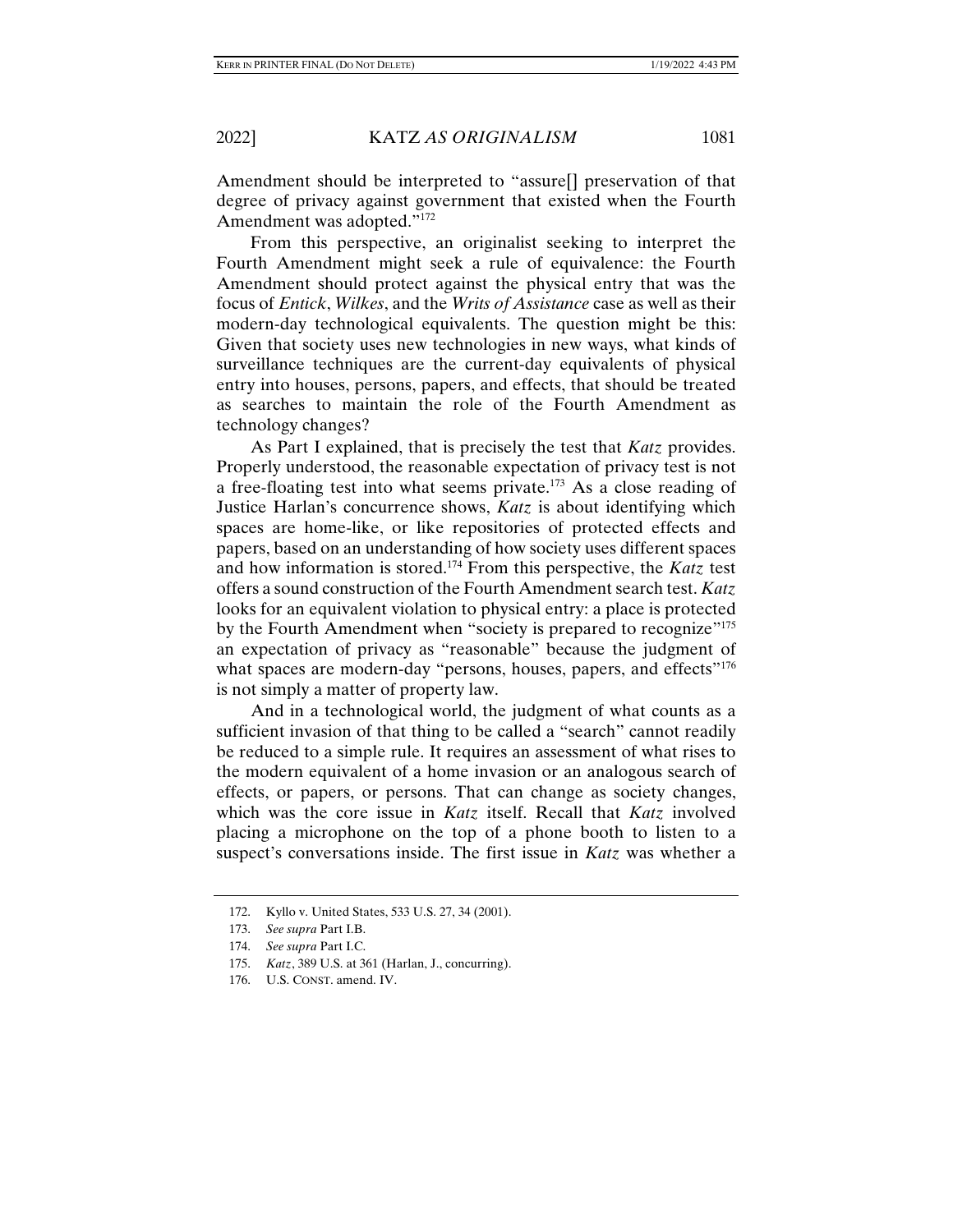person using a phone booth to place a call is entitled to constitutional protection. The question, put another way, was whether the public in 1967 used phone booths in a way that made searching a phone booth to listen to private calls the modern equivalent of searching a home, effects, or papers.

This does not require that the place searched must physically resemble a home. Consider *Ex parte Jackson* from 1878,<sup>177</sup> almost a century before *Katz*, in which the Supreme Court concluded that sealed postal letters were entitled to Fourth Amendment protection during transmission through the postal network.<sup>178</sup> "Whilst in the mail," the Court reasoned, sealed letters were entitled to the same protection against searches as "papers [that] are subjected to search in one's own household."179 The post office obviously was not a person's home. But whether a sealed letter was inside a home or being carried by a government official entrusted to deliver it without opening it, made no difference. Breaking through the seal of the envelope "invade[d] the secrecy of letters" in the same way "wherever they may be."<sup>180</sup> The nature of the invasion was the same, as the entrusting of a private letter with a postal carrier did not yield any rights to open the letter.<sup>181</sup>

The Supreme Court's caselaw applying the *Katz* reasonable expectation of privacy test can be broadly reconciled with this equivalence understanding. Standing across the street and directing a thermal imaging device to learn the temperature of the inside of a house is akin to a home entry because it reveals details of the home.<sup>182</sup> As long as the government avoids the space right near the home, it is

 <sup>177.</sup> *Ex parte* Jackson, 96 U.S. 727 (1878).

 <sup>178.</sup> *Id.* at 733.

 <sup>179.</sup> *Id.*

 <sup>180.</sup> *Id.*

 <sup>181.</sup> It's true that the Fourth Amendment expressly protects "papers," a textual hook that *Jackson* also notes. *Id.* at 733 ("The constitutional guaranty of the right of the people to be secure in their papers against unreasonable searches and seizures extends to their papers, thus closed against inspection, wherever they may be."). But *Jackson* also stressed that the same "papers" received no Fourth Amendment protection if they were unsealed or otherwise "open to inspection" by postal carriers. *Id.* The fact that the letters were "papers" was not enough: for "the great principle embodied in the fourth amendment of the Constitution" to apply, the letters had to be carried with the understanding that they would "be kept free from inspection." *Id.* The shared understanding that the postal service was not supposed to open the letters was essential to Fourth Amendment protection. This is the reasonable expectation of privacy concept in all but name.

 <sup>182.</sup> *See* Kyllo v. United States, 533 U.S. 27, 40 (2001).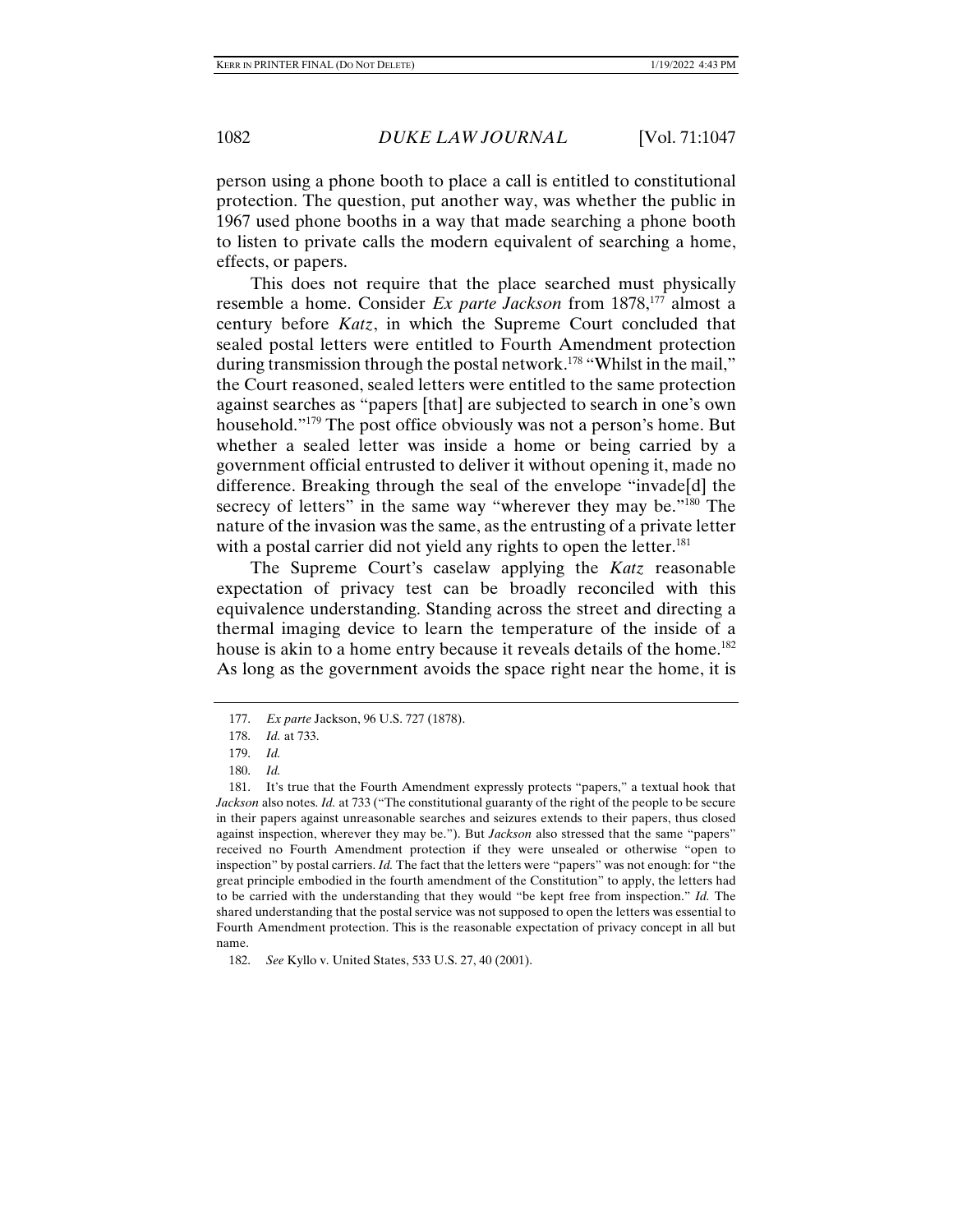merely observing from outside, and no search occurs (the so-called open-fields doctrine).183 A person does not retain Fourth Amendment rights in what they knowingly disclose to others (the so-called "thirdparty doctrine").184 Placing a beeper in someone's property that reveals where they are in their home is a search.<sup>185</sup> All of these cases are consistent with the notion of *Katz* as a modern-day technological equivalence test that roughly maintains prior levels of Fourth Amendment rights as technology changes.

From this perspective, *Katz* can be understood as an originalist search inquiry that internalizes equilibrium adjustment.<sup>186</sup> When the Supreme Court engages in equilibrium adjustment, it adjusts the scope of Fourth Amendment protections as technology and social practice change to maintain the role of the Fourth Amendment over time.<sup>187</sup> The reasonable expectation of privacy test serves this function for searches: in effect, it interprets "persons, houses, papers, and effects" at a level of generality that enables the Supreme Court to identify current technological equivalents of framing-era invasions. The facts of the present are very different from those in 1791. But *Katz* enables the original role of the Fourth Amendment's search doctrine to be maintained as new technologies and social practices alter the dynamics of government investigations.

The body of Fourth Amendment search caselaw is vast, and no single theory can explain every case. This prompts the question, are there any prominent cases inconsistent with my approach? The reasoning of *Illinois v. Caballes*<sup>188</sup>—although not necessarily its result*—*is one candidate. *Caballes* held that using a drug-sniffing dog outside of a car to smell for illegal drugs inside the car is not a search.<sup>189</sup> The Court reasoned that the sniff would not reveal a fact that justified privacy protection: it could reveal only the presence or absence of

 <sup>183.</sup> *See* United States v. Dunn, 480 U.S. 294, 300 (1987).

 <sup>184.</sup> *See* Smith v. Maryland, 442 U.S. 735, 743–44 (1979).

 <sup>185.</sup> *See* United States v. Karo, 468 U.S. 705, 719 (1984).

 <sup>186.</sup> *See generally* Orin S. Kerr, *An Equilibrium-Adjustment Theory of the Fourth Amendment*, 125 HARV. L. REV. 476, 480 (2011) (introducing the theory of equilibriumadjustment).

 <sup>187.</sup> *See id.* at 480–88.

 <sup>188.</sup> Illinois v. Caballes, 543 U.S. 405 (2005).

 <sup>189.</sup> *Id.* at 410 ("A dog sniff conducted during a concededly lawful traffic stop that reveals no information other than the location of a substance that no individual has any right to possess does not violate the Fourth Amendment.").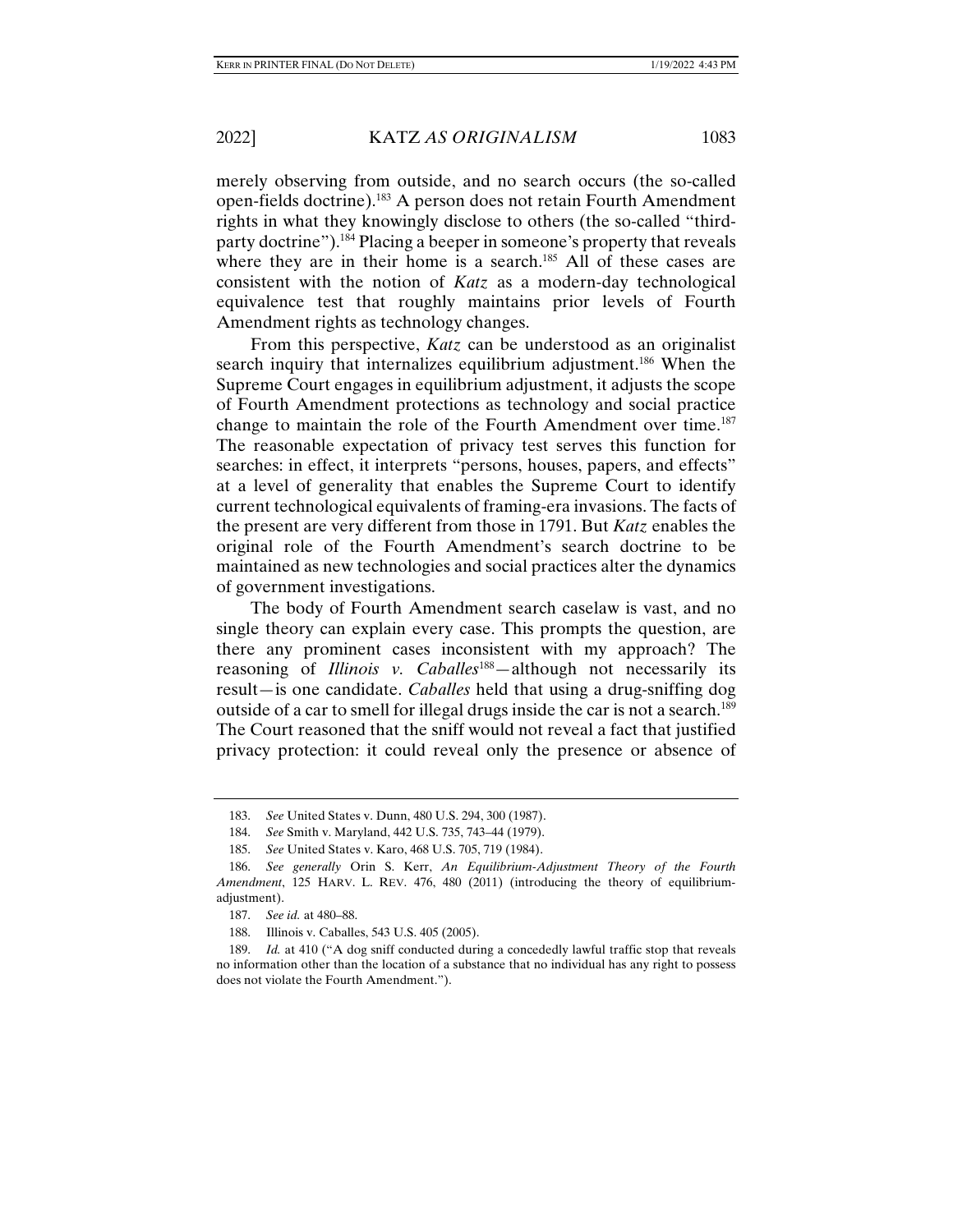contraband, neither of which were private facts that alone justified constitutional protection.190

Under my approach, *Caballes* should have focused instead on whether a dog sniffing the air in a public place near the suspect's "effect" of the car was a virtual entry into that effect.<sup>191</sup> The result in *Caballes* seems at least plausible from that perspective. The odor of marijuana reflected marijuana particles in the air, and it was detected in a public place without entry or learning anything about what was exclusively inside the car.192 In my view, *Caballes* should have focused on whether the effect was effectively intruded upon and not whether the facts learned were sufficiently private. But this is a quibble as to reasoning rather than result. And it is only one case in an ocean of Fourth Amendment rulings that is overwhelmingly consistent with the textualist and originalist understanding of *Katz*.

# III. RESPONSES TO PROPOSED TEXTUALIST AND ORIGINALIST ALTERNATIVES TO *KATZ*

Prominent judges and scholars have recently advocated replacing *Katz* with textualist or originalist alternatives. This Part addresses those alternatives. It contends that the purported textualist or originalist alternatives to *Katz* are no more textualist or originalist than *Katz*. In several cases, the proclaimed alternatives are *Katz* in disguise, rejecting *Katz* in form but embracing *Katz* in substance. And in other cases, purportedly originalist alternatives to *Katz* reflect considerable departures from history unpersuasively presented as originalist.

This Part takes on four of the prominent alternatives: two from Justices, and two from scholars. The first is Justice Antonin Scalia's trespass or physical intrusion test adopted by the Court in *United States* 

 <sup>190.</sup> *Id.* at 409–10.

 <sup>191.</sup> A car, the Supreme Court has held, is an "effect." *See* United States v. Jones, 565 U.S. 400, 404 (2012) ("It is beyond dispute that a vehicle is an 'effect' as that term is used in the Amendment.").

 <sup>192.</sup> The opposite result is also plausible, I think. The dog's unusual olfactory powers could be seen as a technological tool to virtually expose what is in the car. *See* Florida v. Jardines, 569 U.S. 1, 12 (2013) (Kagan, J., concurring) (describing a drug-sniffing dog as "a super-sensitive instrument, which [the police] deployed to detect things inside that they could not perceive unassisted").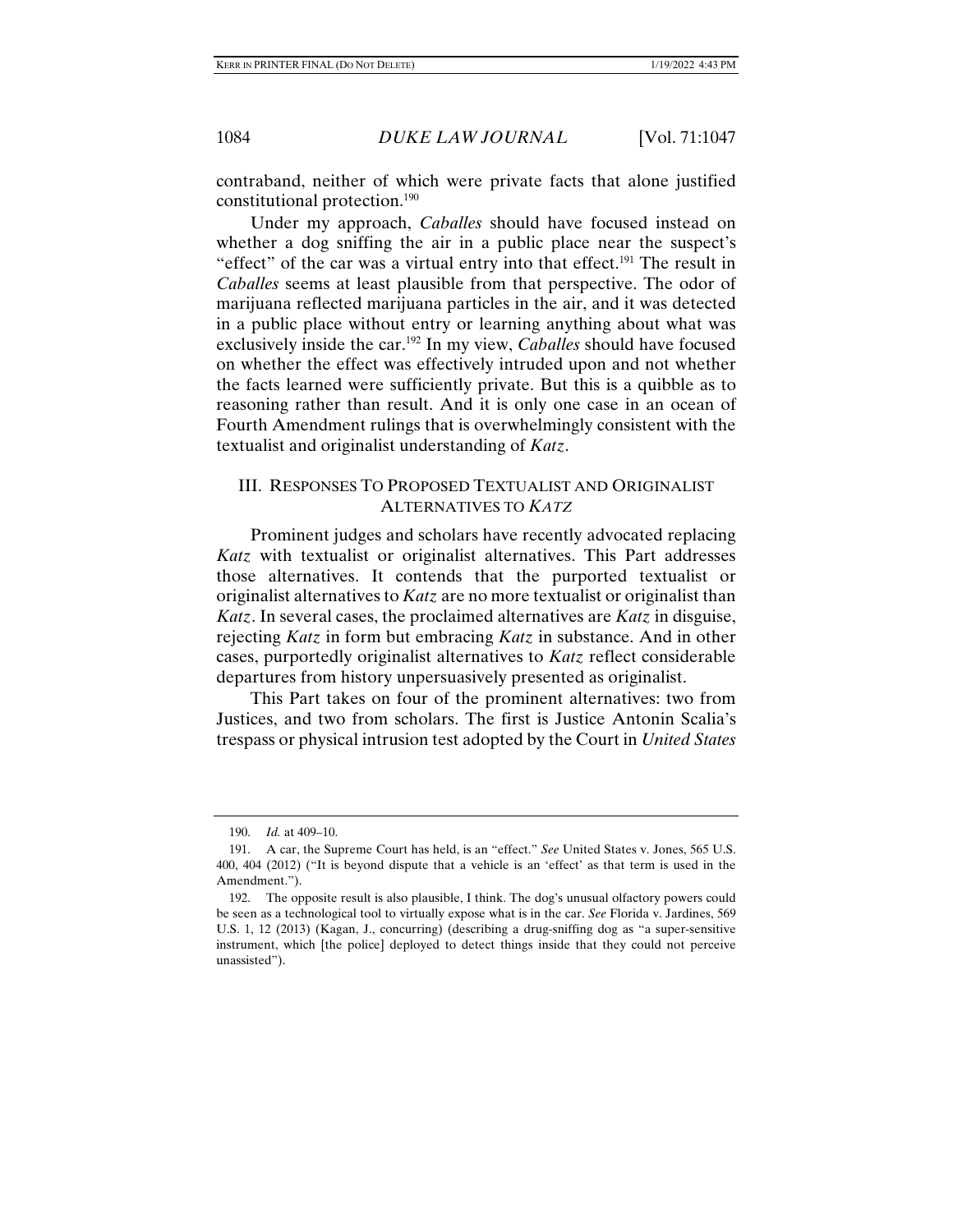*v. Jones*193 and *Florida v. Jardines.*194 The second is Justice Neil Gorsuch's approach articulated in his dissenting opinion in *Carpenter v. United States*. 195 The third is Professor Jeffrey Bellin's recent argument in favor of Fourth Amendment textualism.196 Each of these theories is easily reconciled with *Katz*. The last alternative considered is the positive law model of the Fourth Amendment offered by Professors Will Baude and James Stern,<sup>197</sup> which is difficult to see as originalist.

# *A. Justice Scalia's Alternatives in* Jones *and* Jardines

Justice Scalia was an early and strong critic of the *Katz* test, and late in his career he led the Court in recognizing an alternative. But a close look at the alternative—or really, the two alternatives—shows that they are hardly a departure from *Katz*. Scalia rephrased the *Katz* inquiry, but his two alternatives are not obvious departures from the *Katz* test.

Start with *United States v. Jones*. Agents placed a GPS device on the underbody of a car Antoine Jones drove and tracked his location for twenty-eight days.<sup>198</sup> Writing for the Court, Scalia reasoned that a search occurred because "[t]he [g]overnment "physically occupied private property for the purpose of obtaining information."<sup>199</sup> Although the facts were modern, "such a physical intrusion would have been considered a 'search' within the meaning of the Fourth Amendment when it was adopted," he concluded, citing *Entick*. 200 Scalia reasoned that a historical strand of the search inquiry was "exclusively property-based,"201 and in particular was based on "common-law trespass."202 Attaching a GPS device to the "effect"203 of a car was "trespassory,"204 Scalia reasoned, and doing so with the intent

- 197. *See* Baude & Stern, *supra* note 11, at 1825–26.
- 198. *Jones*, 565 U.S. at 403.
- 199. *Id.* at 404.
- 200. *Id.* at 404–05.
- 201. *See id.* at 405.
- 202. *Id.*
- 203. *See id.* at 411.

 <sup>193.</sup> *Jones*, 565 U.S. at 406–08.

 <sup>194.</sup> *Jardines*, 569 U.S. at 5.

 <sup>195.</sup> Carpenter v. United States, 138 S. Ct. 2206, 2261–72 (2018) (Gorsuch, J., dissenting).

 <sup>196.</sup> *See* Bellin, *supra* note 11, at 237–40.

 <sup>204.</sup> *See id.* at 409.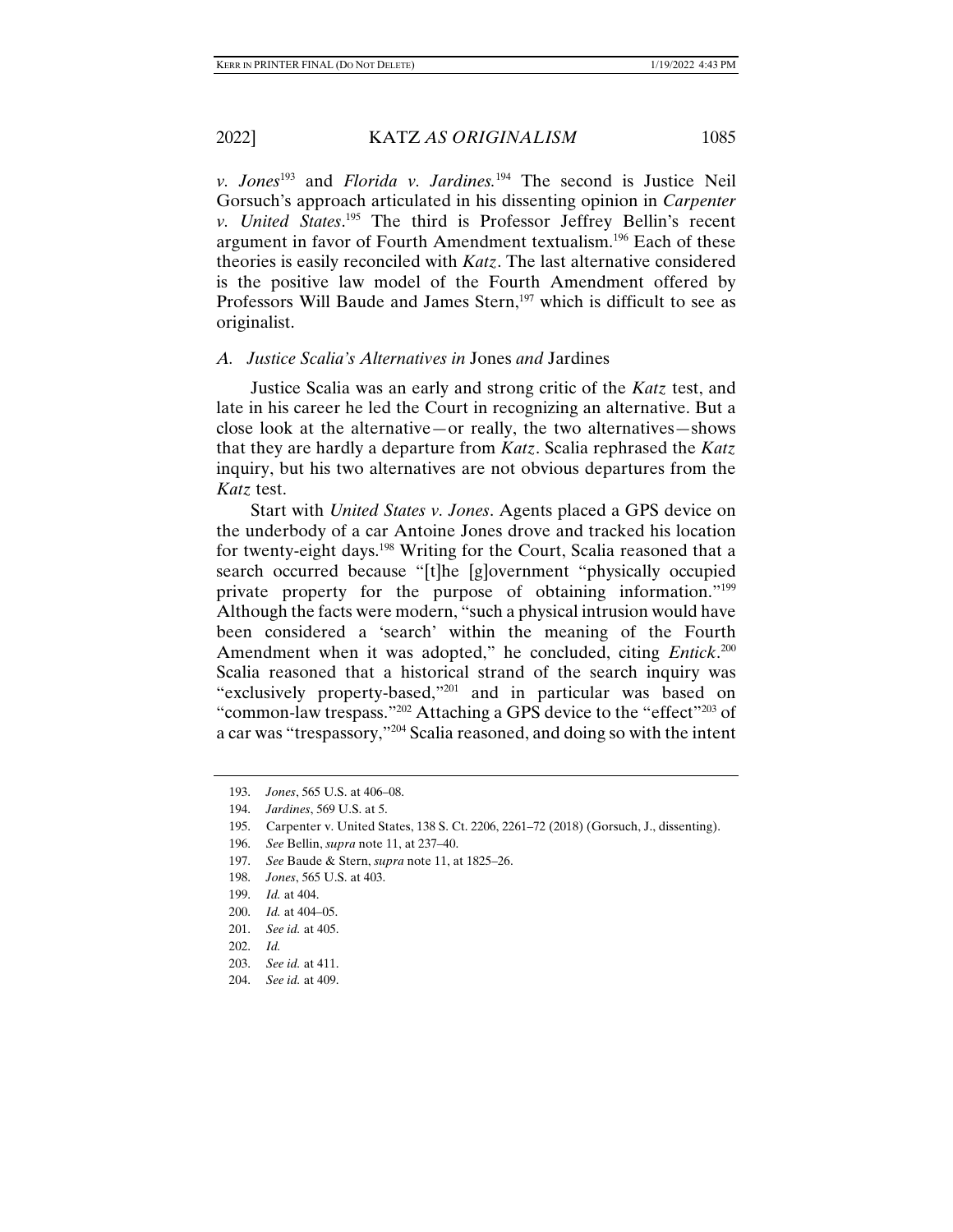to obtain information rendered it a search.<sup>205</sup> And all of this was outside the *Katz* reasonable expectation of privacy test, Scalia insisted: "[T]he *Katz* reasonable-expectation-of-privacy test has been *added to*, not *substituted for*, the common-law trespassory test."206

But how different is Scalia's trespass test in *Jones* from *Katz* itself? The two cases are strikingly similar. In *Katz*, the FBI taped a microphone to a phone booth to listen to conversations. In *Jones*, agents fastened a GPS device to a car to record its whereabouts. In both cases, there was a physical intrusion into a constitutionally protected item. The phone booth became Katz's protected space while he made the call by placing the coin in the phone and using it with the phone company's permission, just like the car was Jones's effect when he borrowed it from his wife with her permission.207 *Katz* was not written in a textually focused way. *Jones* was. But the two cases are close cousins. *Jones* could have been written as a *Katz* case as easily as *Katz* could have been written as a *Jones* case.

Further, *Jones*'s apparent foundation in pre-*Katz* common law turns out to be faulty. As I have detailed at length in prior scholarship, there was no common law trespass test before *Katz*. 208 The caselaw before *Katz* relied on a mix of privacy and property reasoning that largely echoes the *Katz* era.<sup>209</sup> The first Supreme Court decision to apply a common law trespass test was *Jones* itself.<sup>210</sup> And even if such a test existed, *Jones* does not explain why installing a GPS device on Jones's car would have been a common law trespass. That conclusion is simply announced, not analyzed. How far *Jones* differs from *Katz* remains unclear.

Scalia next applied his approach in *Florida v. Jardines*. 211 Officers walked a drug-sniffing dog up onto the porch and front door of a home in an effort to sniff for narcotics inside.212 Writing for the Court, Scalia held that a search occurred because officers "physically intruded on" a "constitutionally protected area[]" outside of any "implied

 <sup>205.</sup> *See id.* at 404.

 <sup>206.</sup> *Id.* at 409.

 <sup>207.</sup> *See id.* at 402 (noting that the car was "registered to Jones's wife").

 <sup>208.</sup> *See* Kerr, *Curious History*, *supra* note 36, at 70–90.

 <sup>209.</sup> *See id.*

 <sup>210.</sup> *See id.* at 69.

 <sup>211.</sup> Florida v. Jardines, 569 U.S. 1, 10–11 (2013).

 <sup>212.</sup> *Id.* at 3–4.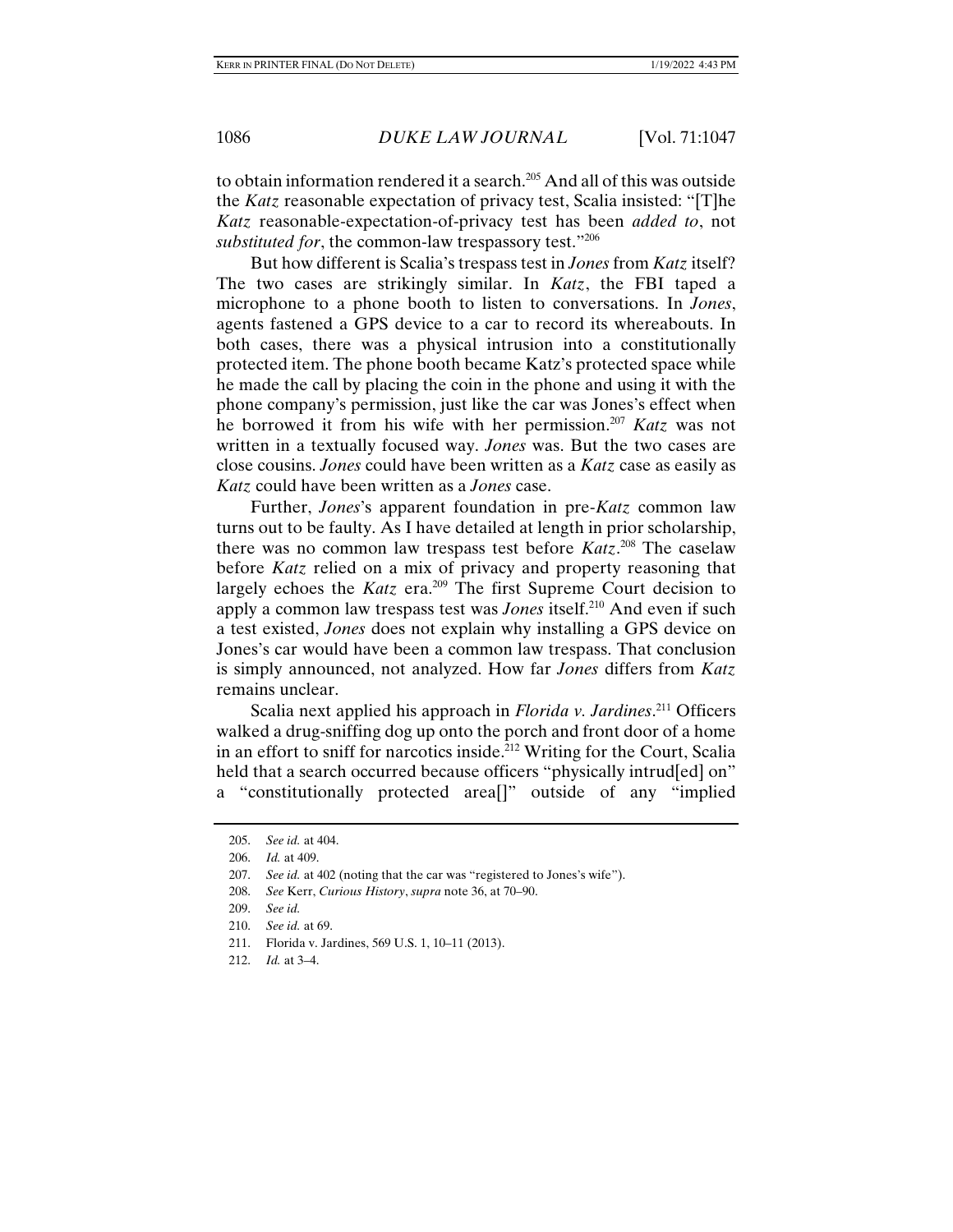license."213 Because the porch was part of the curtilage of the home, an area traditionally considered part of the home, walking up onto the porch was a physical intrusion into the home.214 And because there was no "customary invitation" for "a trained police dog to explore the area around the home in hopes of discovering incriminating evidence," the conduct exceeded any implied license and was a Fourth Amendment search.<sup>215</sup>

Two things stand out about *Jardines*. First, its failure to mention trespass leaves the doctrine especially muddled. *Jones* focused on "common-law trespass" but also mentioned "physical intrusion." This suggested that the search test was probably common-law trespass, of which physical intrusion was an example. But it left uncertain whether the test might simply be physical intrusion. In contrast, *Jardines* speaks exclusively of physical intrusion and never mentions trespass. It's not obvious what to make of the terminological switch. Perhaps the test that emerges from *Jones* and *Jardines* is just physical intrusion, with *Katz* bolstering the search test to cover technologically enhanced equivalents such as *Kyllo*'s thermal imaging surveillance that revealed details of the inside of the home.216 Or perhaps the *Jones*/*Jardines* test is an independent trespass test, using some version of trespass doctrine,<sup>217</sup> that will also encompass acts of physical intrusion.

Second, the *Jardines* "implied license" test closely resembles the societal expectations inquiry from *Katz*. <sup>218</sup> *Katz* asks what "society is prepared to recognize as 'reasonable,'"219 while *Jardines* asks judges to identify "customary invitation[s]"220 based on "the habits of the country."221 If there are any differences, they are modest ones. As Justice Elena Kagan noted in her *Jardines* concurrence, deciding the Jardines' case on *Katz* grounds "would have looked . . . well, much like this one."222 Given that property and privacy interests in a home tend

- 218. *See Jardines*, 569 U.S. at 10.
- 219. *See* Katz v. United States, 389 U.S. 347, 361 (Harlan, J., concurring).
- 220. *Jardines*, 569 U.S. at 9.

 <sup>213.</sup> *Id.*

 <sup>214.</sup> *Id.* at 6–7.

 <sup>215.</sup> *Id.* at 9.

 <sup>216.</sup> *See* Kyllo v. United States, 533 U.S. 27, 29–30 (2001).

 <sup>217.</sup> *See* Kerr, *Curious History*, *supra* note 36, at 90–93 (exploring the uncertainty about what trespass test applies under *Jones*).

 <sup>221.</sup> *Id.* at 8 (quoting McKee v. Gratz, 260 U.S. 127, 136 (1922)).

 <sup>222.</sup> *Id.* at 13 (Kagan, J., concurring).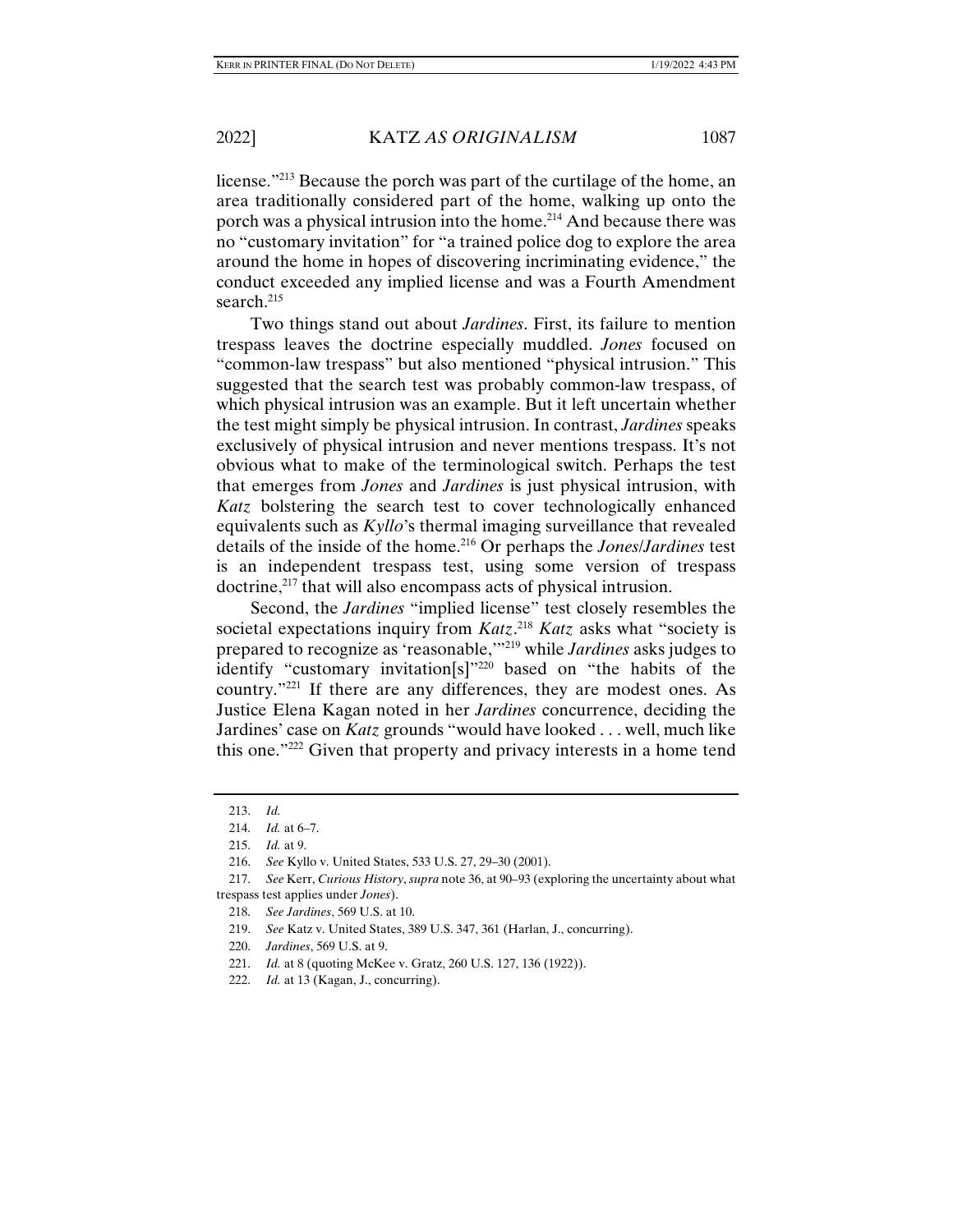to match, a decision framed one way "runs mostly along the same path"223 as a decision framed the other way.

Viewing the cases together, it is not clear how much or even whether *Jones* and *Jardines* differ from *Katz*. Although *Jones* and *Jardines* were written to be distinct from *Katz*, their overlap in practice is substantial. The facts of *Jones* closely resemble the facts of *Katz*, and the special expectations language from *Katz* closely resembles the implied license inquiry from *Jardines*. Indeed, almost a decade after *Jones* and *Jardines*, it is still difficult to identify situations in which their introduction actually changed the outcome of any cases. *Jones* and *Jardines* give courts a second ground to consider when evaluating what is a Fourth Amendment search, but the difference between that and *Katz* may be more of form than substance.<sup>224</sup>

The similarities between *Katz* and *Jones/Jardines* suggest two possible reconciliations. As noted above, perhaps they are just two sides of the same coin: *Jones* and *Jardines* cover physical intrusion, while *Katz* expands beyond physical intrusion to include its technologically enhanced functional equivalents. Alternatively, perhaps *Jones* and *Jardines* adopt a particular approach to trespass that acts as a property-based variant of *Katz*. On that view, perhaps *Jones* and *Jardines* are a particular rule-based fulfillment of *Katz*'s traditional respect for property law.225 However the cases are reconciled, we are playing variations on a theme rather than a new melody.

 <sup>223.</sup> *Id.* at 14.

 <sup>224.</sup> Notable cases that have found rights under *Jones*/*Jardines* but not *Katz* have tended to be ones where both are close calls. For example, *United States v. Dixon*, 984 F.3d 814, 819–20 (9th Cir. 2020), ruled that inserting a key in a lock is a search under a *Jones* property-analysis even though earlier circuit precedent had held that it was not a search under *Katz*. This is a hard issue under both frameworks, however, and for similar reasons. Under *Jones*/*Jardines*, the question is whether inserting the key is beyond the implied license. *See supra* text accompanying notes 211– 215. Under *Katz*, the analogous question is whether the inside of the lock is deemed exposed or hidden based on social norms and practices. *See, e.g.*, United States v. Lyons, 898 F.2d 210, 212 (1st Cir. 1990) (noting that "because public exposure vitiates any reasonable expectation of  $\text{privacy}$ ,  $\ldots$  whether trying the key in order to identify the lock's owner was a 'search' is a tricky question"). As in *Jardines*, the inquiries are similar.

 <sup>225.</sup> *See, e.g.*, Rakas v. Illinois, 439 U.S. 128, 143 n.12 (1978) ("One of the main rights attaching to property is the right to exclude others, see W. Blackstone, Commentaries, Book 2, ch. 1, and one who owns or lawfully possesses or controls property will in all likelihood have a legitimate expectation of privacy by virtue of this right to exclude.").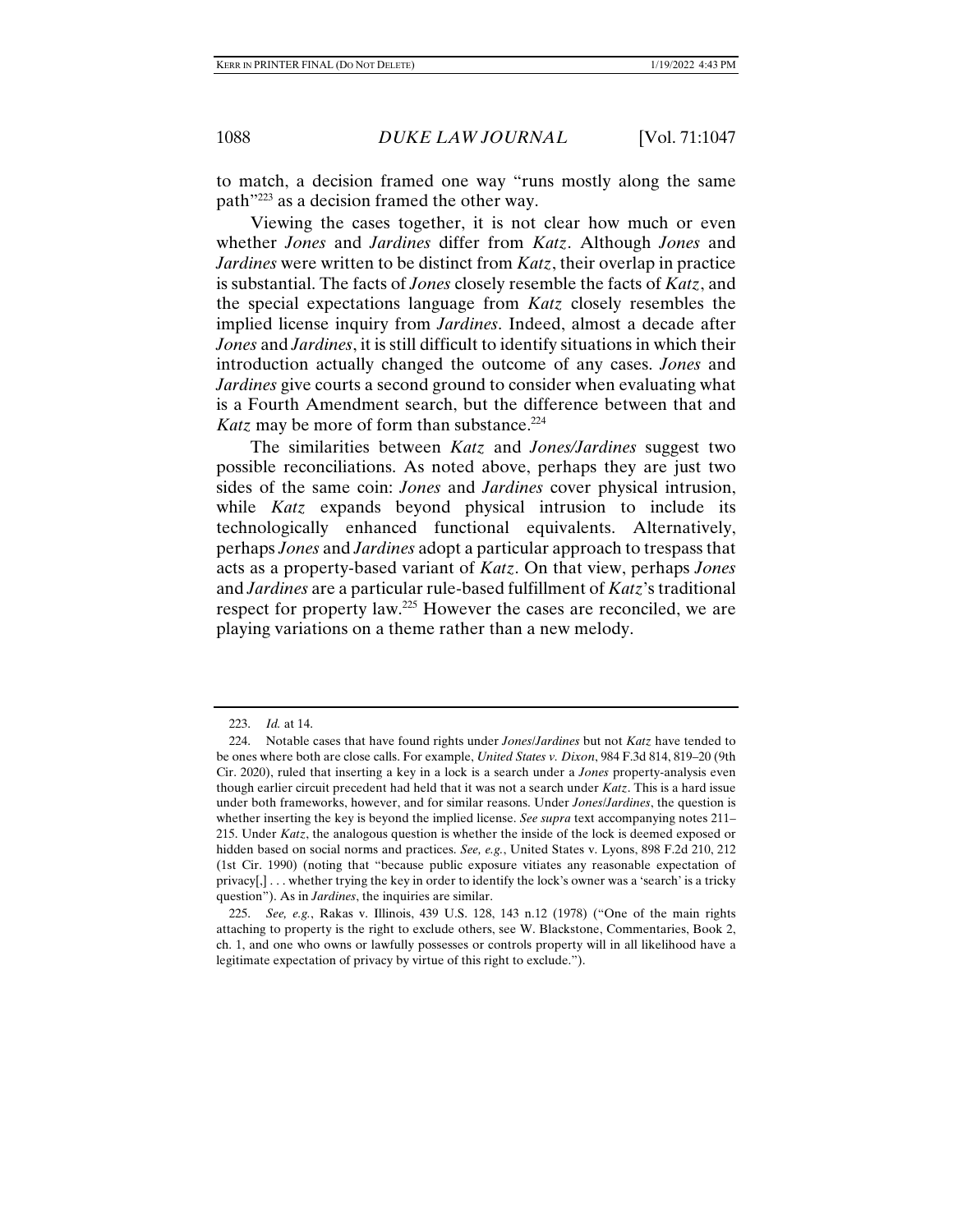# *B. Justice Gorsuch's Approach in* Carpenter

We turn next to Justice Neil Gorsuch's separate opinion in *Carpenter v. United States*. In *Carpenter*, the Court applied the reasonable expectation of privacy test to hold that compelling a cell service provider to disclose at least seven days' worth of a person's historical cell-site location records was a Fourth Amendment search.<sup>226</sup> Gorsuch filed a dissent to the Court's reasoning rather than to its result.227 Gorsuch's opinion has two parts that are relevant to this Article. First, he rejected *Katz* on the ground that it was not consistent with originalism.<sup>228</sup> Second, he proposed that courts should adopt a new Fourth Amendment search test that would be consistent with an originalist approach.229 A close look at Gorsuch's opinion suggests, however, that his quest to find an originalist standard leads back where he started. Gorsuch's insights into what an originalist search test might look like ends up inadvertently calling for the adoption of *Katz*.

Gorsuch's critique of *Katz* starts with familiar ground. Instead of basing Fourth Amendment law on real law, Gorsuch argues, the Supreme Court in *Katz* "chose . . . to protect privacy in some ethereal way dependent on judicial intuitions."<sup>230</sup> Gorsuch acknowledges that he was not sure if the test was descriptive or normative: Did it ask, "what privacy expectations do people *actually* have" or "what expectations *should* they have?"<sup>231</sup> But either is problematic, in his view. If the test is descriptive, it is a failure. Judges do not know what expectations of privacy people actually have, and therefore often apply the test incorrectly.232 And if the test is normative, then it is a "pure

 <sup>226.</sup> *See* Carpenter v. United States, 138 S. Ct. 2206, 2217 (2018) ("[W]e hold that an individual maintains a legitimate expectation of privacy in the record of his physical movements as captured through CSLI. The location information obtained from Carpenter's wireless carriers was the product of a search." (footnote omitted)).

 <sup>227.</sup> Justice Gorsuch contended that the petitioner had waived the claim that collecting cellsite location information was a search for any reason other than that it violated a reasonable expectation of privacy under *Katz*. *See id.* at 2272 (Gorsuch, J., dissenting). Because Gorsuch rejected *Katz*, the sole issue he saw as before the Court, he dissented. Gorsuch then offered thoughts on what a non-*Katz* Fourth Amendment search test might have looked like had the Court been able to reach it. *See id.* Because Gorsuch's approach seems sympathetic to the result reached by the majority, his opinion is technically a dissent but reads more like a concurrence.

 <sup>228.</sup> *See id.* at 2264.

 <sup>229.</sup> *See id.* at 2267–68.

 <sup>230.</sup> *See id.* at 2264–65.

 <sup>231.</sup> *Id.* at 2265.

 <sup>232.</sup> *Id.*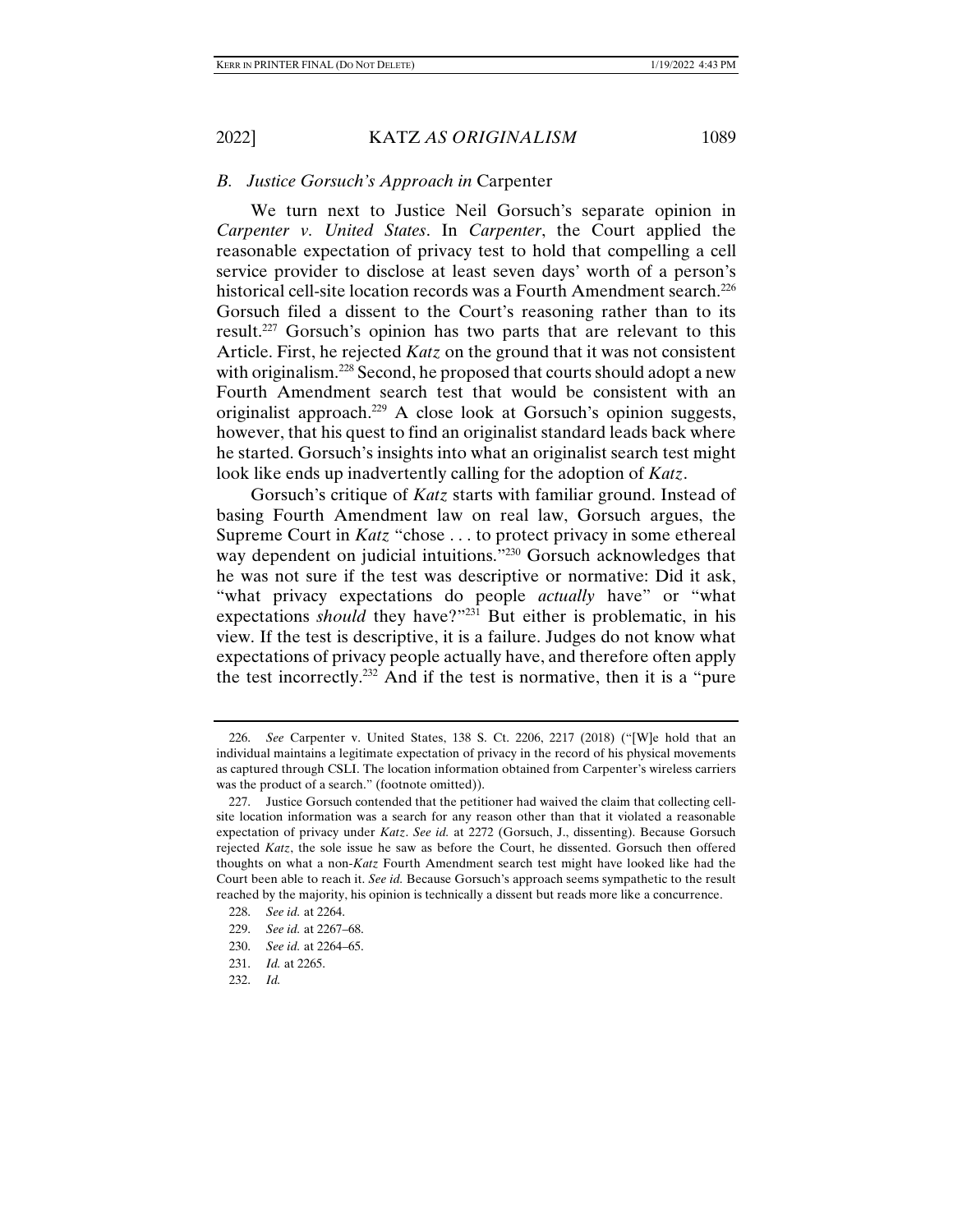policy choice . . . that calls for the exercise of raw political will belonging to legislatures, not the legal judgment proper to courts."<sup>233</sup>

So what should be applied instead of *Katz*? Gorsuch starts on solid ground with text and history. The framers were inspired by *Entick*, *Wilkes*, and the *Writs of Assistance* case, which led them to choose "to protect privacy in particular places and things—'persons, houses, papers, and effects'—and against particular threats—'unreasonable' governmental 'searches and seizures.'"234 So far, so good. But then Justice Gorsuch claims that before *Katz* came around, there was a real constitutional test for what was a search:

From the founding until the 1960s, the right to assert a Fourth Amendment claim didn't depend on your ability to appeal to a judge's personal sensibilities about the "reasonableness" of your expectations or privacy. It was tied to the law.<sup>235</sup>

Gorsuch cites *United States v. Jones*<sup>236</sup> and *Florida v. Jardines*<sup>237</sup> in support of his claim that the Fourth Amendment used to be "tied to the law."238 According to Gorsuch, *Jones* and *Jardines* reflected a "traditional approach," "[t]rue to th[e] words" of the Fourth Amendment "and their original understanding," that "asked if a house, paper or effect was *yours* under law."239

But what exactly was this "traditional approach" that was "true" to the text and the original understanding? Here's the tricky part. After confidently announcing that a real originalist and textualist test had existed, Gorsuch can't come up with a description of it. Instead, he presents the traditional test as a puzzle left to be solved in the future:

Given the prominence *Katz* has claimed in our doctrine, American courts are pretty rusty at applying the traditional approach to the Fourth Amendment. We know that if a house, paper, or effect is yours, you have a Fourth Amendment interest in its protection. But what kind of legal interest is sufficient to make something *yours*? And what source of law determines that? Current positive law? The

 <sup>233.</sup> *Id.*

 <sup>234.</sup> *Id.* at 2264.

 <sup>235.</sup> *Id.* at 2267.

 <sup>236.</sup> United States v. Jones, 565 U.S. 400 (2012).

 <sup>237.</sup> Florida v. Jardines, 569 U.S. 1 (2013).

 <sup>238.</sup> *Carpenter*, 138 S. Ct. at 2267 (Gorsuch, J., dissenting).

 <sup>239.</sup> *Id.* at 2267–68.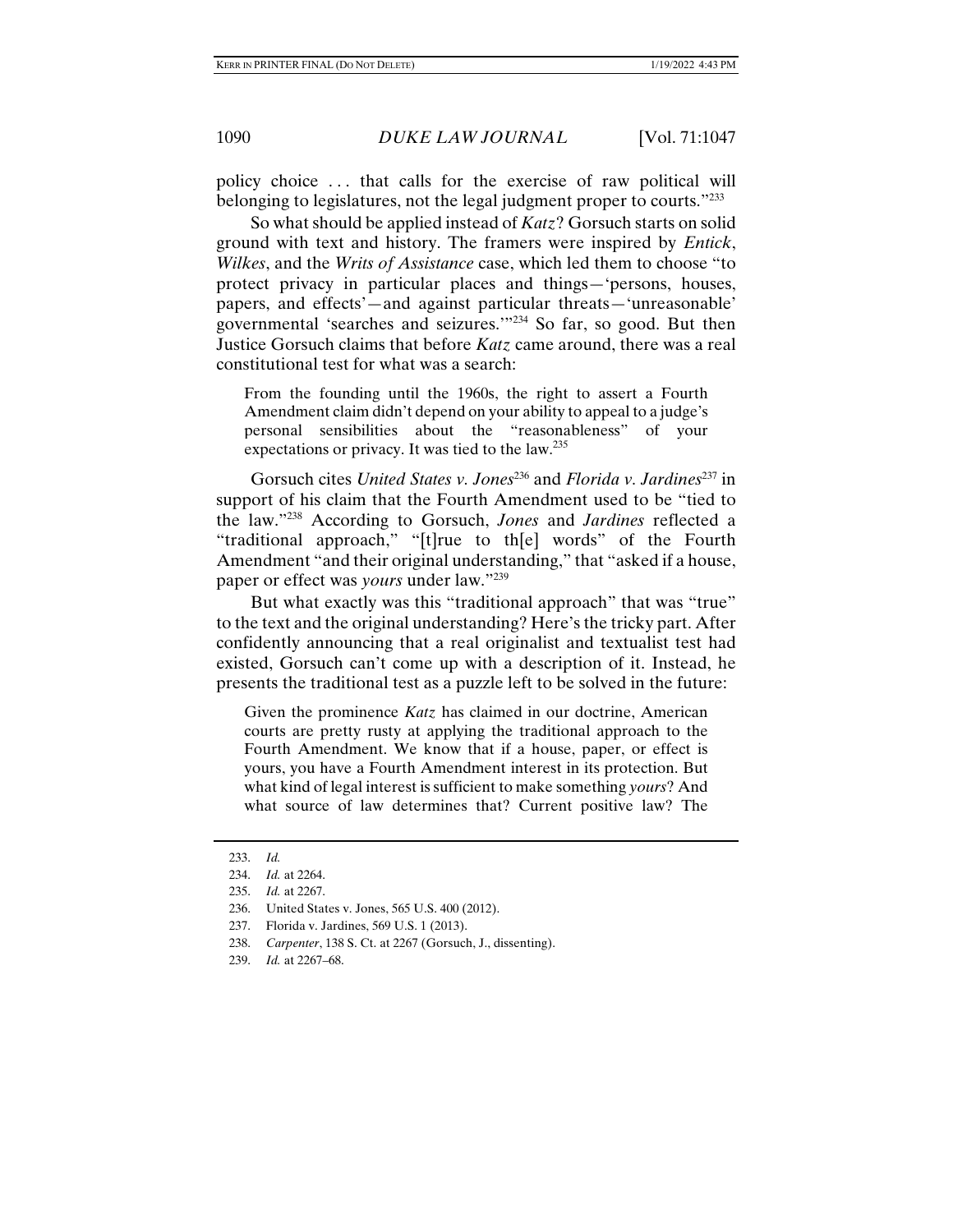common law at 1791, extended by analogy to modern times? Both? . . . Much work is needed to revitalize this area and answer these questions. I do not begin to claim all the answers today, but (unlike with *Katz*) at least I have a pretty good idea what the questions *are.*240

Gorsuch presents this inability to state the traditional test as judicial modesty. "American courts are pretty rusty at applying" the test, he contends, and "[m]uch work is needed to revitalize this area and answer" what the test is. $241$  But legal doctrine isn't like muscle memory that needs revitalization after a period of dormancy. If there was a test as a matter of history, every resource explaining it is a few keystrokes away. This Article has shown the real challenge Gorsuch confronted in *Carpenter*: there simply is no "traditional approach" to apply other than *Katz* itself. The *Katz* test that Gorsuch rejected is entirely consistent with the history and text that Gorsuch is hoping to follow.

We can see this problem in Gorsuch's subsequent explanation of the factors that he thinks should go into this traditional test. They turn out to be the same questions and factors the Supreme Court has considered when interpreting *Katz*. After scoffing at *Katz* as mere judicial invention, Gorsuch introduces a few notions of his own that strongly echo *Katz*. These suggestions are best understood not as replacements for *Katz* but as a reframing of it using more explicitly textual and historical language. Bringing out the historical and textual basis of *Katz* seems helpful; indeed, it is a large part of the goal of this Article. But it's helpful to understand that Gorsuch's effort is repeating *Katz*, not replacing it.

Consider the guidance that Gorsuch offers. First, "complete ownership or exclusive control of property" should probably not be a "necessary condition to the assertion of a Fourth Amendment right."<sup>242</sup> For a home, for example, something less than "fee simple title" suffices: "People call a house 'their' home when legal title is in the bank, when they rent it, and even when they merely occupy it rent free."243 He writes, "[t]hat is why tenants and resident family

 <sup>240.</sup> *Id.* at 2268.

 <sup>241.</sup> *Id.*

 <sup>242.</sup> *Id.* at 2269.

 <sup>243.</sup> *Id.* (citing Minnesota v. Carter, 525 U.S. 83, 95–96 (1998) (Scalia, J., concurring)).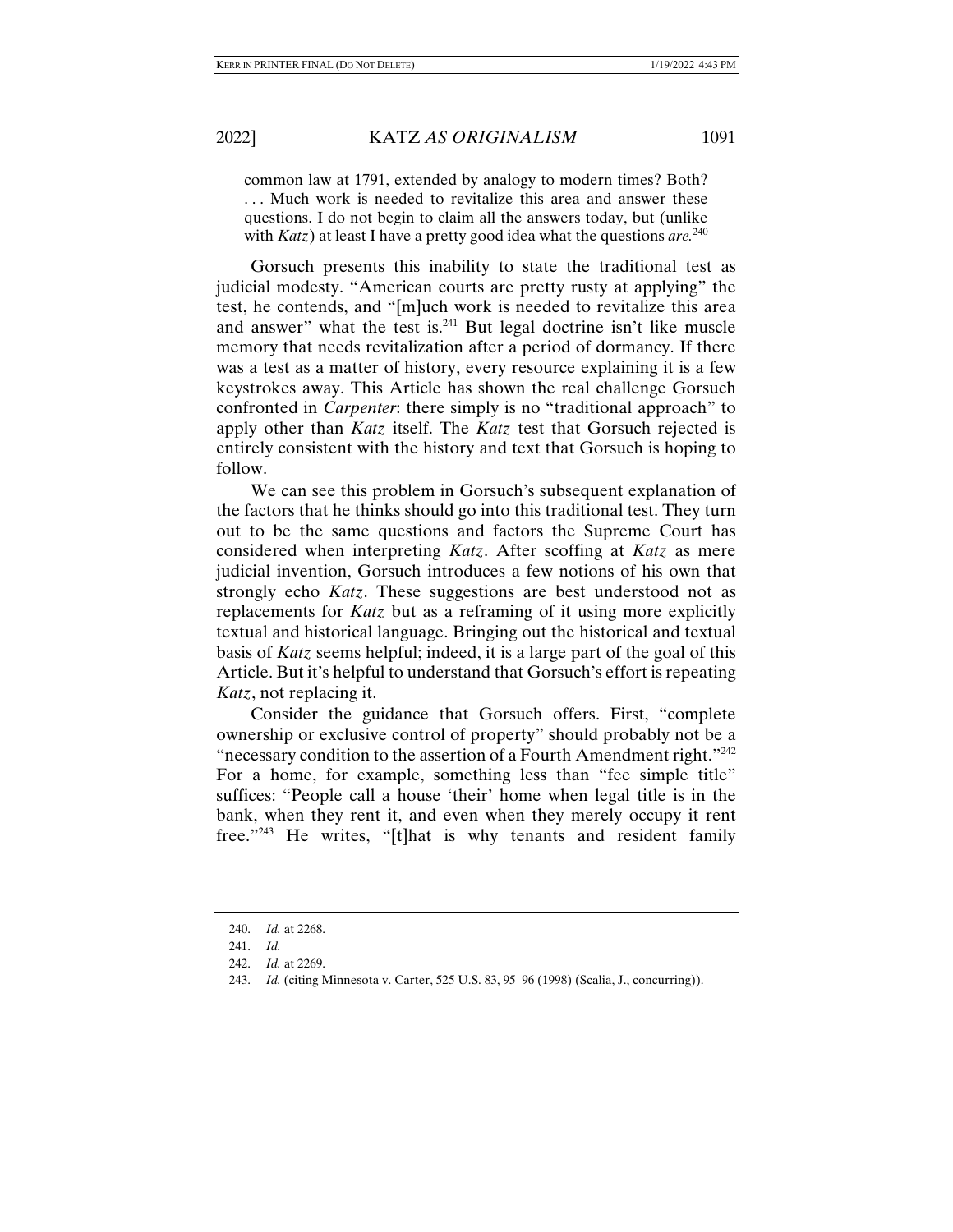members—though they have no legal title—have standing to complain about searches of the houses in which they live."244

This is true, of course, under *Katz*. In applying *Katz*, the Supreme Court has considered whether a person has enough of a relationship with the property for it to be considered theirs.<sup>245</sup> For example, in *Minnesota v. Olson*, 246 an overnight guest was deemed to have a reasonable expectation of privacy because prevailing social norms recognize that the overnight guest is ordinarily treated as a person who (temporarily) lives there.<sup>247</sup> And of course this was exactly the problem that *Katz* answered: How much relationship did Charlie Katz need to have Fourth Amendment rights in the telephone booth? The answer was when the booth was effectively his: when he "occupies [the phone booth], shuts the door behind him, and pays the toll that permits him to place a call."248

Gorsuch next contends that if you ask someone to hold your property for you, you should maintain Fourth Amendment rights in that property.249 This is a common law bailment, Gorsuch contends, and Fourth Amendment law should recognize that common law principle.250 But it already does, under *Katz*. If you ask a friend to hold your bag, you retain a reasonable expectation of privacy in it.251 Same if you leave a bag with a grocery store clerk while you go shopping, $^{252}$ or at a baggage counter if you leave it there.253 You retain a reasonable expectation of privacy as long as you keep the contents of the bag hidden from the person holding it. This is the same principle underlying *Ex parte Jackson* from 1878, the postal mail case discussed earlier: the

250. *See id.* at 2268–69.

 251. *See* United States v. Presler, 610 F.2d 1206, 1213–14 (4th Cir. 1979) (finding a reasonable expectation of privacy in locked briefcases stored with the defendant's friend for safekeeping).

 252. *See* United States v. Most, 876 F.2d 191, 192, 197–98 (D.C. Cir. 1989) (finding a reasonable expectation of privacy in the contents of a plastic bag left with a grocery store clerk).

 253. *See* United States v. Barry, 853 F.2d 1479, 1481–83 (8th Cir. 1988) (finding a reasonable expectation of privacy in a locked suitcase stored at an airport baggage counter).

 <sup>244.</sup> *Id.* at 2269–70.

 <sup>245.</sup> *See, e.g.*, Minnesota v. Olson, 495 U.S. 91, 93, 96–97 (1990).

 <sup>246.</sup> *Id.*

 <sup>247.</sup> *See id.* at 99 ("[W]hen the host is away or asleep, the guest will have a measure of control over the premises. . . . [I]t is unlikely that [the host] will admit someone who wants to see or meet with the guest over the objection of the guest.").

 <sup>248.</sup> Katz v. United States, 389 U.S. 347, 352 (1967).

 <sup>249.</sup> *Carpenter*, 138 S. Ct. at 2270 (Gorsuch, J., dissenting).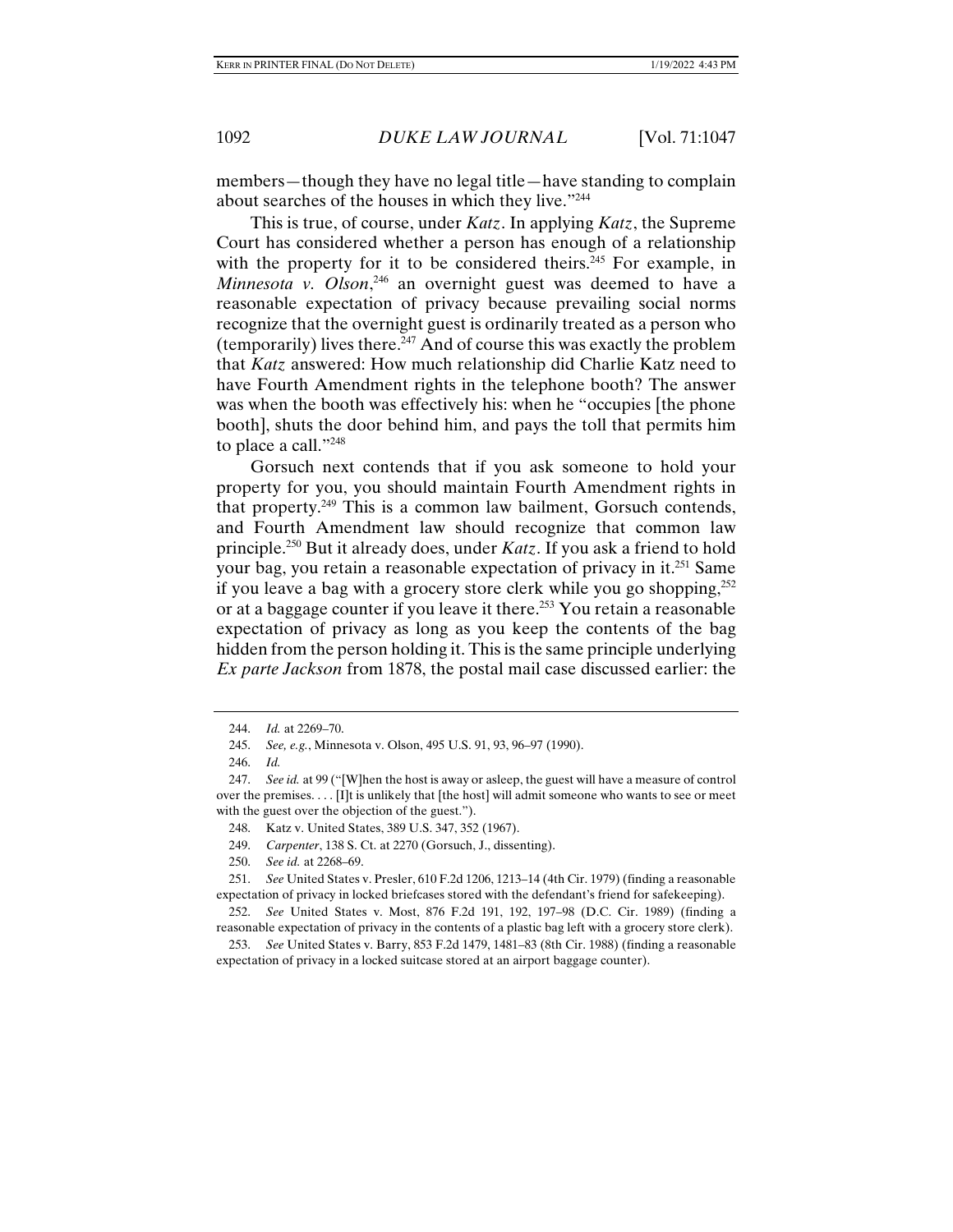condition that the holder cannot inspect the contents of the sealed item results in full retention of Fourth Amendment rights.254

Gorsuch next suggests that "positive law may help provide detailed guidance on evolving technologies."255 By positive law, Gorsuch means legal principles outside Fourth Amendment law, such as statutory privacy laws.256 Looking to outside law for guidance on what counts as a search "may be appropriate for the Fourth Amendment."257 But it already is, under *Katz*. As I have explained in depth elsewhere,<sup>258</sup> the "positive law model" is an existing approach to interpreting *Katz*. Under this approach, courts sometimes argue that existing statutes or the common law help define reasonable expectations of privacy.<sup>259</sup> Gorsuch's new suggestion has long been part of the *Katz* test.

Gorsuch finally warns that reliance on positive law perhaps should not always matter, even if it is possibly relevant. "[W]hile positive law may help establish a person's Fourth Amendment interest," he writes, "there may be some circumstances where positive law cannot be used to defeat it."260 In particular, legislatures should not be able to legislate away Fourth Amendment privacy interests. Regardless of positive law, the Fourth Amendment should protect the "modern analogues" to "the specific rights known at the founding,"261 such as entry into a home. Again, this already is the case under *Katz*. And the notion of considering positive law and rejecting efforts to legislate away privacy is already found in the *Katz* caselaw.<sup>262</sup>

*Katz* has long been portrayed as a nontextual, nonoriginalist decision. We can understand why an originalist such as Gorsuch would disapprove of the way *Katz* is expressed. But it is telling that when

 <sup>254.</sup> *See supra* notes 178–181 and accompanying text (discussing *Ex parte Jackson*, 96 U.S. 727 (1877)).

 <sup>255.</sup> *Carpenter*, 138 S. Ct. at 2270 (Gorsuch, J., dissenting).

 <sup>256.</sup> *See id.*

 <sup>257.</sup> *Id.*

 <sup>258.</sup> Orin S. Kerr, *Four Models of Fourth Amendment Protection*, 60 STAN. L. REV. 503, 516– 18 (2007) [hereinafter Kerr, *Four Models*].

 <sup>259.</sup> *See id.*

 <sup>260.</sup> *Carpenter*, 138 S. Ct. at 2270 (Gorsuch, J., dissenting).

 <sup>261.</sup> *Id.* at 2271.

 <sup>262.</sup> *See* Kerr, *Four Models*, *supra* note 258, at 516–18; s*ee also* Orin S. Kerr, *The Effect of Legislation on Fourth Amendment Protection*, 115 MICH.L. REV. 1117, 1125–35 (2017) (discussing how existing caselaw approaches the impact of legislation on the scope of Fourth Amendment protection).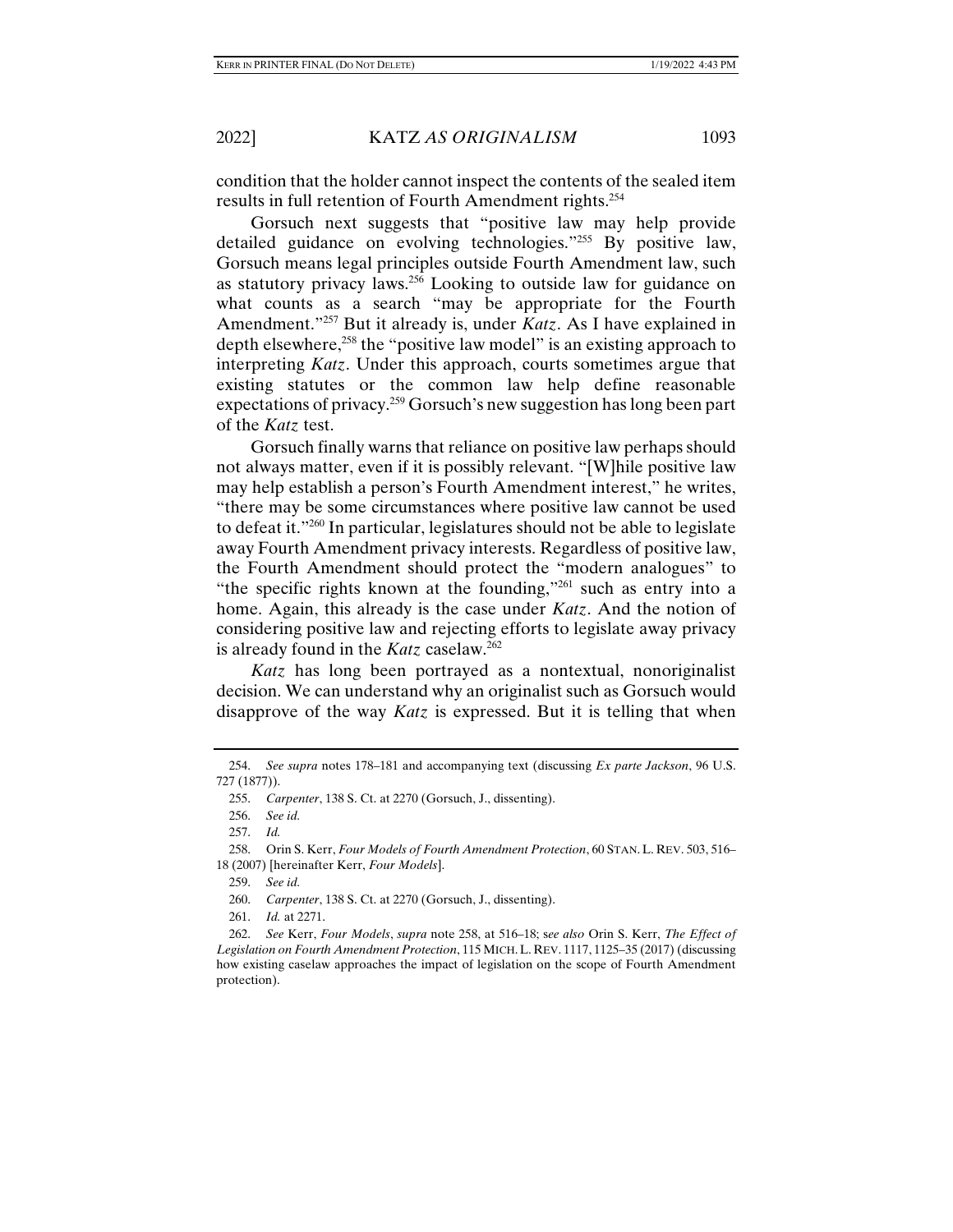Gorsuch has the opportunity to chart out what a textualist, originalist Fourth Amendment search doctrine would look like, he offers a string of principles that largely encapsulates the *Katz* doctrine. A close engagement with text and history leads us back to *Katz*. 263

## *C. Professor Bellin's Fourth Amendment Textualism*

We turn now to scholarly alternatives to *Katz*, and in particular, scholarly alternatives to *Katz* that are framed as originalist or textualist. The first example is articulated in Professor Jeffrey Bellin's recent article, "Fourth Amendment Textualism."264 Although presented as a first-principles rethinking of Fourth Amendment law in contrast to the "made-up" and unpredictable *Katz* test, Bellin's textual and historical approach replicates existing doctrine under the reasonable expectation of privacy test. Much like Gorsuch's opinion in *Carpenter*, Bellin's textualist and originalist alternative to *Katz* ends up taking us back to *Katz*.

Bellin's criticism of *Katz* resembles Gorsuch's. You know the argument by now: the doctrine is entirely circular, leaves each decision to the policy whims of judges, and has no historical or textual basis.265 In its place, Bellin argues that courts should root Fourth Amendment law in the text of the Fourth Amendment as interpreted by its founding-era history.266 According to Bellin, a textual and historical approach produces clear and stable answers firmly rooted in the law.267

Bellin interprets the Fourth Amendment textually in three parts: first, he covers "searches"; second, he addresses "persons, houses, papers, and effects"; and third, he includes the limit of the word "their." To arrive at a textual definition of searches, Bellin reviews the

 <sup>263.</sup> Professor Laura K. Donohue's effort to use the concepts from Justice Gorsuch's *Carpenter* opinion to craft a new search test inadvertently echoes the point. *See* Laura K. Donohue, *Functional Equivalence and Residual Rights Post-*Carpenter*: Framing a Test Consistent with Precedent and Original Meaning*, 2018 SUP. CT. REV. 347, 389, 400. After working through Gorsuch's approach and largely endorsing and expanding upon his insights, Donohue arrives at "a property-based approach, which, happily, is compatible with both precedent and the original meaning of the text." *Id.* at 408. If precedent, original meaning, and a Gorsuch-based property approach are all "compatible," this seems to be a debate more about form than substance.

 <sup>264.</sup> Bellin, *supra* note 11.

 <sup>265.</sup> *See id.* at 243, 251, 253–54, 282.

 <sup>266.</sup> *See id.* at 238 ("All the Court needs is a dictionary, a touch of history, and some common sense.").

 <sup>267.</sup> *See id.* at 282.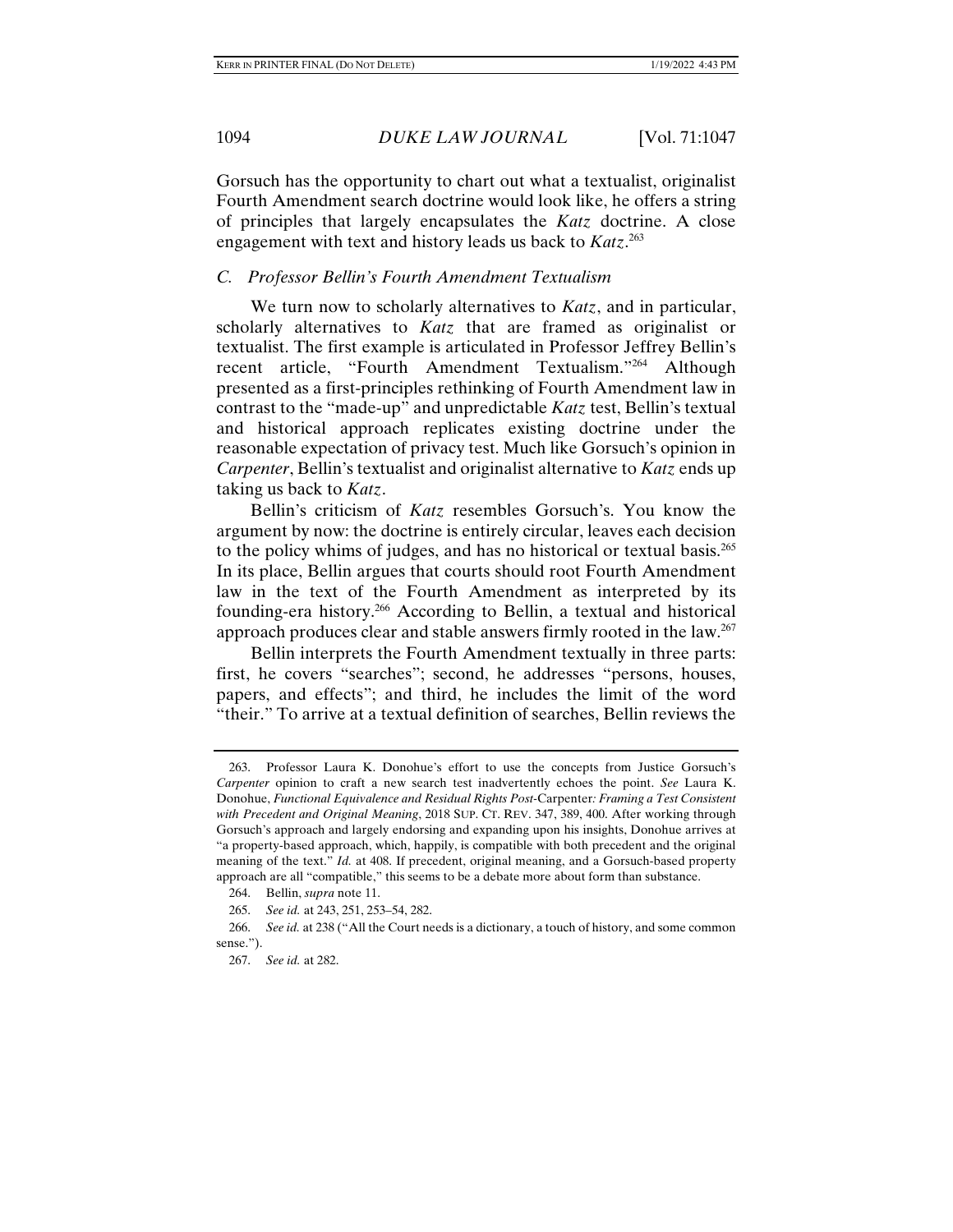framing-era history of search doctrine (such as *Entick*, *Wilkes*, and the *Writs of Assistance* case) and framing-era dictionaries. These materials suggest a definition, Bellin argues: "A 'search,' as contemplated in the Fourth Amendment, is *an examination of an object or space to uncover information*."<sup>268</sup> "[*E*]*xamination*," in Bellin's view, includes (a) "open[ing] [an item] and look[ing] inside" and (b) any physical "manipulation of an item," but (c) does not include a mere "gaze in the direction of a phenomenon of interest."269

Applying these principles brings Bellin to a few conclusions. A Fourth Amendment search occurs in a few important situations: "when police enter residences, offices, and cars looking for information"; "when they look inside a bag, pat down someone's pockets, or manipulate a smart phone to access the data inside"; when they use "metal detectors or heat sensors"; when they "[t]ap[] into wires to access digital information"; and when they "intercept electronic signals travelling through the air."270

Of course, a person's Fourth Amendment rights are only implicated when a search is of their person, house, papers, or effect. These must be defined as well. The meaning of "persons" is obvious, Bellin contends. As a result, "[w]hen police look inside a body cavity, take blood or fingerprints, scrape a cheek for a DNA sample, or administer a breathalyzer test, they conduct a search of the 'person.'"271 "Houses" should include both dwellings and "a whole host of homelike settings," $272$  including the curtilage around the house. $273$  The term "papers" must be "updated to capture modern practice,"<sup>274</sup> Bellin argues, so it includes the contents of all electronic communications but not metadata about those communications.<sup>275</sup> And "effects" should, as a matter of history, be defined as "all moveable personal property,"276 which would include luggage, computers, and electronic data.

274. *Id.* at 261.

 275. *See id.* at 261–62 ("By contrast, electronic information that is not consciously communicated or stored . . . would not constitute one's 'papers.'").

276. *Id.* at 265.

 <sup>268.</sup> *Id.* at 257.

 <sup>269.</sup> *Id.*

 <sup>270.</sup> *Id.* at 259.

 <sup>271.</sup> *Id.* at 260.

 <sup>272.</sup> *Id.* at 262 (quoting Andrew Guthrie Ferguson, *The Internet of Things and the Fourth Amendment of Effects*, 104 CALIF. L. REV. 805, 857 (2016)).

 <sup>273.</sup> *Id.*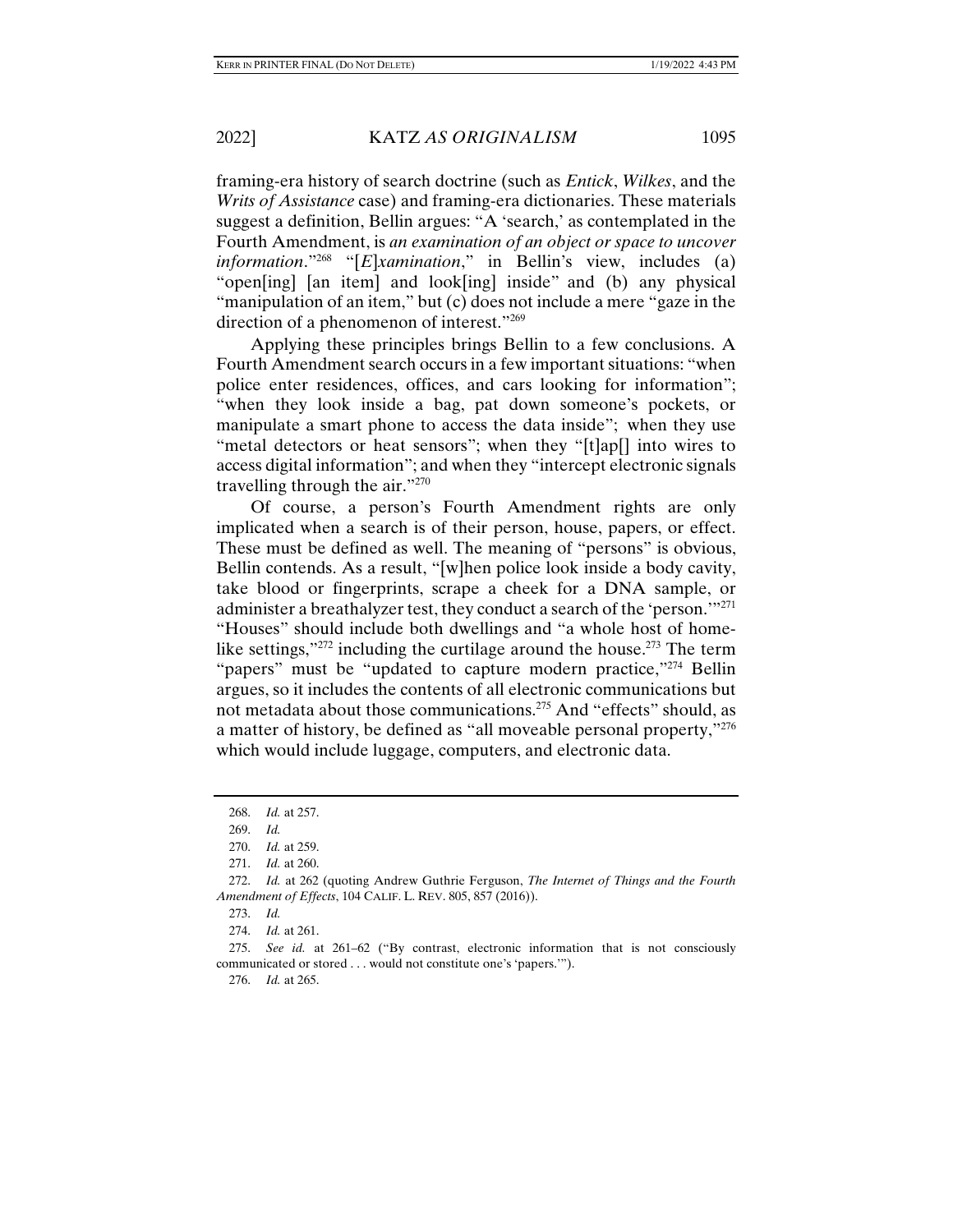Bellin's final textual lesson is that the possessive "their" that limits the protection of persons, houses, papers and effects is a textual directive that Fourth Amendment rights are personal.<sup>277</sup> On its face, Fourth Amendment protections for people only apply to a search of "their" items. Bellin argues that this explains and justifies both Fourth Amendment standing doctrine,<sup>278</sup> as well as the basic contours of the third-party doctrine, which holds that a person lacks Fourth Amendment rights in what they have voluntarily disclosed to third parties.279 Echoing a point Justice Clarence Thomas and I have both made,<sup>280</sup> Bellin reasons that when a person discloses information to a third party, a search of the third party is ordinarily a search of that third party, not the discloser.281

At this point you may be wondering: How far from *Katz* is this? And there's the rub. Although Bellin intends his textual approach as a replacement for *Katz*, it reconstructs *Katz* almost perfectly. Bellin's theory of what the Fourth Amendment would mean if it were only interpreted consistently with its history and text from first principles ends up describing current law almost exactly. His definition of what is a search neatly matches *Katz* and its progeny. His definitions of persons, houses, papers, and effects are also perfect matches with current law. And his reliance on the possessive "their" is a match, too. The results Bellin advocates for under his textualist and originalist approach are strikingly similar to what the Supreme Court has produced by applying *Katz*.

This is not just a coincidence. Bellin has not so much replaced *Katz* as he has inadvertently demonstrated the thesis of this Article: *Katz* is

281. *See* Bellin, *supra* note 11, at 268–69.

 <sup>277.</sup> *Id.* at 266–72.

 <sup>278.</sup> This point was made long ago by Justice Scalia, then joined by Justice Thomas. *See* Minnesota v. Carter, 525 U.S. 83, 92 (1998) (Scalia, J., concurring) ("The obvious meaning of the provision is that *each* person has the right to be secure against unreasonable searches and seizures in *his own* person, house, papers, and effects."). Justice Thomas has made the same point more recently, joined by Justice Gorsuch. *See* Byrd v. United States, 138 S. Ct. 1518, 1532 (2018) (Thomas, J., concurring).

 <sup>279.</sup> *See supra* note 184 and accompanying text.

 <sup>280.</sup> *See generally* Carpenter v. United States, 138 S. Ct. 2206, 2235 (2018) (Thomas, J., dissenting) (arguing that cellphone metadata generated by service providers belongs to the provider and not the end user); Orin Kerr, Opinion, *How Should An Originalist Rule in the Fourth Amendment Cell Site Case?*, WASH. POST: VOLOKH CONSPIRACY (June 13, 2017), https://www.washingtonpost.com/news/volokh-conspiracy/wp/2017/06/13/how-should-an-originalistrule-in-the-fourth-amendment-cell-site-case [https://perma.cc/SVK5-6S4W] (arguing that phone records are not the "papers" or "effects" of the customer but rather of the service provider).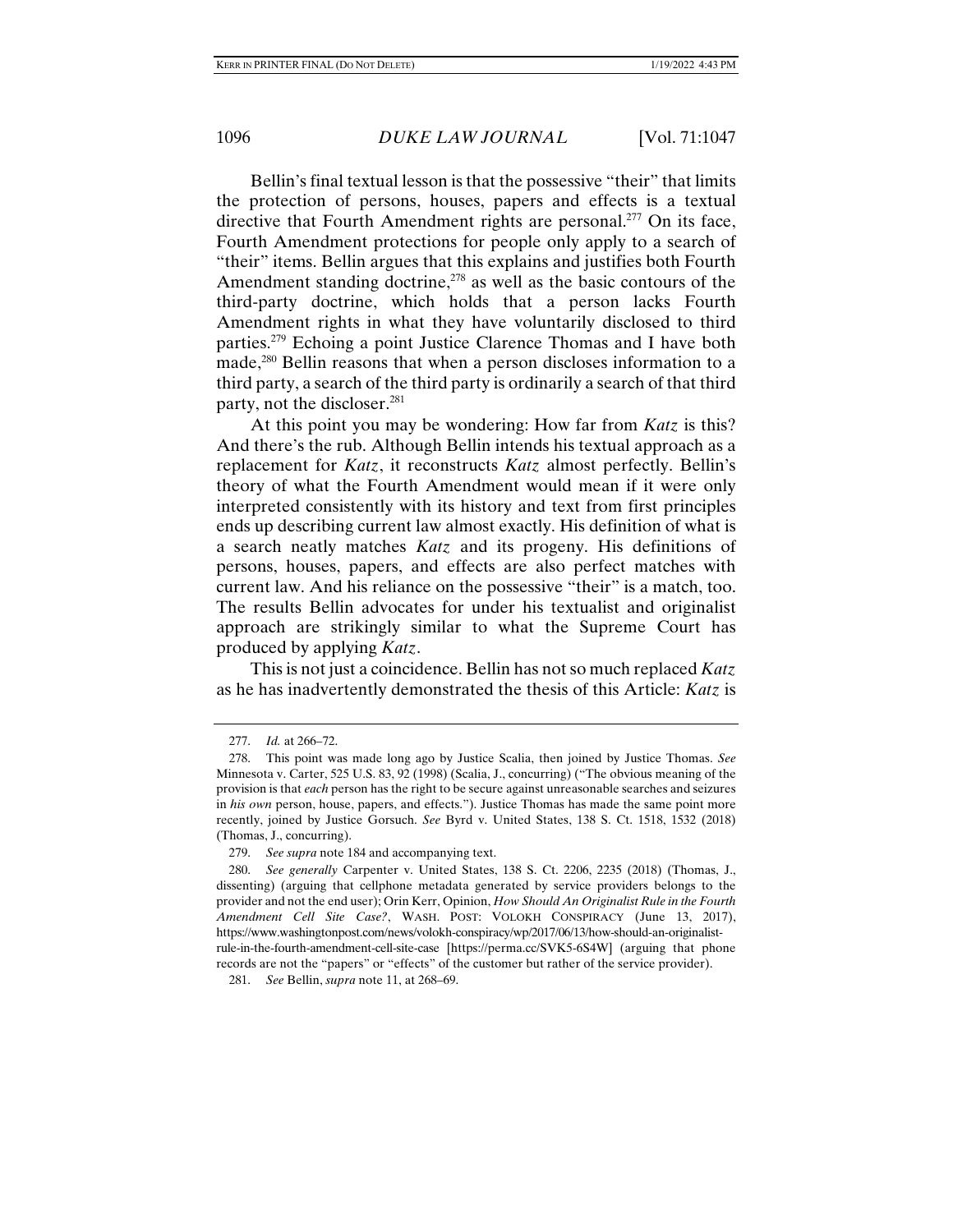easily understood as both originalist and textualist. A self-consciously textualist or originalist methodology leads you right back to *Katz*. Both Bellin and I would like the Supreme Court to interpret the Fourth Amendment in a way consistent with its text and original public meaning, and I suspect we would both be satisfied if the Supreme Court were to write its Fourth Amendment opinions in a more explicitly textualist and originalist way. But where we differ is whether that requires a change in substance or a change in form. In Bellin's view, a sea change in doctrine is needed to replace current search law with a textualist approach. But as it happens, that "change" would largely match current law. In my view, current law is already consistent with a textualist and originalist approach. All that is needed is an appreciation of how *Katz* is best understood as consistent with textualism and originalism.

# *D. Professors Baude and Stern's Positive Law Model*

In a *Harvard Law Review* article published in 2016, Professors Will Baude and James Stern advocated for another alternative to *Katz*: the positive law model.282 Baude and Stern's proposal has been cited approvingly by originalist judges considering alternatives to *Katz*. Justice Gorsuch's *Carpenter* dissent quotes it twice,<sup>283</sup> and Gorsuch also mentioned it by name as a possible test at the oral argument for *Byrd v. United States*. 284 Baude and Stern's article was also cited prominently in an opinion by Sixth Circuit Judge Amul Thapar that called for a rethinking of the Fourth Amendment doctrine along originalist and textualist grounds.285

The attention paid to Baude and Stern's article in originalist circles naturally prompts the question of whether it provides a serious originalist alternative to *Katz*. The answer is no. Invented by law professors in 2016, the model is unrelated to text, divorced from history, and has no plausible connection to the original meaning of the Fourth Amendment. The bizarre results that the model produces further underscore how far removed it is from Fourth Amendment

 <sup>282.</sup> Baude & Stern, *supra* note 11, at 1823.

 <sup>283.</sup> *Carpenter*, 138 S. Ct. at 2263, 2268 (Gorsuch, J., dissenting).

 <sup>284.</sup> Transcript of Oral Argument at 24, Byrd v. United States, 138 S. Ct. 1518 (2018) (No. 16-1371) ("Gosh, it's very complicated. Professors Baude and Stern, among many others, suggest maybe we ought to look back at that property test again. What do you think?").

 <sup>285.</sup> *See* Morgan v. Fairfield County, 903 F.3d 553, 567–75 (6th Cir. 2018) (Thapar, J., concurring in part and dissenting in part).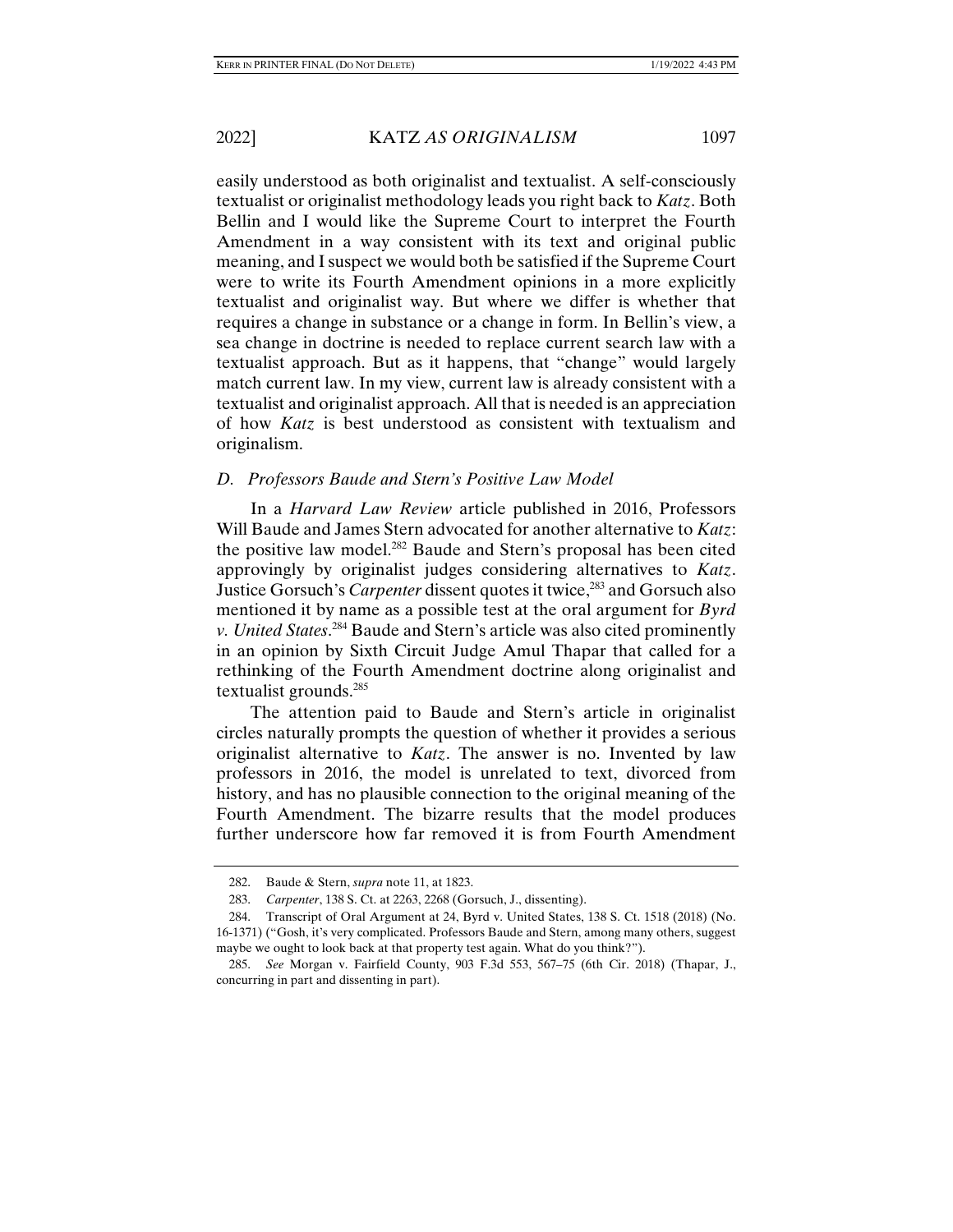history. Judges can understand and appreciate *Katz* on textualist and originalist grounds, but they should leave the positive law model in the faculty lounge.

Some context may be helpful. An early article of mine, "Four Models of Fourth Amendment Protection" ("*Four Models*"),<sup>286</sup> explained how Supreme Court applications of *Katz* mixed and matched among four different models for what makes an expectation of privacy "reasonable." Some opinions looked to a *probabilistic model* and considered the likelihood of a privacy invasion.287 Other cases looked to a *private facts model* and considered whether the outcome of the conduct was acquisition of particularly private information.288 In some cases, the Court looked to a *positive law model* and considered whether the government violated a law other than the Fourth Amendment.289 And in most cases, the Justices looked to *a policy model* and considered whether it was desirable to regulate the government practice.<sup>290</sup> Supreme Court opinions mixed and matched among the models, sometimes invoking multiple models and sometimes rejecting others.

I argued in *Four Models* that this pluralism was desirable.<sup>291</sup> In applying the reasonable expectation of privacy test, the Supreme Court distinguished less invasive practices from more invasive practices.<sup>292</sup> But there was no universal method to do that. The Court naturally developed proxy tests for distinguishing more invasive practices that accurately tracked invasiveness in some cases but not all cases. Because no one test accurately distinguished more and less invasive practices, the Court couldn't adopt any one model.293 Instead, it developed localized models to guide lower courts: the Supreme Court tended to use whatever models accurately divided less from more invasive practices in that kind of case, and then lower courts would reason by analogy and apply those same models to similar cases.<sup>294</sup> This allowed the Court to distinguish less and more invasive police practices in a

293. *See id.* at 542.

 <sup>286.</sup> Kerr, *Four Models*, *supra* note 258.

 <sup>287.</sup> *Id.* at 508–12 (describing the probabilistic model and identifying its applications).

 <sup>288.</sup> *Id.* at 512–15 (describing the private facts model and identifying its applications).

 <sup>289.</sup> *Id.* at 516–19 (describing the positive law model and identifying its applications).

 <sup>290.</sup> *Id.* at 519–22 (describing the policy model and identifying its applications).

 <sup>291.</sup> *Id.* at 525–26.

 <sup>292.</sup> *See id.* at 529.

 <sup>294.</sup> *Id.*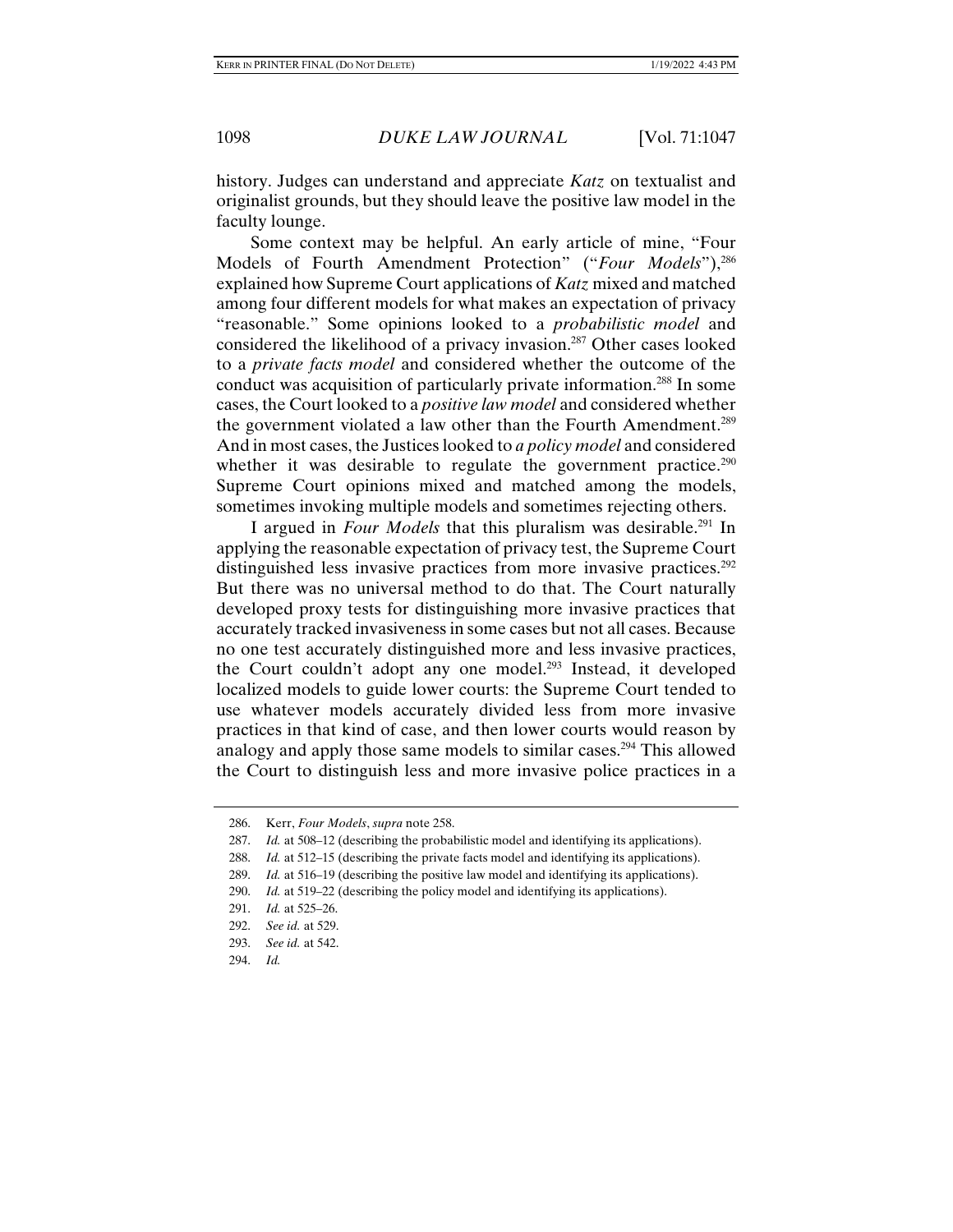decentralized system in which there are thousands of lower court decisions and few Supreme Court rulings.<sup>295</sup>

In their article, Baude and Stern focus on one of the four models and say it should be the exclusive test for what is a search:

The touchstone of the search-and-seizure analysis should be whether government officials have done something forbidden to private parties. It is those actions that should be subjected to Fourth Amendment reasonableness review and the presumptive requirement to obtain a warrant. In short, Fourth Amendment protection should depend on property law, privacy torts, consumer laws, eavesdropping and wiretapping legislation, anti-stalking statutes, and other provisions of law generally applicable to private actors, rather than a freestanding doctrine of privacy fashioned by courts on the fly.296

Under Baude and Stern's proposal, courts assessing whether a search (or even a seizure) has been committed should ask this question: "[H]as a government actor done something that would be unlawful for a similarly situated nongovernment actor to do?"297 Put another way, has the government "employ[ed] special legal powers beyond those conferred under generally applicable background law"?298 If they did so through an act "generally likely to obtain information," it is a search, while if they did so in an act that includes an "assertion of physical control," Baude and Stern argue, the act is a Fourth Amendment seizure.<sup>299</sup>

It is worth noting at the outset that Baude and Stern's test would create startling results. Imagine that a police officer sees a car driving at seventy miles per hour in a forty-miles-per-hour zone. The officer, wanting to catch up to identify the car and driver and write a ticket or make an arrest, speeds at eighty miles per hour to catch the speeder. Under the positive law model, the officer's speeding would be a "search" that would presumptively require a warrant. This seems odd, as it doesn't have anything to do with any traditional concerns implicated in the Fourth Amendment. An officer likely can't stop speeding violations if the officer himself can't speed to catch speeders.

 <sup>295.</sup> *Id.* at 542–45.

 <sup>296.</sup> Baude & Stern, *supra* note 11, at 1823.

 <sup>297.</sup> *Id.* at 1831 (emphasis omitted).

 <sup>298.</sup> *Id.* at 1832.

 <sup>299.</sup> *Id.* at 1833.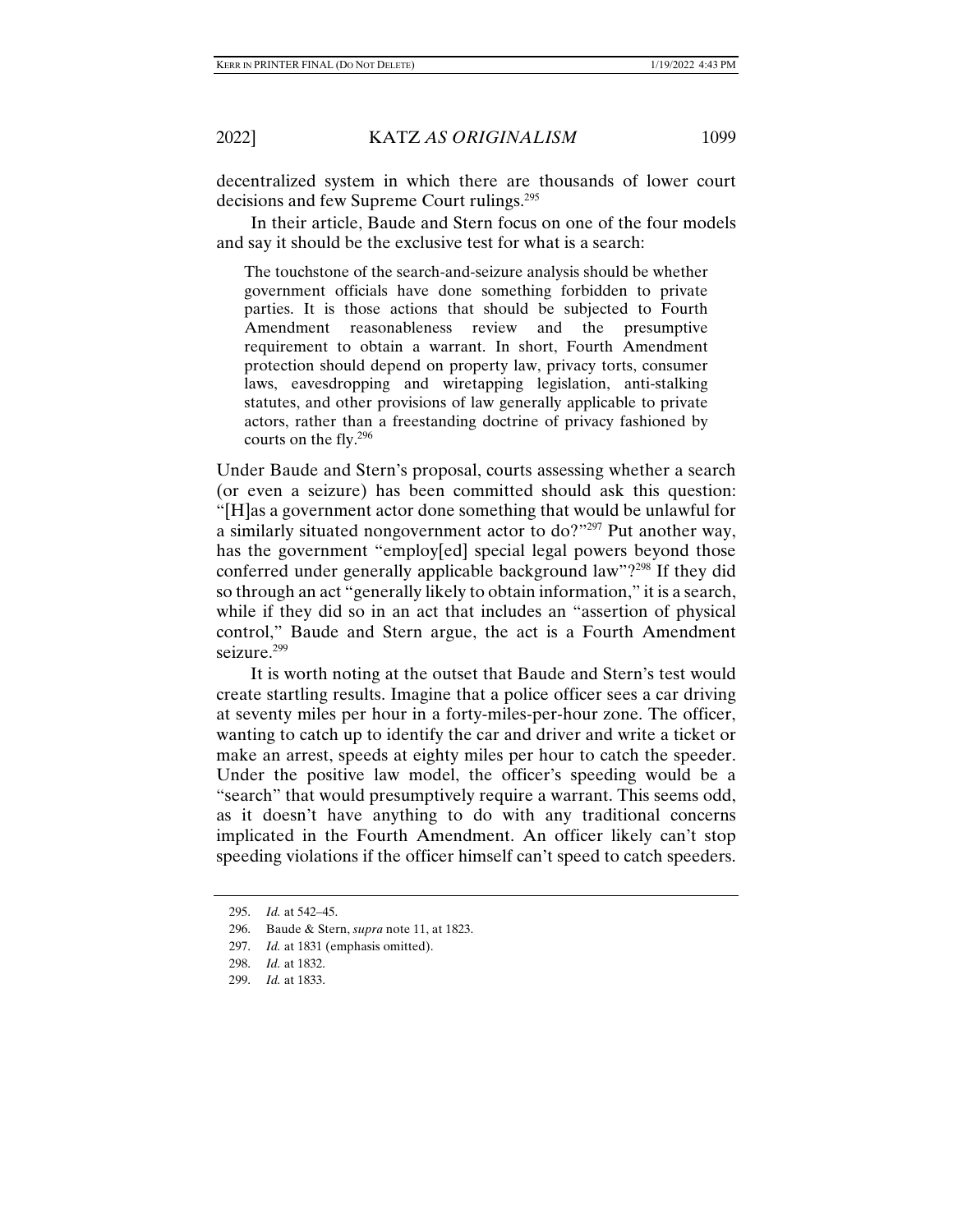So it seems odd, to put it mildly, that the enactment of speeding laws should make the officer's chase after the speeder a "search."

And is the positive law model even originalist? Baude has said it is,<sup>300</sup> although the article itself is noncommittal. Most of Baude and Stern's case for the positive law approach is based on nonoriginalist arguments for why their test is a good one, largely based on a particular theory of the state outside Fourth Amendment law. For example, Baude and Stern base their proposal on the principle that "exemptions from general law stand in tension with liberal notions of political equality and ordered liberty."301 This is an interesting claim. But it's a claim rooted in political theory, not the history or text of the Fourth Amendment.

Given the interest among originalists in the positive law model, however, as well as Baude's claim that his theory is originalist, it is worth taking a closer look at the positive law model's originalist bona fides (or lack thereof). The closest that Baude and Stern come to reconciling their proposed test with the Fourth Amendment's text and history is notably brief—it spans only five pages in a sixty-six-page article.302 And it concludes with more of a question than a conclusion: "the time has come to consider . . . whether [the positive law model] is compatible with the history leading up to the Fourth Amendment's adoption."303 But with the time now come, what is the answer?

Baude and Stern suggest it is compatible on the following grounds. First, the cases that inspired the enactment of the Fourth Amendment involved entering and ransacking homes that sometimes led to trespass actions such as *Entick* and *Wilkes*. "These episodes," Baude and Stern write, "have contributed to a longstanding conventional wisdom that until the mid-twentieth century, trespass was the central test for a

 <sup>300.</sup> Baude wrote two years after his article with Stern:

I do think that our view is an originalist one, derived from what we know of the original law of the Fourth Amendment. In our article, we discuss both the original history of the Fourth Amendment and the original remedial structure, and I will let interested readers judge those arguments for themselves. But originalists should have no qualms about subscribing to it.

Will Baude, *Yes, the Positive Law Model of the Fourth Amendment Is Originalist*, REASON: VOLOKH CONSPIRACY (Jan. 12, 2018, 5:48 PM), https://reason.com/volokh/2018/01/12/yes-thepositive-law-model-of-the-fourth [https://perma.cc/3F8P-79KY].

 <sup>301.</sup> Baude & Stern, *supra* note 11, at 1846.

 <sup>302.</sup> *Id.* at 1837–41.

 <sup>303.</sup> *Id.* at 1841.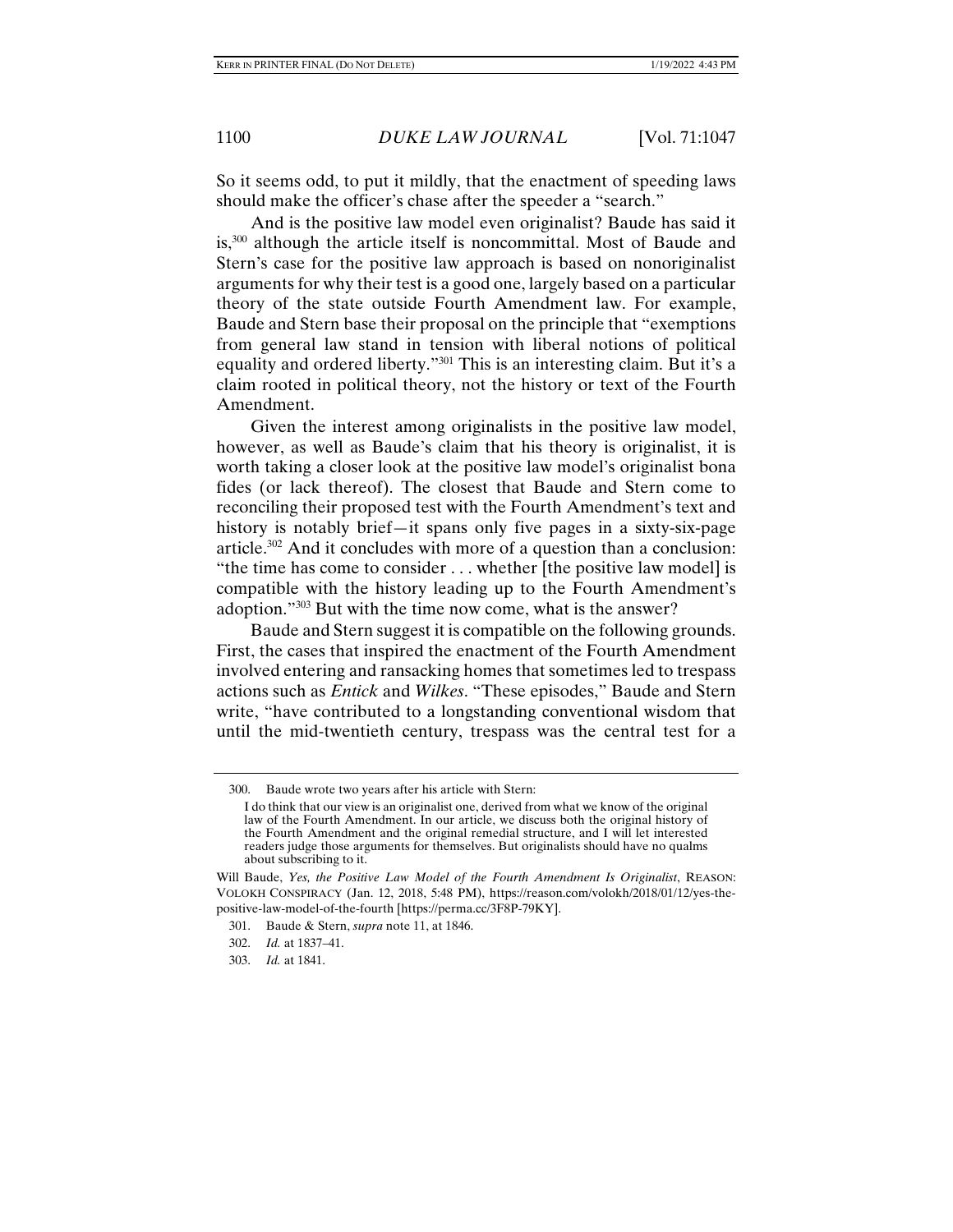Fourth Amendment search."304 So far, that's a pretty standard account. It is inaccurate, I think, as I noted earlier: there actually was no trespass test for what was a Fourth Amendment search until 2012 in *Jones*. 305 Although this claim is erroneous, it is indeed a common account.

But assuming a trespass test, how do we go from defining a trespass as a search to defining any violation of any positive law as a search? Their explanation is worth quoting in full:

 The positive law model does not stop at the law of property, however, and neither did this history, though this part of the story is frequently overlooked. Wilkes (and the printers arrested along with him) had sued not just for a property violation but also for false imprisonment. Other suits similarly challenged searches and seizures as false imprisonment or other violations of what would today be thought of as torts relating to personal security. Of course we do not know exactly how far this went, or more accurately, would have gone. We cannot say for sure whether the same Founding-era principles would apply to a suit for, say, "intrusion upon seclusion" because no such right of action was then recognized. But the history is at least suggestive, and the most straightforward extrapolation is that the search-and-seizure principle — the idea that some actions by government officials raised questions demanding judicial scrutiny was marked by violations of positive law, and moreover, by violations extending beyond the law of property.<sup>306</sup>

Mull that over. The idea is that some lawsuits filed against what today would be seen as unreasonable searches and seizures claimed torts other than trespass—in particular, false imprisonment or some other (unnamed) personal security torts. We don't know that those other torts were significant in those cases. We don't know that the nontrespass claims were significant in the cases that influenced the enactment of the Fourth Amendment. But based on the fact that there were some nontrespass claims alleged in some of the cases, Baude and Stern conclude that "the most straightforward extrapolation"<sup>307</sup> is that a search occurs when *any* positive law is violated.<sup>308</sup>

This is anything but a "straightforward extrapolation" of the Fourth Amendment's history. Why should the presence of nontrespass

 <sup>304.</sup> *Id.* at 1839.

 <sup>305.</sup> *See supra* notes 208–210.

 <sup>306.</sup> Baude & Stern, *supra* note 11, at 1839–40.

 <sup>307.</sup> *Id.* at 1839.

 <sup>308.</sup> *Id.* at 1839–40.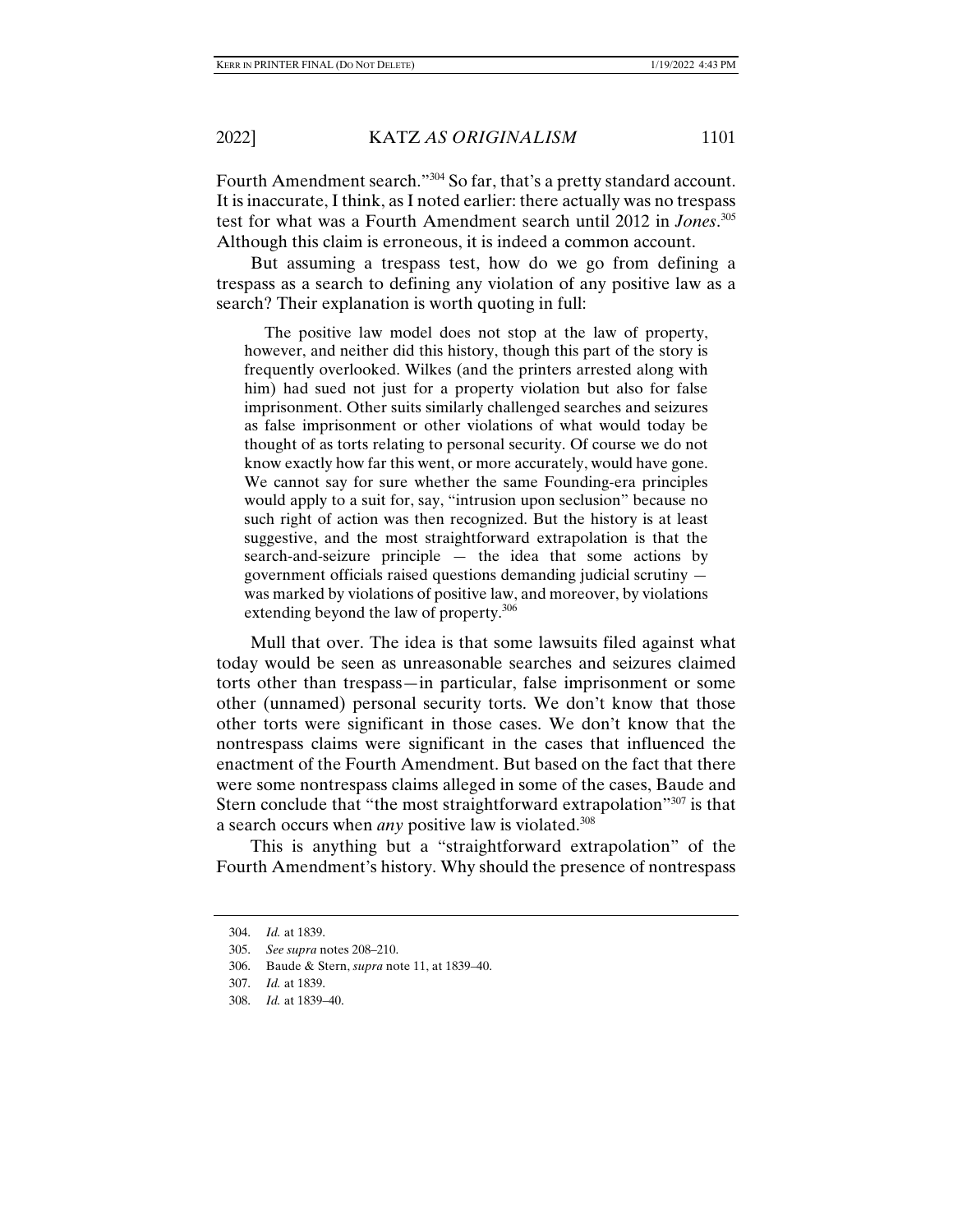claims asserted in a few cases expand the original public meaning of what is a "search"? And even if false imprisonment torts and maybe some other torts about personal security were considered part of the picture at the time of the framing, why would that mean that *any* violation of *any* positive law—not just torts, or crimes, but any statute, any regulation, *anything legal*—would be a search?

The leap to an "any positive law" test is particularly puzzling because there's a simple explanation for why false imprisonment and other personal security torts would be claimed in search and seizure cases in the eighteenth century. As noted earlier, the common law of search and seizure had a lot of law on the standards for arrests.<sup>309</sup> Arrests are seizures of persons.<sup>310</sup> And the way that the law of arrest would be raised was often as an affirmative defense to a tort claiming false imprisonment or some other tort relating to personal security. If the investigator broke into a house, the tort was trespass and the defense would be that the search was reasonable.<sup>311</sup> If the investigator made an arrest, the tort was false imprisonment, and the defense would be that the seizure was reasonable. The common law of searches and seizures provided an affirmative defense to these particular torts. That context provides no basis for expanding Fourth Amendment protections to any positive law.

Baude and Stern also try to justify the jump from trespass to positive law by claiming that "the original remedial structure of the Fourth Amendment"312 echoes their positive law test. Because search and seizure rules originally acted as a privilege for those enforcing the law, they reason, Fourth Amendment issues came up when there was some source of positive law that created a cause of action for which search and seizure rules could be a defense. "[T]he structure of the inquiry matches our vision," they argue, in that there had to be a positive law violation alleged to trigger litigation on search and seizure  $law.<sup>313</sup>$ 

But that conclusion suffers from a level-of-generality problem. True, search and seizure issues were litigated when there was a cause of action for which a search and seizure privilege provided a defense.

 <sup>309.</sup> *See supra* notes 143–151.

 <sup>310.</sup> *See* Dunaway v. New York, 442 U.S. 200, 208 (1979).

 <sup>311.</sup> This was the basic dynamic of *Entick* and *Wilkes*, of course.

 <sup>312.</sup> Baude & Stern, *supra* note 11, at 1840.

 <sup>313.</sup> *Id.*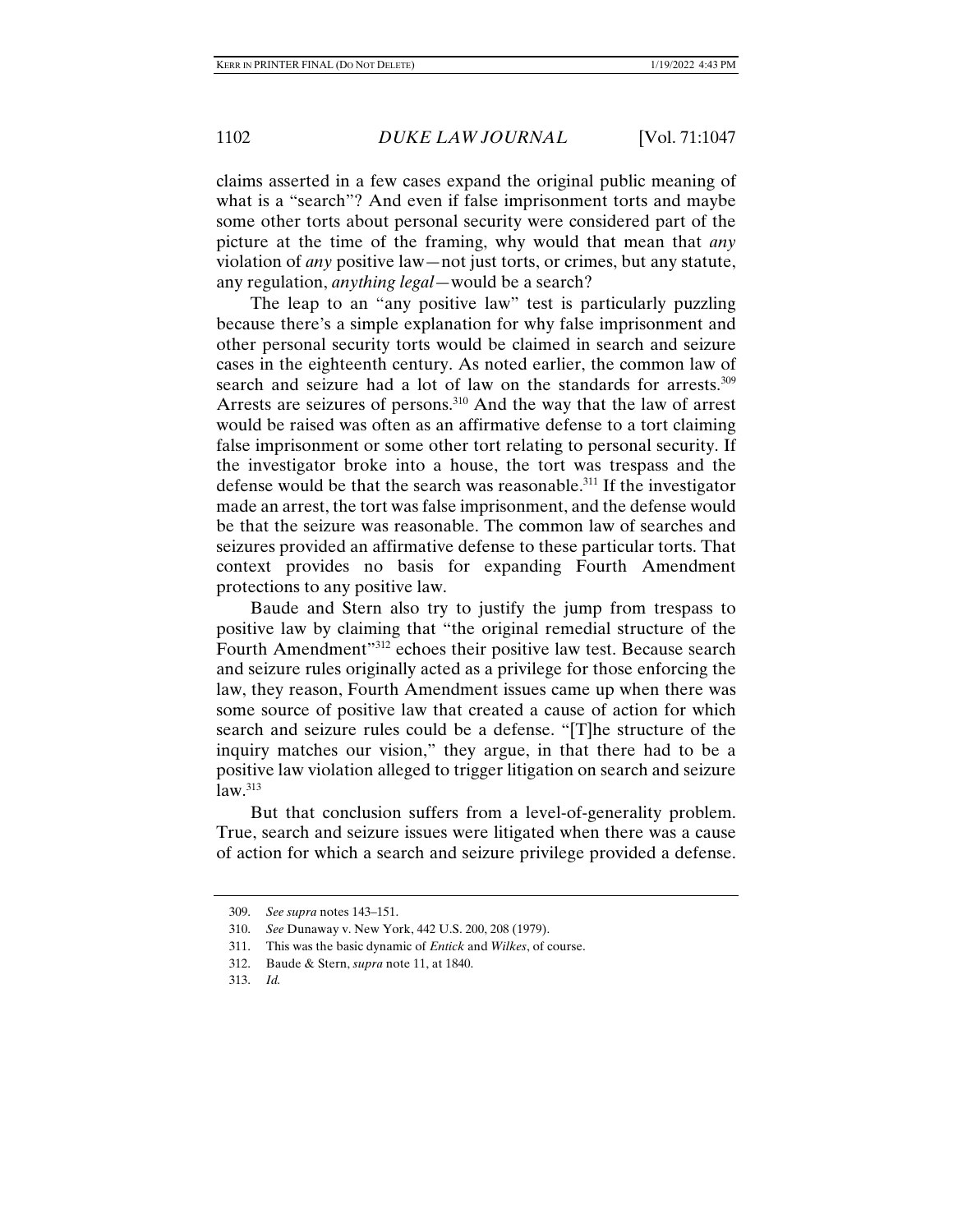But those search and seizure claims involved a limited set of tort claims, like trespass and false imprisonment, that involved searches and seizures of persons, houses, papers, and effects. In contrast, what makes Baude and Stern's test unique is that it goes beyond those traditional tort claims to cover *any law*, even apparently when it provides no cause of action at all, and even if it has nothing to do with persons, houses, papers, or effects—and even if it doesn't in any way involve acts that resemble searches or seizures. What makes the Baude and Stern test unique is its departure from the history, not its allegiance to it.

That gap seems particularly challenging from a textualist perspective. As Baude and Stern recognize, the scenarios that triggered the Fourth Amendment involved breaking into homes, taking away property, and arresting people. The text of the Fourth Amendment expressly limits the right along those lines, declaring a right of the people "to be secure *in their persons, houses, papers, and effects*, against unreasonable searches and seizures." The Baude and Stern positive law model appears to ignore that text and history. Not only does it drop the idea of any kind of invasion being required, whether physical or virtual, but it also drops the textual requirement that the invasion be of one's person, house, papers, or effects *at all*. It replaces that with the rather different idea that any kind of law violation triggers the Fourth Amendment. It flips the textual and historical focus from protecting persons, houses, papers, and effects into a new principle against government exceptionalism in the law. The choice of a test here isn't coming from eighteenth-century history. Instead, the work of arriving at the test appears to come from Professors Baude and Stern, circa 2016.

# **CONCLUSION**

For many originalists, the Supreme Court's decision in *Katz v. United States* has suspicious origins. It is the product of the Warren Court's heyday (check). It is not expressly based on the text (check). It invokes the concept of "privacy" (check). It's easy to assume that *Katz* is a made-up doctrine that has blocked the development of a true legal test, one based in text and history, that an originalist should seek to develop and apply.

Not so. The existing *Katz* framework is readily reconciled with both text and history. It identifies a "search" of "persons, houses, papers, and effects," going beyond the originating facts of physical